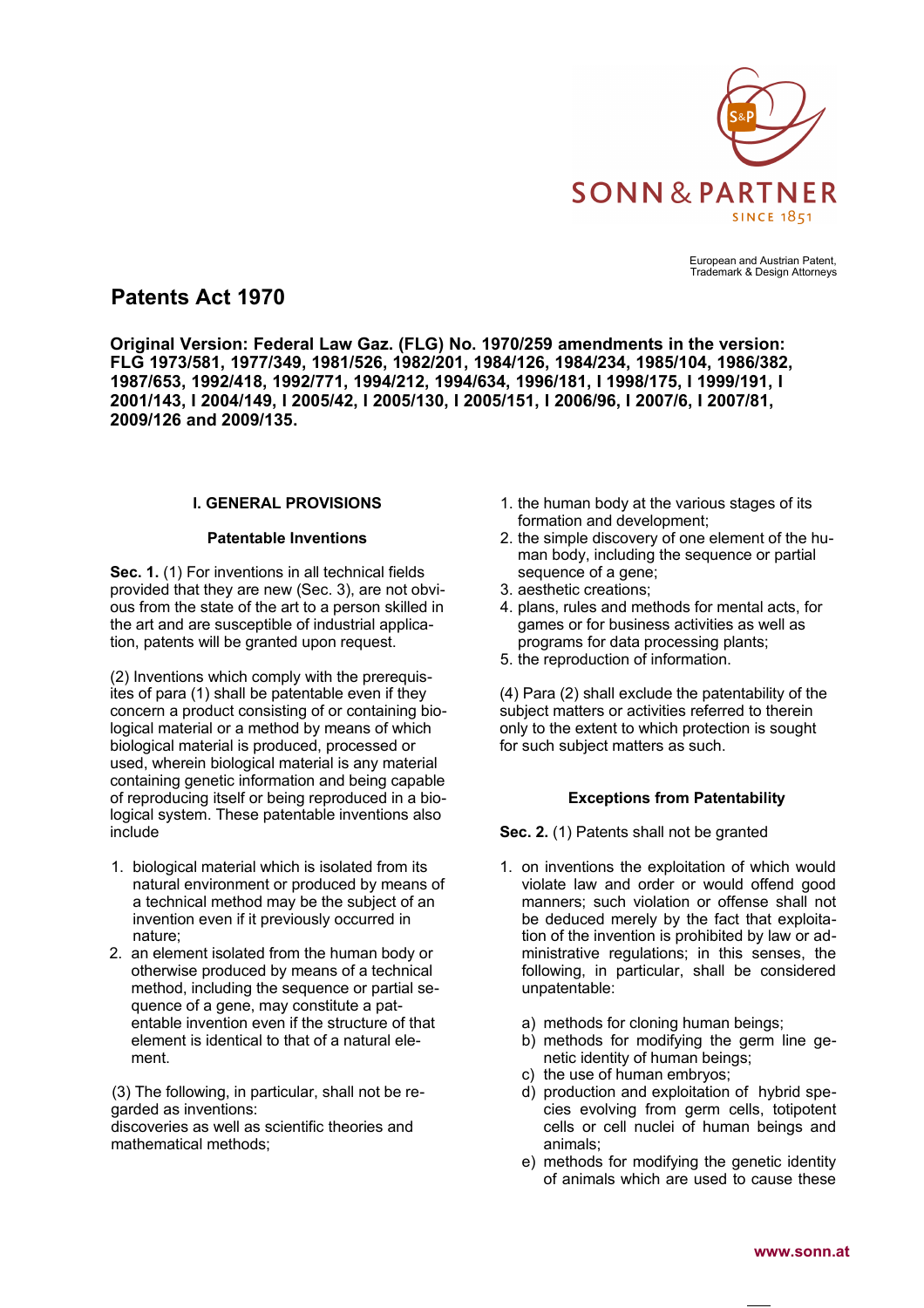

animals suffering without any substantial medical benefit to Man or animal, and also animals produced by such methods;

2. on methods intended for the surgical or therapeutical treatment of the human or animal body and diagnostic methods carried out at the human or animal body; this shall not apply to products, in particular, substances or compositions, to be applied in any of these methods.

(2) Patents shall not be granted for plant varieties or animal races as well as for substantially biological methods for breeding plants or animals. The concept of plant variety is defined by Article 5 of Regulation (EC) No 2100/94 on Community plant variety rights, Official Journal No. L 227 of 1 September 1994 p. 1, in the version of Regulation (EC) No 2506/95, Official Journal No. L 258 of 28 October 1995 p. 3. A methods for breedingplants or animals is essentially biological if it consists entirely of natural phenomena such as crossing or selection. Inventions which concern plants or animals shall be patentable if the technical feasibility of the invention is technically not limited to a particular plant or animal variety. Sentence 1, part 2, according to which patents shall not be granted for substantially biological methods for breeding plants or animals, shall not affectthe patentability of inventions the subject matter of which is a microbiological or other technical method or a product obtained by means of such a method, wherein a microbiological method means any method using microbiological material, or performed upon or resulting in microbiological material.

**(**3) When applying para (1) subpara 1 lit. a to c, the respective provisions of the Law regulating reproductive medicine, Fed. Law Gaz. No. 257/1992, have to be considered in their version valid at the time the present law has entered into force.

#### **Novelty**

**Sec. 3.** (1) An invention shall be considered new if it does not form part of the prior art. Prior art shall be understood to comprise anything made available to the public by written or oral description, by use or in any other way, prior to the date of priority of the respective application.

(2) Prior art also shall be understood to comprise the contents of

- 1. patent applications based on this Federal Act,
- 2. utility model applications on the basis of the Utility Model Act, Fed. Law. Gaz. No. 211/1994,
- 3. international applications as defined by Sec. 1 subpara 6 of the Act Introducing Patent Treaties, Fed. Law Gaz. No. 52/1979, provided that the prerequisites of Sec 16(2) of the Patent Treaties Introduction Law has been fulfilled, and
- 4. European patent applications as defined by Sec. 1 subpara 4 of the Act Introducing Patent Treaties, and
- 5. European patent applications as defined by Sec. 1 subpara 4 of the Act Introducing Patent Treaties where the European patent application has been emanated from an International application, however, only provided that the prerequisites of Article 153(5) of the European Patent Convention, Fed. Law Gaz. No. 350/1979, are fulfilled,

enjoying an earlier priority in the originally filed version, whose contents has been officially published only on the day of priority of the younger application or thereafter. No such earlier priority applications shall be taken into account when assessing whether the invention is obvious from the prior art to a person skilled in the art.

(3) The patentability of substances or compositions forming part of the state of the art shall not be excluded by para (1) and (2), provided that they are intended for the use in a method according to Sec. 2 para (1) subpara 2 and their use in one of these methods does not form part of the state of the art. Para 1 and 2 shall also not exclude the patentability of said substances or compositions for any specific use in one of said methods, provided that such use is not comprised in state of the art.

(4) Para (1) and (2) shall not be applied to a disclosure of the invention effected not earlier than six months preceding the filing of the application and directly or indirectly based on

- 1. an apparent abuse to the detriment of the applicant or his legal predecessor, or
- 2. the fact that the applicant or his legal predecessor displayed the invention at official or officially recognised exhibitions as defined in the Convention on International Exhibitions, Fed. Law Gaz. No. 445/1980,

(5) Para (4) subpara 2 shall apply only if the applicant, when filing the application, states that the invention was shown at the exhibition and a confirmation by the organisers of the exhibition is submitted within fourth months from the filing date. Such confirmation shall include the date of opening of the exhibition and also the date of the first disclosure unless the latter occurred simultaneously at the same day. The confirmation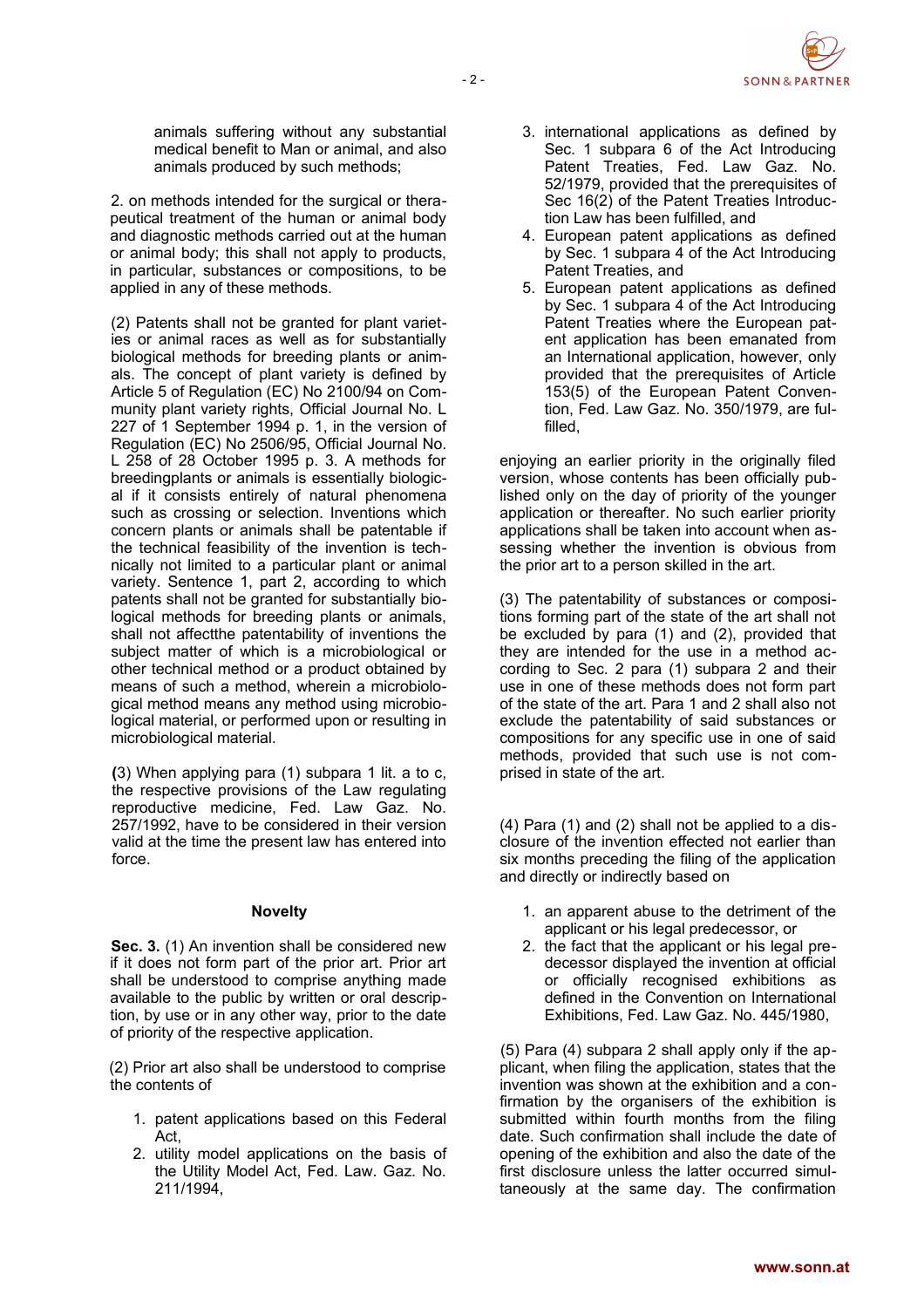

shall be accompanied by a description of the invention provided with an attestation note issued by the organisers of the exhibition.

#### **Entitlement to a Patent**

**Sec. 4.** (1) Only the inventor or his legal successor shall be entitled to the grant of a patent. Until proved to the contrary, the first applicant shall be considered as the inventor.

(2) If an application is filed by the owner of the parent patent or by his legal successor for an improvement or other further development of an invention already protected by a patent or under application for a patent leading to such patent, the owner of the parent patent or his legal successor shall be free to apply for either an independent patent or a patent of addition dependent on the parent patent for such improvement or other further development.

**Sec. 5.** (1) The first applicant shall, however, not be entitled to the grant of a patent if he is not the inventor or his legal successor or if the substantial contents of his application has been taken from the descriptions, drawings, models, implements or arrangements of another person or from a process used by that person without consent by that person.

(2) If the invention successively has been taken from one owner of the invention by another without his consent, the earlier owner of the invention shall have priority over the later owner of the invention in case of dispute.

### **Inventions by Employees**

**Sec. 6.** (1) Employees also shall be entitled to the grant of a patent (Sec. 4) for any inventions made by them during their status of employment unless otherwise provided by contract (Sec. 7(1)) or by virtue of Sec. 7(2).

(2) Employees shall comprise salary and wage earners of any kind.

**Sec. 7.** (1) Agreements between employers and employees according to which future inventions of the employee are to belong to the employer or the right to use such inventions is to be granted to the employer, shall have legal effect only if the invention is an employee's invention (para (3)). To become effective, such agreement shall be in writing, which requirement shall be satisfied if included in a collective agreement (Sec. 2(1) of the Labour Organisation Act, Fed. Law Gaz. No. 22/1974).

(2) If a person is employed under public law, the employer may claim the right to the employee's inventions as a whole or the right to use such inventions without requiring an agreement with the employee; the right of use shall be effective also in respect of third parties. In such cases, the provisions of the following paragraph and of Sec. 8 to 17 and 19 shall apply accordingly.

(3) An employee's invention shall be regarded as the invention of an employee if its subject matter falls within the sphere of activity of the enterprise in which the employee is active and if

- a) either the activity that led to the invention forms part of the official duties of the employee, or
- b) the incentive for the invention by the employee is based on his activity within the enterprise, or
- c) the making of the invention was substantially facilitated by using the experiences or resources of the entrepreneur.

**Sec. 8.** (1) In any event, the employee shall be entitled to a reasonable special compensation for assigning to the employer an invention made by him as well as for granting the right of use in respect of such invention.

(2) If, however, the employee has been employed expressly for inventive activities within the employer's enterprise and actually is occupied primarily with such activities, and if the inventive activity incumbent on him led to the invention, he shall be entitled to a special compensation only to the extent that the higher pay due to him in view of his inventive activity by virtue of his employment contract does not already comprise a reasonable compensation for the invention.

**Sec. 9.** In assessing the compensation (Sec. 8), special attention shall be paid, depending on the circumstances of the case, to

- a) the economic importance of the invention to the enterprise;
- b) any other exploitation of the invention possibly occurred in Austria or abroad;
- c) what portion incentives, experiences, preliminary work or resources of the employer's enterprise or internal instructions have contributed to bringing about the invention.

**Sec. 10.** (1) Upon request of one of the parties concerned, the compensation may be altered later on at equitable discretion if there has been a substantial change in the circumstances governing the adequacy of the compensation. In no event shall, however, payments be refunded which the employee has received by virtue of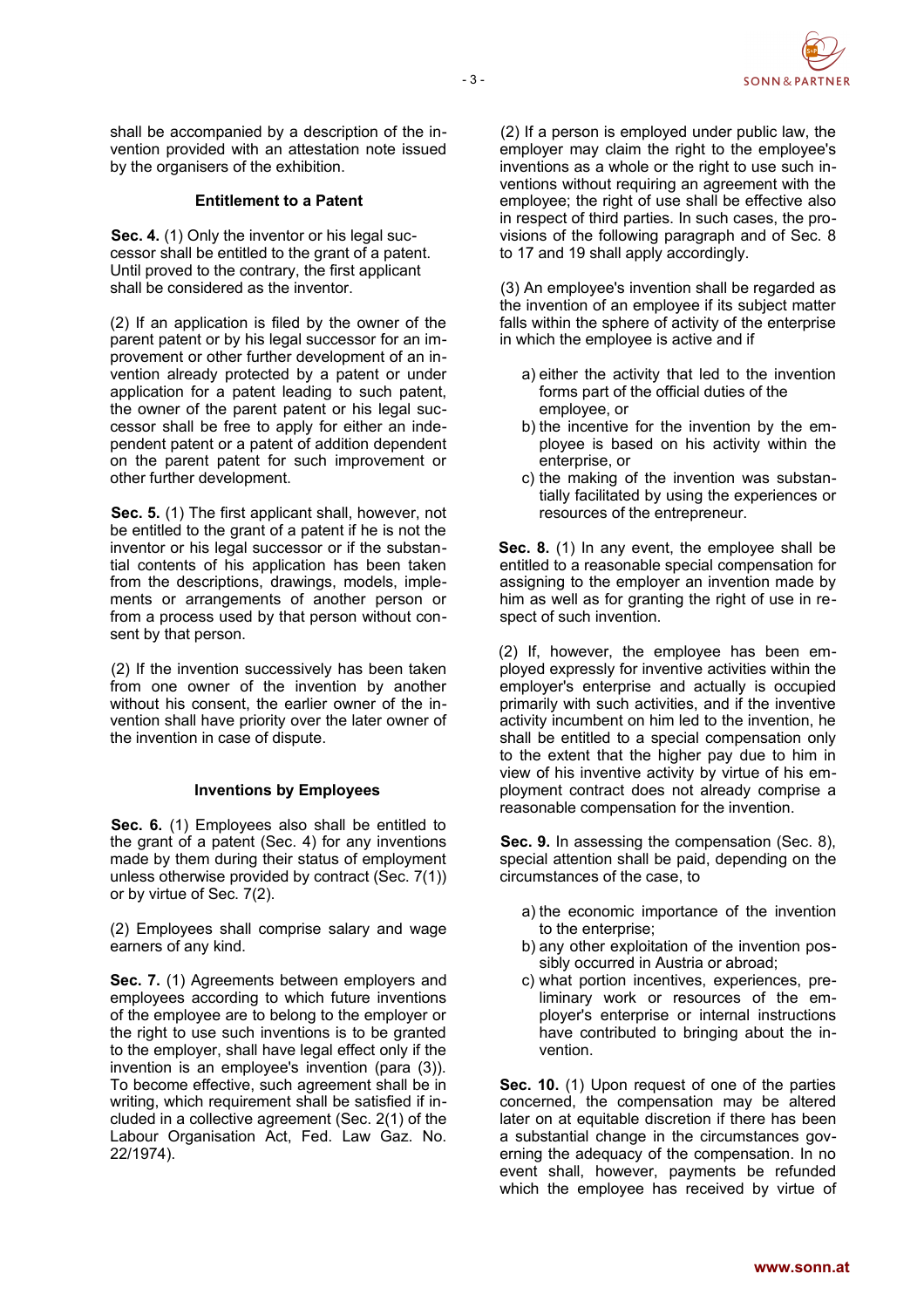

any previous assessment. Nor shall payments already effected by virtue of any previous assessment or having become due, be supplemented later on unless the compensation consists of a single payment.

(2) The employee shall be entitled to an alteration of the compensation also where the invention has been assigned to a third party by the employer, if the proceeds gained by the employer with this assignment are in striking disproportion to the compensation allocated to the employee or if the employer continues to participate in the exploitation of the invention, thereby gaining profits that are in striking disproportion to the compensation allocated to the employee.

(3) The request (para (1) and (2)) shall be made only after expiration of one year from the latest assessment of the compensation.

Sec. 11. (1) If the extent of compensation (Sec. 8) to 10) is made to depend on the use of the invention by the employer and the latter fails to use the invention to an extent commensurate with its economic importance to the enterprise, the compensation shall be assessed as if the employer used the invention to the extent commensurate with its economic importance to the enterprise.

(2) The compensation shall be assessed in the same manner if the employer has assigned the invention to a third party or has disposed of the same in any other way, unless the employee has agreed to such assignment or disposal and the employer fails to prove that such assignment or disposal has been effected just for pretense.

(3) The employer shall be released from the obligation provided under para (1) to pay the compensation, if he undertakes to transfer the right to use the invention to a third party to be designated by the employee. The third party, to whom the right of use is conceded, shall pay to the employer a compensation for his share in the invention to be assessed under consideration of the provisions under Sec. 9 lit. c. A subsequent alteration of such compensation may be requested under Sec. 10 with regard to this compensation.

(4) No claim (para (1 and 2)) shall be raised if the employer, under reasonable consideration of the circumstances of the case, cannot be expected to use the invention at all or to a greater extent than he has done or could be expected to do had there been no assignment or any other disposal. If, however, the employer does benefit from the invention without using the same, a reasonable compensation shall be due to the employee.

**Sec. 12.** (1) If and when an agreement exists, according to which future inventions of the employee are to belong to the employer (Sec. 7), the employee shall immediately notify the employer of any invention he makes except for those apparently not falling within the scope of the agreement. The employer shall declare to the employee within four months from the day he received that information whether he lays claim to the invention as an employee's invention by virtue of the existing agreement.

(2) If the employee fails to make such notification, he shall be liable to the employer for any damages including any loss of profits notwithstanding the employer's title to the invention. If the employer fails to make such declaration or if his declaration is negative, the invention shall remain with the employee.

**Sec. 13.** (1) The employer and the employee shall be obliged to maintain secrecy as to the inventions that constitute the subject matter of the notification and declaration provided under Sec. 12(1).

(2) The employee's obligation to secrecy shall lapse

- a) if the employer has failed to make the declaration stipulated under Sec. 12(1) or if he made a negative declaration within the term set;
- b) if the employer has set a claim to the invention in time (Sec. 12(1)) and has abandoned secrecy.

(3) The lapse of the obligation to secrecy pursuant to the preceding provision shall not affect the obligation to secrecy otherwise incumbent on the employee.

(4) The employer's obligation to secrecy lapses, if he has set a claim to the invention in time (Sec. 12(1)) and the employee has not opposed that claim.

(5) The obligation to secrecy shall not prevent the employer and the employee from filing a patent application for the protection of his rights in regard of the invention and to take any other steps required.

(6) The employer or the employee who violates the obligation to secrecy shall be liable for damages to the other party, including also the loss of profits.

**Sec. 14.** If the employer has paid a compensation to the employee for an employee's invention and it turns out afterwards that it was not this employee, but another employee of the same employer who made the invention or that another employee of the same employer participated in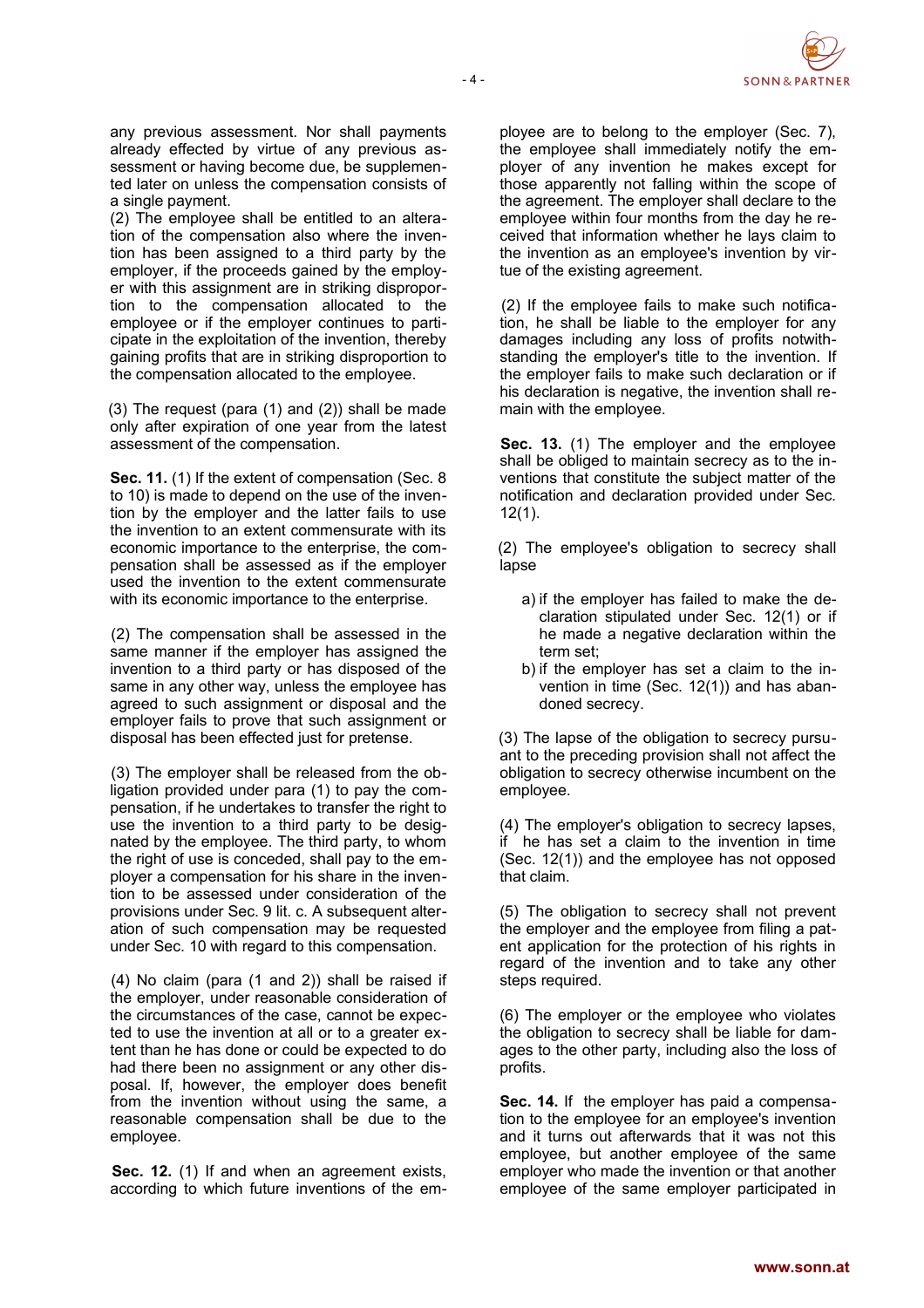

making the invention, the employer may set off the compensation paid to the person without a title in favour of the person entitled, either in total or in proportion to the entitled person's share in the invention, if the compensation was paid in good faith and the invention also belongs to the employer according to the legal relationship existing in respect of the person entitled.

**Sec. 15.** (1) Even though the employer has made an agreement with the employee in the matter of an employee's invention, he may renounce his right to the invention wholly or partially at any time. In such a case, the employee may request that the employer's rights to the invention be assigned to him to the extent of the renunciation.

(2) If the employer renounces his rights to the invention completely, his obligation for payment of a compensation shall end at the time of such declaration of renunciation. In case of a partial renunciation, the employer may demand an appropriate reduction of the compensation provided the separate exploitation of the rights assigned to the employee is possible.

(3) The obligation to pay a compensation due for the time until the declaration of renunciation shall remain unaffected.

**Sec. 16.** The rights of the employer and of the employee stipulated by the provisions of Sec. 6 to 15 shall not be affected by the cancellation of employment.

**Sec. 17.** The rights with which the employee is vested by virtue of the provisions under Sec. 6 to 16 shall neither be revoked nor restricted by any agreement.

**Sec. 18.** Cancelled (Fed. Law Gaz. No. 1985/104)

**Sec. 19.** Claims by employers and employees arising under the provisions of Sec. 7 to 15 shall lapse after three years.

#### **Right of the Inventor to be mentioned**

**Sec. 20.** (1) The inventor shall have the right to be mentionedas inventor.

(2) This right cannot be assigned and shall not be passed over to the heirs. Renunciation of such right shall be without legal effect.

(3) The mentioning as inventor shall be effected upon request by including in the publication of the application, in the announcement of the publication, in the publication of the grant of a patent, in the patent specification, in the Letters Patent and by entry into the Patent Register. If the publication of the grant of a patent has already been made and the Letters Patent have already been executed, upon request a special certificate on the naming as inventor shall be executed and a special publication shall be published in the Patent Gazette. The naming as inventor shall also be included in the priority documents to be issued by the Patent Office.

(4) The request shall be made either by the inventor or by the applicant or by the patentee. If several persons are entitled to making the request, the requestor shall prove the consent of the other persons entitled unless the request has been made jointly by all of the persons entitled. If a person other than the person already named as inventor is to be named as inventor in addition to, or instead of, the person named as inventor, also the consent of the person so far named as inventor shall be proved.

(5) If the applicant, the patentee or the person already named as inventor refuses his consent, upon request the Patent Office has to decide on the claim to be named as inventor.

(6) The request (para (5)) shall be dealt with in accordance with the procedural provisions governing contestation proceedings. The grant of a patent shall not be deferred due to such pending proceedings relating to such a request. By virtue of a legally binding decision in favour of such a request, para (3) shall be followed upon request of the person entitled.

#### **Representatives**

**Sec. 21.** (1) Anyone acting as a representative before the Patent Office or the Supreme Patent and Trademark Senate shall have his permanent residence or his place of abode in Austria; however, for attorneys at law, patent attorneys and notaries public, the professional regulations shall apply. The representative shall prove his authorisation by a written power of attorney to be presented in the original or by way of a duly certified copy. If several persons are authorised, each of them shall be authorised also to represent individually.

(2) If an attorney at law, a patent attorney or a notary public becomes active, reference to the authorisation granted to him shall replace documentary evidence thereof.

(3) If a representative becomes active without any power of attorney or, in case of para (2), without referring to the authorisation granted to him, the procedural act taken by him shall be effective only on condition that he will present a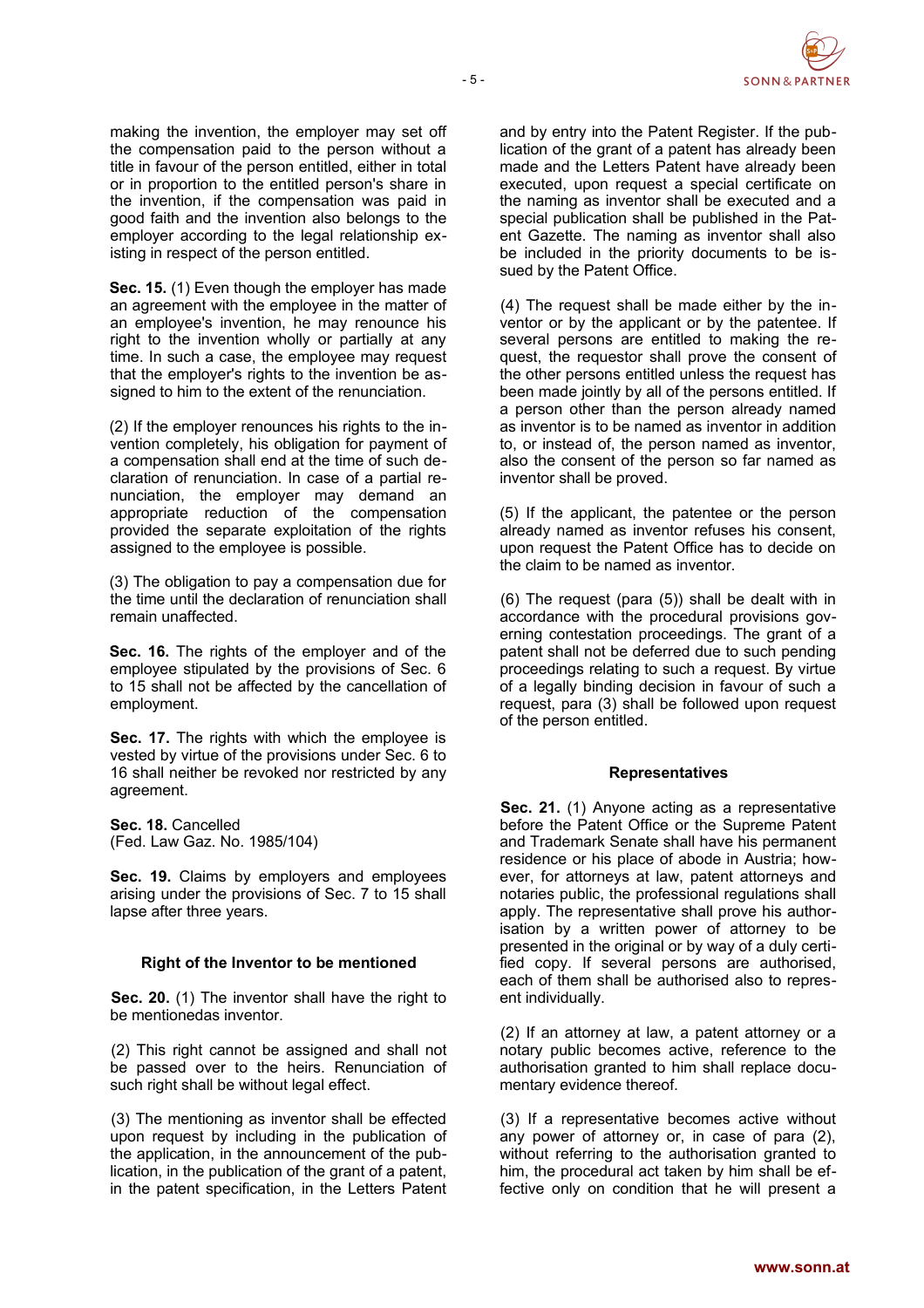duly executed power of attorney or will refer to the authorisation granted to him within a reasonable term set to him.

(4) A person who has neither his residence nor his place of abode in Austria, shall claim rights from this Federal Act before the Patent Office and before the Supreme Patent and Trademark Senate only if he is represented by a party representative as defined under Sec. 77. If residence or place of abode are within the EEA or in the Swiss Confederation, the appointment of a representative authorised to accept delivery who resides in Austria is sufficient for the claim of rights from this Federal Act. For the utilization of information and other services of the Patent Office including expertises and searches neither the appointment of a representative nor a representative authorised to accept delivery is necessary.

(5) In addition to Sec. 83c JN the place where

- 1. the representative has his Austrian residence or his Austrian place of abode or
- 2. the representative authorised to accept delivery has his Austrian residence or
- 3. in the absence of a representative having an Austrian residence or an Austrian place of abode or a representative authorised to accept delivery having an Austrian residence, the place where the Patent Office has its seat shall be regarded as the residence or place of abode of a patentee having neither his residence nor his place of abode in Austria, in all matters relating to the patent.

(6) The power granted to an attorney at law, a patent attorney or a notary public for representation before the Patent Office shall authorize the same by virtue of the law to assert all rights from this Federal Act before the Patent Office and before the Supreme Patent and Trademark Senate, in particular, to file patent applications, to restrict or withdraw patent applications, to lodge oppositions, to renounce patents, to lodge and withdraw requests to be treated by the Nullity Department as well as legal remedies, to enter into settlements, to accept communications of any kind as well as official fees and procedural and representation costs payable by the adverse party as well as to appoint a substitute.

(7) The authorisation pursuant to para (6) may be limited to a particular protective right or to representation in particular proceedings. It shall, however, expire neither by the death of the mandatory nor by any change in his capacity to act.

(8) If a representative who is neither an attorney at law, nor a patent attorney nor a notary public also is to be authorised to renounce a granted



patent in full or in part, he shall be expressly authorised to do so.

#### **Effect of a Patent**

**Sec. 22.** (1) The patent entitles the patentee to exclude others from industrially producing the subject matter of the invention, putting it on the market, offering it for sale or using it or importing or possessing it for the above purposes. The effect of the patent does not extend to studies and trials as well as to the consequential practical requirements, as far as they are necessary for obtaining a permission, authorisation or registration for putting on the market pharmaceutical products.

(2) If the patent has been granted for a process, its effect shall also cover any products directly produced by this process.

(3) The patent further has the effect that without approval of the owner of the patent it is forbidden for a third party to offer or deliver means that relate to an essential element of the invention for use of the invention to others than the persons who are entitled to use the invention, if the third party knows or if it is appartent because of the circumstances, that these means are suitable and intended to be used for the use of the invention.

(4) Para (3) shall not apply if these means are products which are generally commercially available, unless the third party consciously prompts the supplied party to act in a way forbidden according to para (1).

(5) Persons who do not industrially conduct the actions mentioned in para (1) shall not be regarded as persons who are entitled to use the invention under para (3).

**Sec. 22a.** (1) The scope of protection of the published patent application and of the patent shall be determined by the claims. Nevertheless, the description and the drawings shall be used to interpret the claims. In doing so, the Protocol on the Interpretation of Article 69 of the European Patent Convention shall be applied mutatis mutandis.

(2) For the period up to grant of the patent the scope of protection of the application shall be determined by the claims last filed, which are part of the publication according to Sec. 101. However, the patent as granted or as amended in opposition or revocation proceedings shall determine retroactively the scope of protection of the application, in so far the scope of protection is not extended.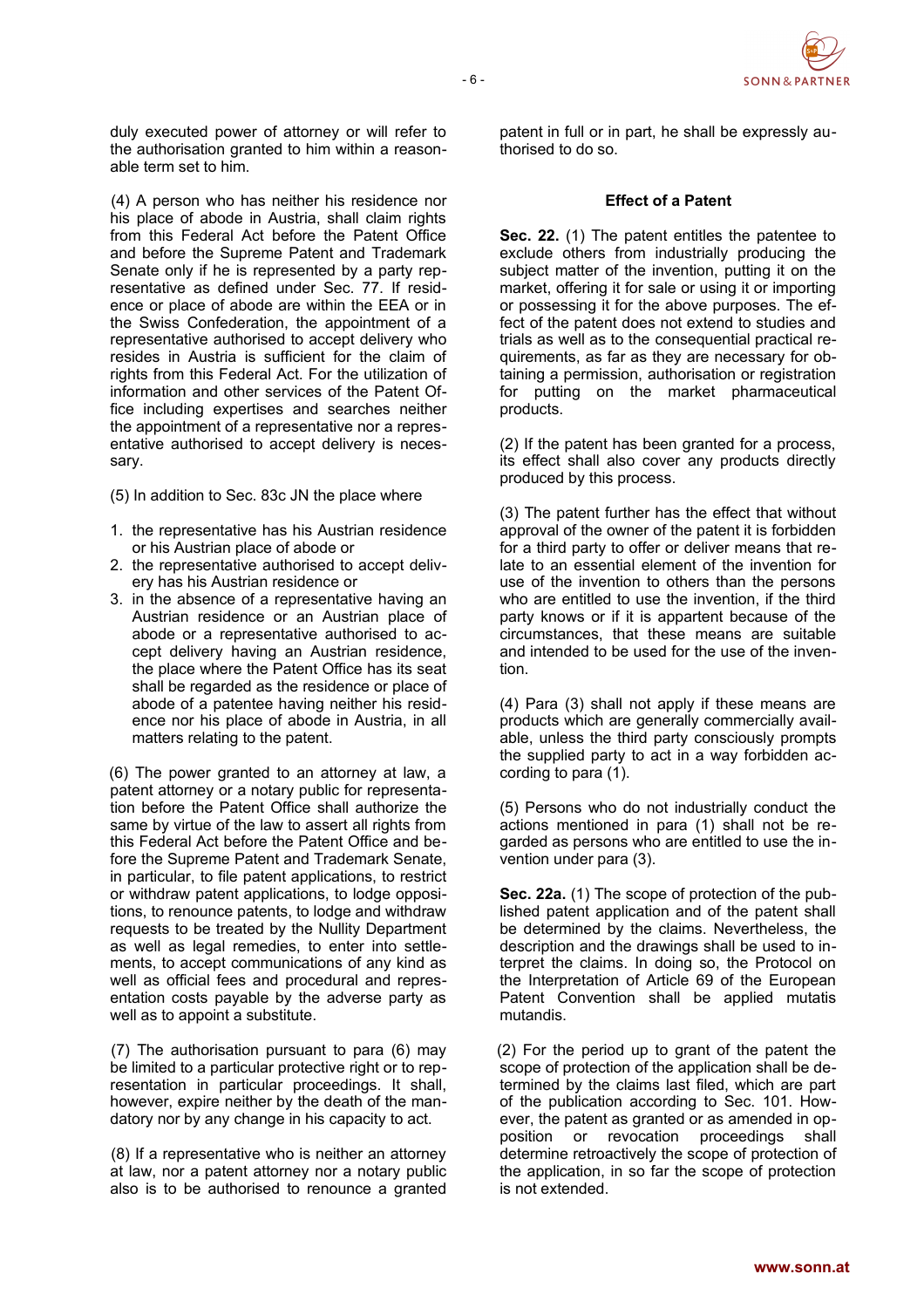

**Sec. 22b.** (1) The protection conferred by a patent on a biological material possessing specific characteristics as a result of the invention shall include any biological material directly derived from that biological material through generative or vegetative multiplication in an identical or divergent form and possessing those same characteristics.

(2) The protection conferred by a patent on a process that enables a biological material to be produced possessing specific characteristics as a result of the invention shall include biological material directly obtained through that process and to any other biological material derived from the directly obtained biological material through generative or vegetative multiplication in an identical or divergent form and possessing those same characteristics.

(3) The protection conferred by a patent on a product containing or consisting of genetic information shall extend to any material, subject to Sec. 1, para 3, subpara 2 and 3, in which the product is incorporated and in which the genetic information is contained, and which performs its function.

**Sec. 22c.** (1) The protection referred to in Sec. 22b shall not extend to biological material obtained from the generative or vegetative multiplication of biological material, put on the market in the territory within the European Economic Area by the patentee or with his consent, if the generative or vegetative multiplication necessarily results from the application for which the biological material was marketed, provided that the material obtained is not subsequently used for other generative or vegetative multiplication.

(2) Notwithstanding Sec. 22b, the sale or other form of commercialisation of plant propagating material to a farmer by the patentee or with his consent for agricultural use implies authorisation for the farmer to use the product of his harvest for generative or vegetative multiplication by him on his own farm, wherein the extent and conditions of this exemption corresponds to those under Article 14 of Regulation (EC) No 2100/94.

(3) Notwithstanding Sec. 22b, the sale or any other form of commercialisation of breeding stock or other animal reproductive material to a farmer by the patentee or with his consent implies authorisation for the farmer to use the protected livestock for an agricultural purpose. This includes making the livestock or other animal reproductive material available for the purposes of pursuing his agricultural activity, but not the sale within the framework or for the purpose of a commercial stock-breeding. For said authorisation an appropriate compensation shall be paid.

(4) Sec. 22b does not apply for biological material, which was obtained accidentally or technically not avoidable in the agricultural sector. Therefore, a farmer cannot be claimed against if he did not cultivate seed or seed stock protected by a patent.

**Sec. 23.** (1) The patent shall not enter into effect against a person who, already at the time of filing of the application, used the invention in Austria or took measures necessary for such use (prior user) in good faith.

(2) The prior user shall be entitled to exploit the invention for the requirements of his own business in his own workshops or in other persons' workshops.

(3) This title may be inherited or sold only in combination with the business.

(4) The prior user may demand that his title be acknowledged by the patentee by issuing a certificate. If such acknowledgement is refused, the Patent Office, upon request, shall decide on the claim raised, in proceedings provided for a contestation action. Upon request by the person entitled, the acknowledged title shall be entered into the Patent Register.

Sec. 24 and 25. Cancelled (Fed. Law Gaz. No.1996/181)

**Sec. 26.** The effect of a patent shall not extend to vehicles and to arrangements at vehicles which have entered Austria only temporarily for their use for transportation purposes.

### **Mutual Relationship of Co-Patentees**

**Sec. 27.** (1) A patent applied for by several persons as partners in one and the same invention shall be granted to them without determining respective shares.

(2) The mutual legal position of the partners in a patent shall be governed by civil law.

(3) The right to allow third persons the use of the invention, in case of doubt, shall be subject only to the partners jointly; yet, any of them shall have the right to prosecute infringements of the patent before court.

**Duration of a Patent**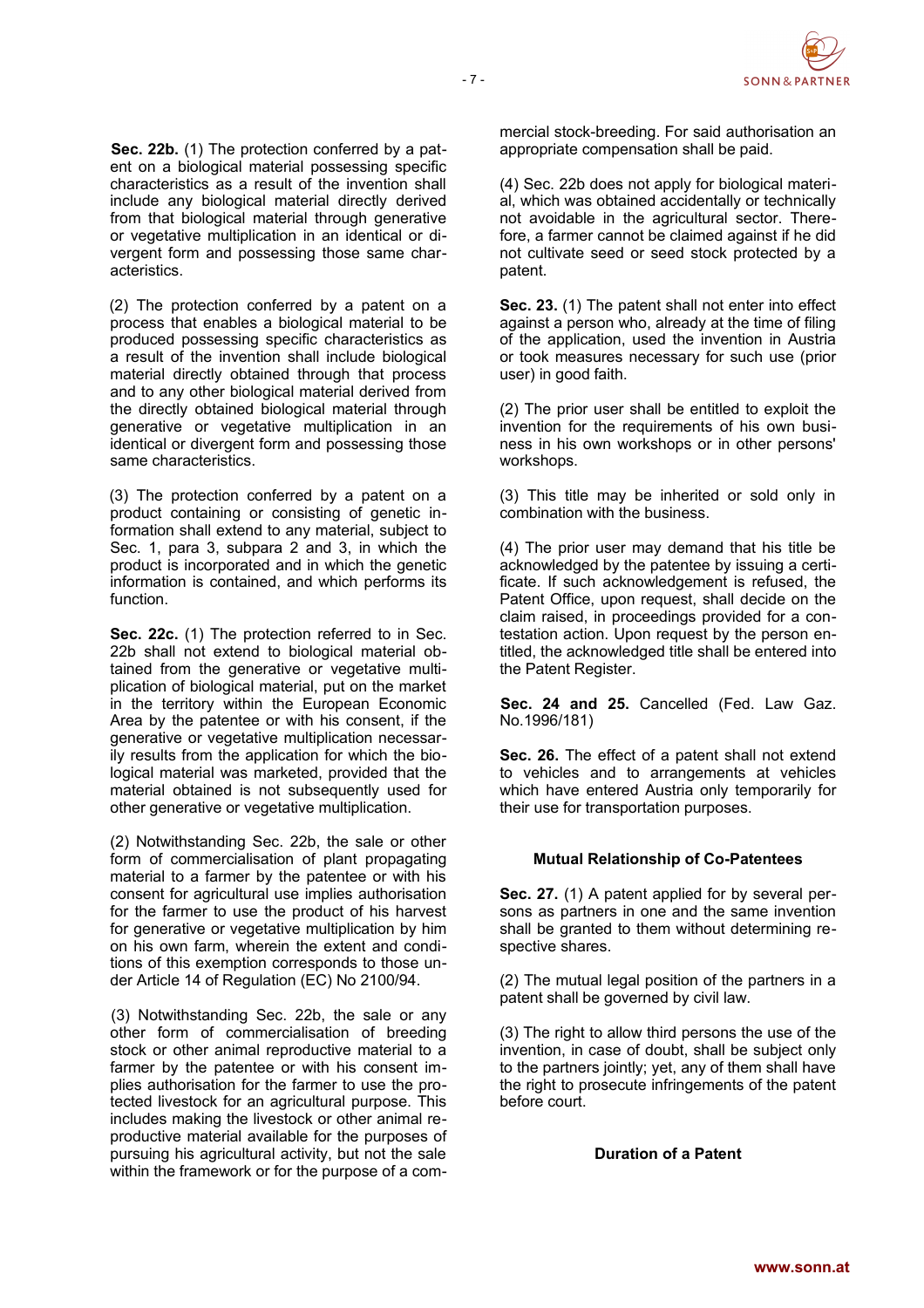

**Sec. 28.** (1) The maximum duration of the patent shall be twenty years from the day of application.

(2) Patents of addition shall expire with the parent patent. A patent of addition may, however, be expressly maintained as an independent patent if the parent patent has been cancelled, withdrawn, declared invalid or renounced. In respect of the duration, the due date and the extent of the annuities, the patent of addition that has become independent shall take the place of the parent patent.

**Sec. 29.** Cancelled (Fed. Law Gaz. No.1996/181)

#### **Patentee's Obligation to Comply with the Law**

**Sec. 30.** A patent shall not release the patentee from the obligation to observe legal provisions.

**Sec. 31.** (1) The patentee may practise the invention on a commercial basis from the date of publication of the grant of the patent according to the scope of protection derived from the patent specification without being bound to the regulations directed to the acquisition of a trade license. The privilege shall cover the production, the placing on the market and the offering for sale, of the subject matter of the invention. If the subject matter of the invention is a method or process, the privilege shall also apply to the use of such method or process.

(2) In case of a plurality of patentees, this privilege shall apply only to those who hold at least a quarter of the patent.

(3) If the privilege is claimed by a person at a point of time at which not more than four persons are entitled to the patent, it shall be assumed that the person in question complies with the prerequisite of para (2) unless proved to the contrary. Sec. 27(2) shall not be affected thereby.

(4) If the patent is legally valid revoked, declared null and void or denied, the invention from that point of time may be practised on an industrial scale only by virtue of the trade licence required for the activity in question. The same shall apply for any industrial exploitation no longer covered by the scope of protection of a patent if the patent has been revoked, declared null and void or denied only in part. However, if the patent expires (Sec. 46) or is withdrawn (Sec. 47), the privilege under para (1) shall continue to apply if claimed prior to the expiration or withdrawal of the patent.

**Sec. 32.** (1) Whoever wishes to make use of the privilege under Sec. 31(1) shall notify the district administrative authority under whose jurisdiction the privilege is to be used not later than on the day the working of the invention is started.

(2) The notification shall include the patentee's place of residence and nationality as well as the location where the invention is to be worked. The notification shall be accompanied by the patent specification and an excerpt from the register (Sec. 80(6)) that is not older than one month.

(3) The revokation, declaration of nullity or denial of a patent for an invention, notification of whose working has been given under para (1), shall be reported to the district administrative authority within one month from the entry into force of the relevant decision. If the patent is cancelled, declared null and void or denied only in part, a certified copy of the text of such decision shall also be submitted.

(4) Notification under para (3) shall be obligatory for any person who works the invention at the time of the events referred to in para (3).

(5) Persons who shut down a business carried out under claim of the privilege of Sec. 31 shall notify the competent district administrative authority accordingly within one month.

(6) Any person failing to submit the notifications under para (1), (3) or (5) in time shall be guilty of an administrative offence and shall be fined up to EUR 1.090,- by the district administrative authority.

#### **Transfer**

**Sec. 33.** (1) The title derived from a patent application and the title derived from a patent shall be passed over to heirs; no reversionary right shall apply to these titles.

(2) Both titles may be assigned to others, either wholly or in imaginary shares, by legal transaction, court order or last will.

(3) If the title derived from a patent application is transferred, the patent, if granted, shall be granted to the legal successor of the applicant. The provisions under Sec. 43(5) to (7) shall apply accordingly.

#### **Mortgages**

**Sec. 34.** The title to a patent may be the subject of a mortgage.

#### **Voluntary Licences**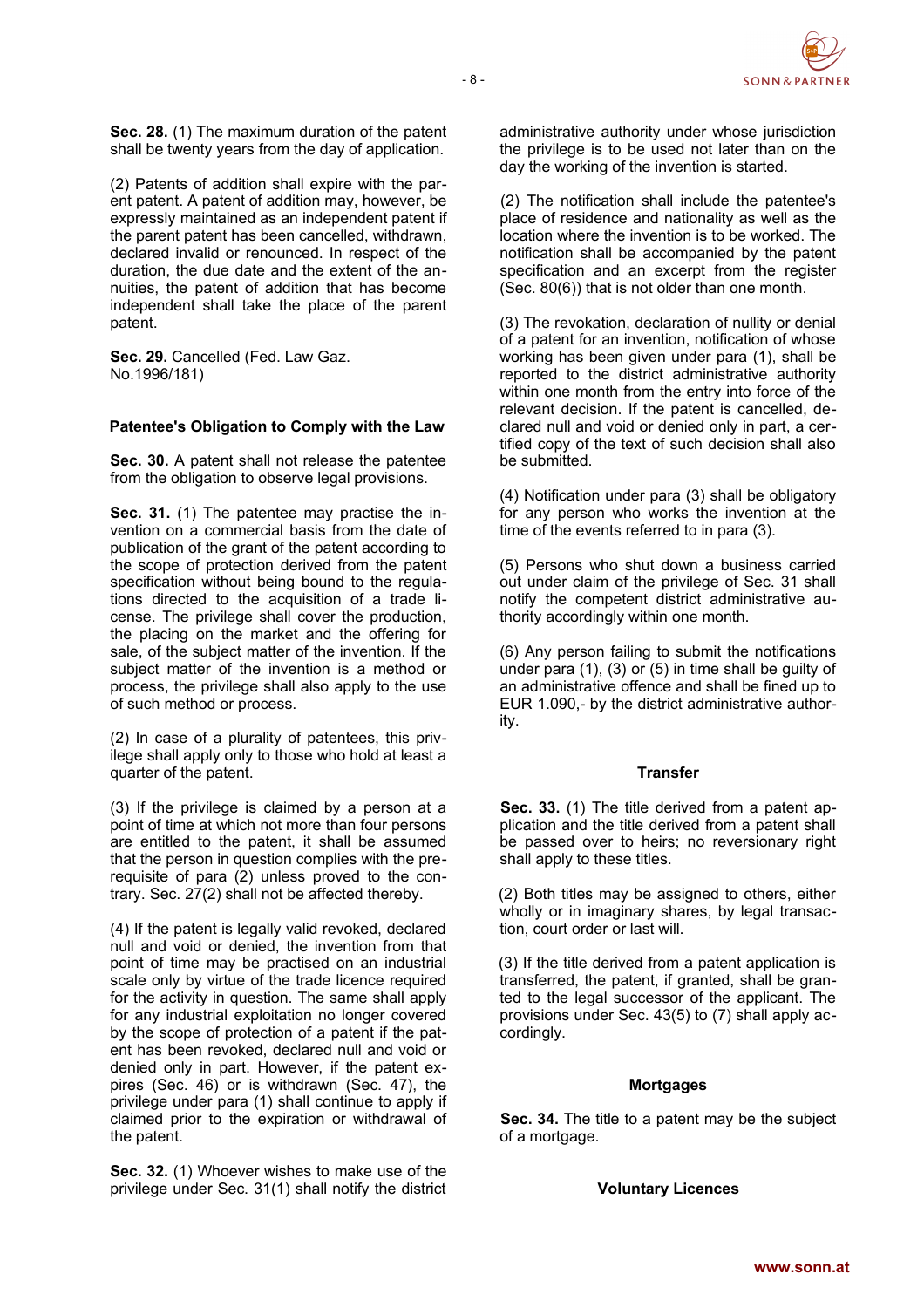

**Sec. 35.** The patentee shall be entitled to allow third parties to use the invention for the whole scope of validity of the patent or for part of the same with or without the exclusion of other persons entitled to use the invention (license).

# **Compulsory Licences**

**Sec. 36.** (1) If a patented invention cannot be exploited without infringing on an invention patented with a better priority (earlier patent), the owner of the later patent shall have claim to a non-exclusive license in the earlier patent, if the invention protected by the later patent constitute an important technical advance of substantial economic significance relative to the invention protected by the earlier patent. Where such license is granted, also the owner of the earlier patent shall have claim to a non-exclusive license in the later patent.

(2) If a plant breeder cannot acquire or exploit a plant variety right without infringing an invention patented with a better priority (earlier patent), he shall have claim to a non-exclusive license in said patent, as far as the plant variety constitutes significant technical progress of considerable economic interest compared with the invention claimed in the patent and as far as said licence is required for the exploitation of the plant variety to be protected.

(3) If a non-exclusive license for a plant variety protected by a plant variety right granted with a better priority (earlier plant variety right) is granted to the owner of a patent for a biotechnological invention, because he can not exploit the biotechnological invention without infringing an earlier plant variety right, the owner of the earlier plant variety right shall have a claim to a non-exclusive license for the younger patent for the exploitation of the patented invention.

(4) If a patented invention is not worked to an adequate extent in Austria, in which context importation also constitutes working, and the patentee has not undertaken everything necessary for such working, anybody has a claim for his business to a non-exclusive license for the patent unless the patentee proves that the working of the invention in Austria cannot reasonably be expected at all or on a larger scale than actually effected, due to the difficulties opposing such working.

(5) If the grant of a license for a patented invention is in the public interest, anybody shall have a claim for his business to a non-exclusive license for the invention. The claim of the federal administrative authority on this matter, however, is not bound to any business.

**Sec. 37.** (1) If the person entitled to grant a license according to Sec. 36 refuses grant of the same, although the applicant for the license has taken efforts to obtain his consent within a reasonable term and at reasonable conditions common in business, the Patent Office shall, on request of the applicant for the license, decide in proceedings prescribed for the contestation of patents. In case a license is granted, an adequate compensation is to be determined, wherein the economic value of the license is to be taken into consideration. The security, if necessary, as well as the other conditions of use shall be determined considering the nature of the invention and the circumstances of the respective case. The extent and the duration of the license according to Sec. 36 shall granted primarily for the supply of the market in Austria and shall have to be limited to the purpose which has made them necessary. As far as a semiconductor technology is concerned, the license can only be granted for the public, but not for commercial use or to remedy an unfair competition practise assessed in the course of legal or administrative proceedings.

(2) The grant of a license according to Sec. 36 para (4) may not be requested until four years from the filing of an application or three years from the notification of the grant of a patent for which the license is sought; whichever period expires last.

(3) The requirement of obtaining the consent of the person entitled to grant a license may be disregarded in the case of Sec. 36 para (5), if a state of national emergency or other circumstances of the uppermost urgency prevail. In this case, a preliminary permission to use the invention shall be given by interim decision.

(4) A granted license according to para (1) has to be rescinded upon request subject to a reasonable protection of the legitimate interests of the persons entitled, if the conditions which have led to the same cease to exist and are likely not to arise again. The Patent Office decides on such a request in the proceedings prescribed for the contestation of patents.

(5) In proceedings concerning the grant or the rescission of licences according to Sec. 36 para (2) and (3) a technically qualified member has to belong to every Senate of the Nullity Department and a technically qualified member and a legally qualified member to every Senate of the Supreme Patent and Trademark Senate, who are nominated according to Sec. 20 para (3) of the Act on the Protection of Plant Varieties 2001,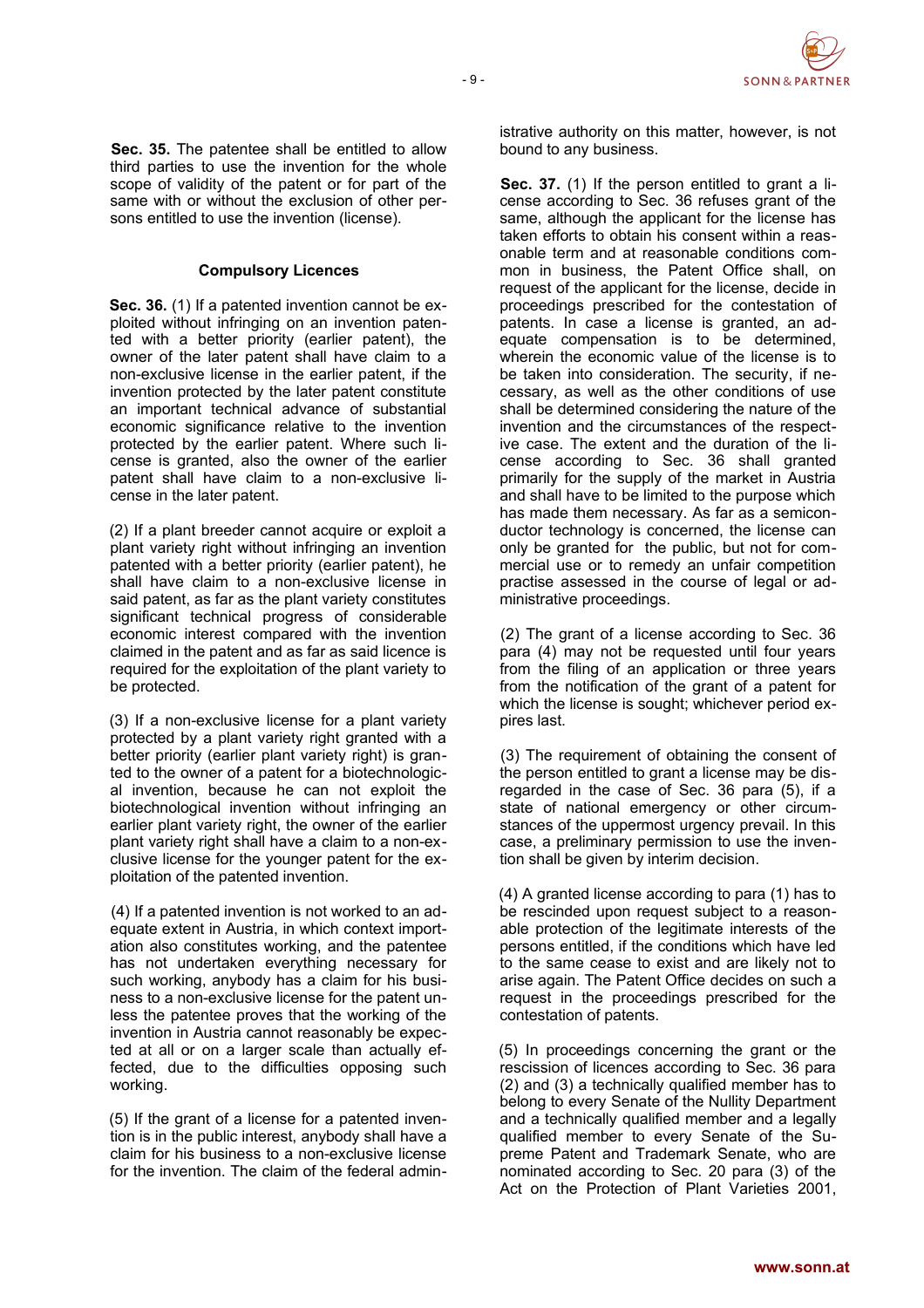

Fed. Law Gaz. No. 109, upon proposal of the Federal Minister of Agriculture, Forestry, Environment and Water Management in consent with the Federal Minister for Transport, Innovation and Technology.

# **Assignment of a Licence**

**Sec. 38.** Licenses according to Sec. 35 and 36 para (2) to (5) as well as for a younger patent according to Sec. 36 para (1) can be assigned only between living persons without the consent of the patentee in conjunction with the portion of the enterprise or the business entitled to the license and, because of death, shall pass over to the legal successors only if the latter carry on the part of the enterprise or business entitled to the license. A license granted in the earlier patent under Sec. 36 para (1) cannot be assigned except together with the assignment of the later patent.

**Sec. 39-42.** Cancelled (Fed. Law Gaz. No.1996/181)

#### **Entry into the Patent Register**

**Sec. 43.** (1) The patent right (Sec. 33), the mortgage right and all the other material rights derived from patent rights shall be acquired and shall become effective against third parties with the entry into the Patent Register.

(2) The date of acquisition of license rights shall be governed by the provisions of civil law. The license rights shall become effective against third parties only with the entry into the Patent Register.

(3) The rank of the above-mentioned rights shall be determined by the order in which petitions for entry have been lodged with the Patent Office provided that such petitions lead to an entry.

(4) Simultaneously received applications shall enjoy equal rank.

(5) The entries into the Patent Register under para (1) and (2) as well as the entry of expiration of the titles to patent rights entered in the Patent Register shall be made by a written request of one of the parties concerned or by a judicial request.

(6) The request for entry shall be accompanied by the document on grounds of which the entry is to be made, either in the original or in a duly certified copy. If the document is not a public document, it shall be provided with the duly certified signature of the person using his right.

(7) The request for entry and the pertaining document shall be subject to examination by the Patent Office as to form and contents.

#### **Encumbrances**

**Sec. 44.** Any person acquiring a patent shall assume the encumbrances involved which are apparent at the Patent Office from the patent register or have been duly applied for entry at the time the request for entry is submitted.

#### **Notes of Dispute**

**Sec. 45.** (1) Dispute proceedings pending before the court in respect of the ownership of patents, of mortgage rights or other material rights in patents as well as proceedings relating to the naming as inventor (Sec. 20(5) and (6)), the existence of a right to prior use (Sec. 23) and the concession of compulsory licenses (Sec. 36), in respect of opposition (Sec. 102), furthermore in the matter of revocation (Sec. 47), nullification (Sec. 48), abrogation (Sec. 49) and declaration of dependence (Sec. 50) shall be recorded in the Patent Register upon request (note of dispute).

(2) The note of dispute shall have the effect that the decision be fully effective also against those persons who have effected entries in the Patent Register only after the request for a note of dispute has been received by the Patent Office.

#### **Expiration**

**Sec. 46.** (1) A patent shall expire

- 1. when having reached the maximum duration at the latest, provided the annuities have been paid in time;
- 2. if the annuity due has not been paid in time;
- 3. if the patentee renounces his patent.

(2) If only individual parts of the patent are renounced, the patent shall remain valid with respect to the remaining parts, provided that the latter are still able to constitute the subject matter of a patent of its own.

(3) Expiration shall be effective as of the day following the completion of the maximum duration in case of para (1) subpara 1, the day following the end of the last year of validity in case of para (1) subpara 2, and the day following the notifica-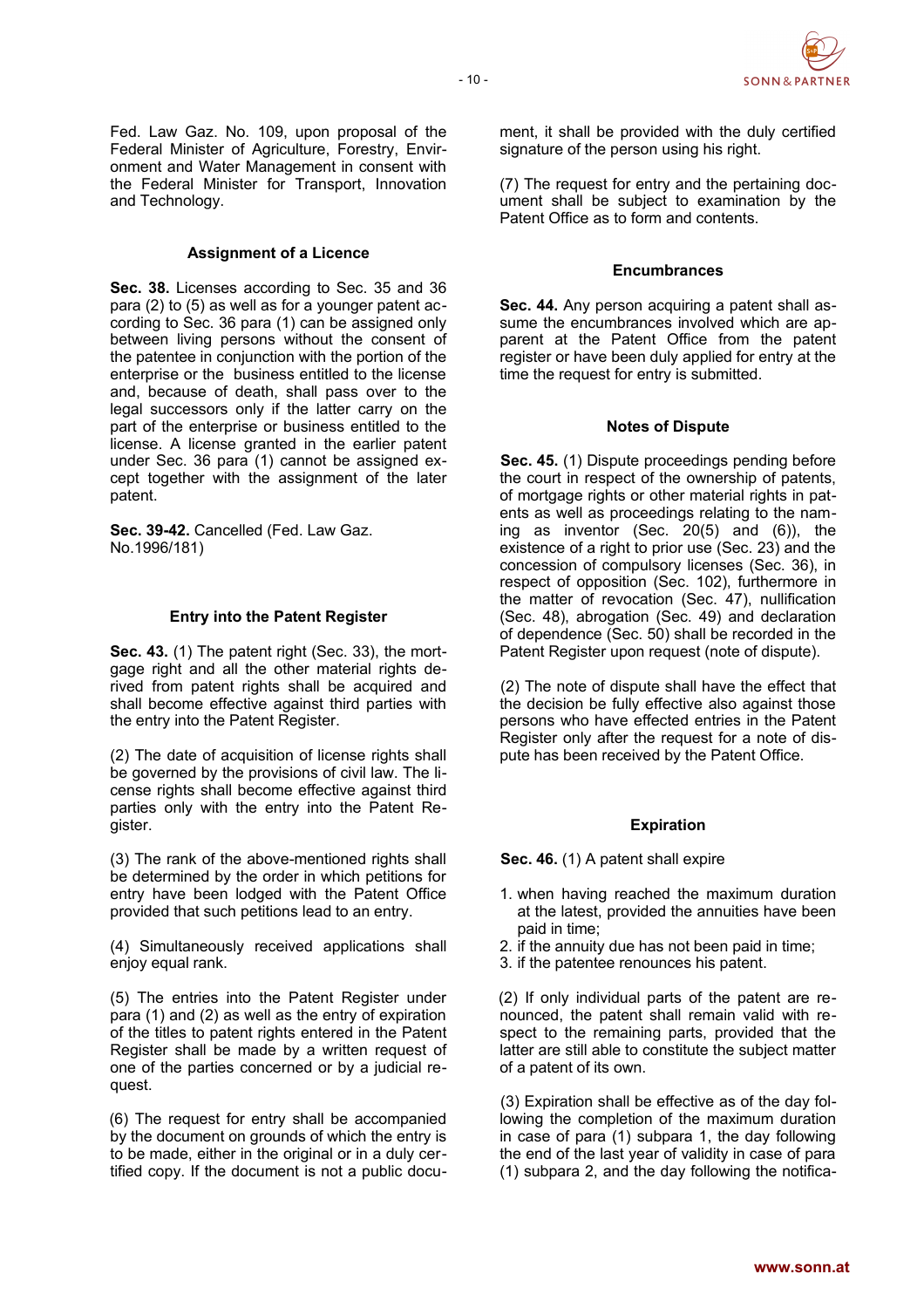

tion of renunciation to the Patent Office in case of para (1) subpara 3.

#### **Revocation**

**Sec. 47.** (1) A patent may be revoked in whole or in part if the grant of compulsory licenses (Sec. 36 para (4)) has not sufficed to safeguard the working of the invention in Austria to a reasonable extent. Revocation shall come into effect with the entry into force of the decision.

(2) Revocation may not be pronounced until two years from the valid grant of a compulsory license. It shall be excluded if the patentee proves that, due to the difficulties faced with in working the invention, he cannot reasonably be expected to work or to have the invention worked in Austria at all or to a greater extent than effected so far.

(3) Cancelled (Fed. Law Gaz. No.181/1996)

#### **Declaration of Nullity**

**Sec. 48.** (1) A patent shall be declared null and void if

- 1. the subject matter of the patent does not comply to Sec. (1) to (3),
- 2. the patent does not disclose the invention in a manner clearly and completely enough to be carried out by a person skilled in the art,
- 3. the subject matter goes beyond the contents of the application in its originally filed version determining the day of filing,
- 4. the biological material deposited under Sec. 87a para (2) subpara 1 has not been constantly available at either the original place of deposit as defined by the Budapest Treaty on the International Recognition of the Deposit of Microorganisms for the Purposes of Patent Procedures of April 28, 1977, Fed. Law Gaz. No. 104/1984 (Budapest Treaty) or at any other place of deposit to which it had been transferred under this Treaty, unless the patentee proves that
	- a) he has re-deposited the biological material and the deposit shall be treated pursuant to Art. 4 of this Treaty as if effected on the day of the original deposit, or
	- b) he was prevented from such re-deposit by an unforeseen or unavoidable event and that he made such deposit within two months after the impediment had ceased to exist.

(2) If the reasons of nullity apply only partially, the nullity shall be declared by restricting the patent accordingly.

(3) The valid declaration of nullity shall be retroactive to the day of filing in case of para (1) subpara 1 to 3, to the day on which the place of deposit found out for the first time that it was unable to furnish samples of the biological material in case of para (1) subpara 4. If the subject matter of the patent under Sec. 3(2) was not patentable, however, the license rights rightfully granted by the later applicant and fairly acquired by third parties, registered in the Patent Register for one year and not affected by any legally founded note of dispute (Sec. 45) shall be without such retroactive effect without prejudice to any claims for compensation arising therefrom against the later applicant.

#### **Declaration of Disentitlement**

**Sec. 49.** (1) The patentee shall be deprived of a patent if it has been proved

- 1. that the patentee was not entitled to the grant of the patent (Sec. 4(1), Sec. 6 and 7);
- 2. that the substantial contents of his application had been taken from the descriptions, drawings, models, implements or arrangements of a third person or from a method or process applied by said third person without his consent.

(2) If one of these prerequisites (para (1) subpara 1 and 2) applies only partially, the patentee shall be deprived of his patent only partially.

(3) The claim to disentitlement of the patent in the first case shall only be with the person who is entitled to the grant of the patent and in the second case shall only be with the person affected and shall become invalid by limitation against the bona fide patentee within three years from the date of his entry in the Patent Register.

(4) The mutual claims for compensation and restitution arising from disentitlement shall be judged under civil law and shall be raised according to civil law procedure.

(5) Instead of the disentitlement the assignment of the patent can be requested. If the claim to assignment exists only regarding a part, the patent shall be assigned in part. If no assignment is requested and the patent is disentitled wholly, the patent protection ends with legal effect of the decision declaring the disentitlement. If the assignment of the patent is requested, until the legal effect of the decision the patentee can renounce the patent only upon approval of the requesting party.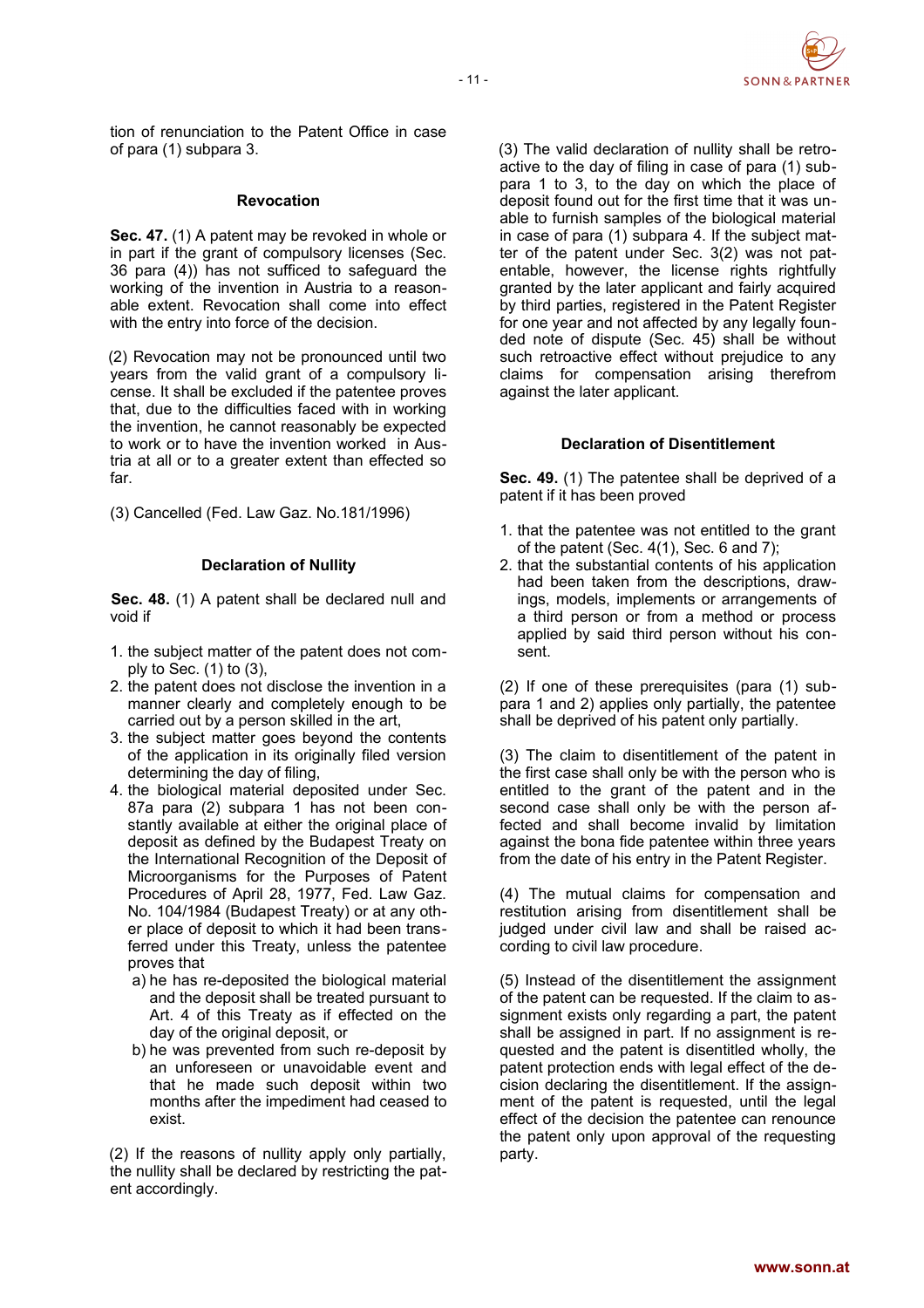

(6) The license rights rightfully granted by the earlier patentee, acquired in good faith by third persons and entered in the Patent Register for one year shall remain valid also in respect of the new patentee in case of such patent assignment unless affected by any legally founded note of dispute (Sec. 45), without prejudice to any claims for compensation against the earlier patentee arising therefrom.

(7) The request for disentitlement or assignment can also already be made before the grant of the patent in reference to the patent application, wherein para (1) to (5) shall apply mutatis mutandis. The request shall be dealt with in accordance with the procedural provisions governing the disentitlement of a patent. If the assignment of the patent application is requested, the application proceeding shall be suspended until the legal valid decision on the request and can only be continued with approval of the requesting party.

#### **Declaration of Dependence**

**Sec. 50.** The owner of a patent having an earlier priority or of a utility model having an earlier priority as defined by the Utility Model Act may request the Patent Office for a decision that the commercial use of a patented invention requires the complete or partial exploitation of his invention. The Patent Office shall decide upon such request in contestation proceedings.

### **Right of Retaliation**

**Sec. 51.** A right of retaliation may be enforced by decree by the Federal Government against nationals of a foreign state that does not grant any protection or incomplete protection to inventions of Austrian citizens.

#### **Terms**

**Sec. 52.** (1) If the duration of a term is not prescribed by a law or by a decree, the authority shall fix the same considering the requirements and the nature of each individual case unless the President of the Patent Office has set out provisions on the extent of terms (Sec. 99(6), third sentence).

(2) The terms set by a law or by a decree shall not be extendable unless expressly stated to the contrary. The terms set by the authority may be extended.

**Sec. 53.** (1)The running of a term shall start with the event determined by the law or decree and according to which the beginning of the term is to be fixed, or, unless otherwise stipulated, when setting the term, with the delivery to the respective party of the decision or decree fixing the term or, if the decision or the decree has not been delivered, but announced, with such announcement.

(2) When calculating a term fixed by days, the day shall not be taken into account on which the event, the delivery or the announcement, on which the beginning of the term is to be based, takes place.

(3) Terms expressed in weeks, months or years shall end with the expiration of the day of the last week or of the last month which in name or number corresponds to the day on which the term began to run. If there is not such a day in the last month, the term shall end with the expiration of the last day of such month.

**Sec. 54.** (1) The beginning and the running of a term shall be unaffected by Sundays and holidays.

(2) If the end of a term falls on a Sunday or holiday or on a working day on which the filing counter of the Patent Office is closed, the following working day shall be regarded as the last day of the term.

(3) With submissions posted in Austria, the days of mail conveyance shall not be taken into consideration when setting the term. This shall not apply to those cases in which the day of receipt of a submission at the Patent Office is the relevant day (Sec. 102(1) and Sec. 129(3)).

**Sec. 55.** If the terms allocated to several persons involved in one and the same matter for doing one and the same act expire at different dates, such act may be done by any of these persons as long as the term for doing such act is still open to one of them.

**Sec. 56.** If a submission comprises several industrial property rights (patents, trademarks, designs) or applications for such rights, the lodging of separate submissions for each or any of these rights (applications) may be requested upon setting of a term therefor. The separate submissions presented in time shall be regarded as presented on the day of receipt of the original submission. Sec. 163(4) shall remain unaffected.

#### **II. PATENT AUTHORITIES AND PATENT INSTITUTIONS**

**Sphere of Activity of the Patent Office**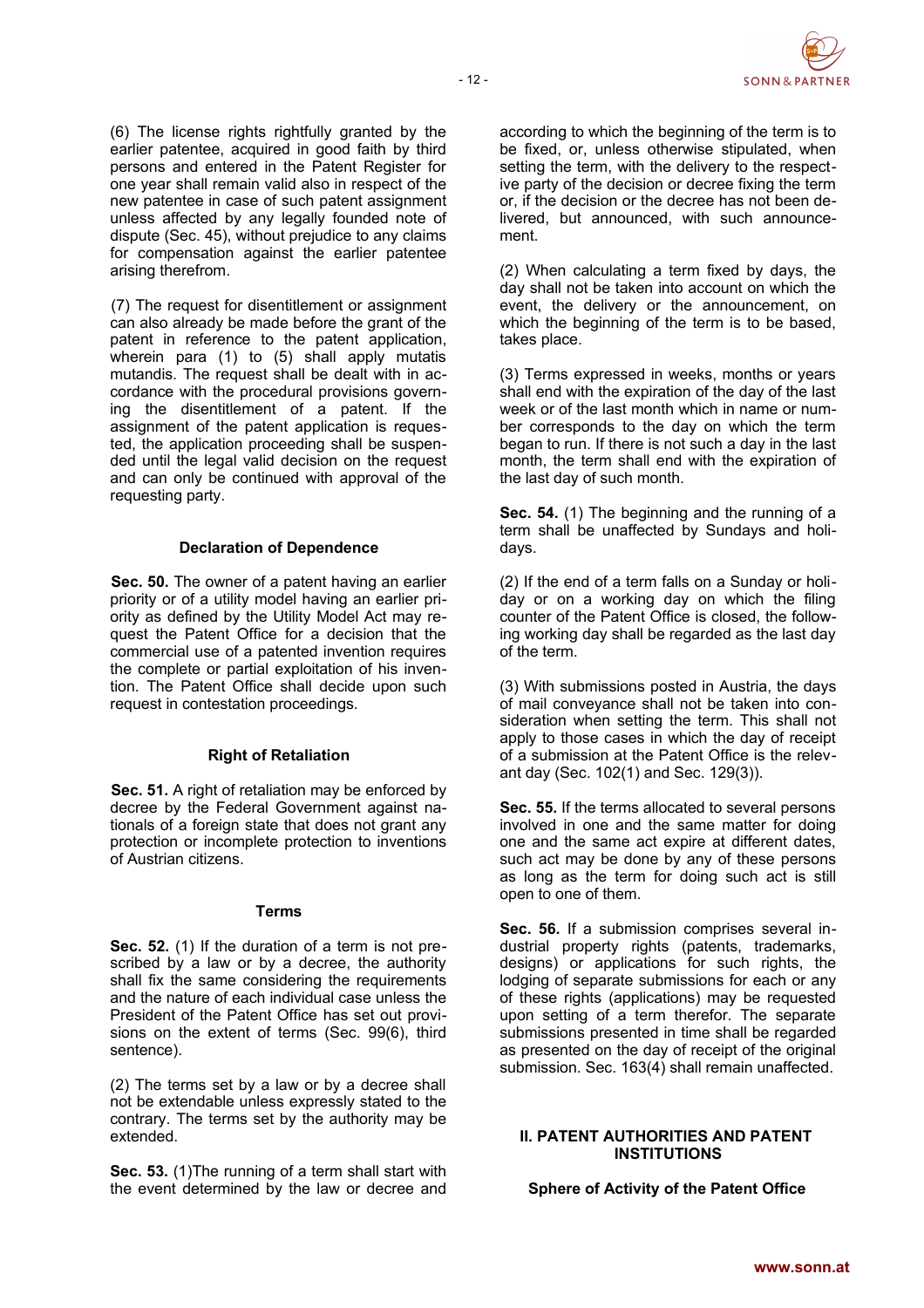

**Sec. 57.** (1) The Patent Office shall be responsible for the grant of patents, the recall, the, revocation, nullification, disentitlement, declaration of dependence, for decisions on the naming as inventor (Sec. 20), on the existence of a right of prior user (Sec. 23), on the grant of licenses (Sec. 36), on petitions for declaratory decisions (Sec. 163) as well as for services and information work in the field of industrial property (Sec. 57a, 57b) and for all entries in the Patent Register.

(2) In the interest of international cooperation in the field of industrial property, it may be agreed upon that the Patent Office shall provide to states or international governmental or non-governmental organisations dealing with matters in that field technical or legal assistance free of charge or at reasonable costs. Services free of charge shall be agreed upon only if the assistance provided is in the public interest, is given for purposes of development aid or incurs only insignificant costs.

#### **Services and Information Work Provided by the Patent Office**

**Sec. 57a.** Upon request, the Patent Office shall provide in writing

- 1. searches on the prior art relating to a concrete technological problem, and
- 2. expert opinions, whether an invention is patentable under Sec. 1 to 3 in view of the prior art made known by the applicant or to be searched for by the Patent Office.

**Sec. 57b.** The Patent Office shall extend its services and information work, developing, in particular, its documentation for the purpose of an easier accessibility and providing better information to the public in all pertinent fields.

### **Seat and Composition of the Patent Office**

**Sec. 58.** (1) The Patent Office is a federal authority and shall have its seat in Vienna. It is the Austrian Central Authority for the protection of industrial property. The activities of the Patent Office shall be consistent with its obligations to objectivity and non-discrimination which result from its public position as a federal authority.

(2) The Patent Office shall be comprised of a President, a Vice President, responsible for the legal field and a Vice President, responsible for the technical field, as well as the legally and

technically qualified members necessary for fulfilment of its responsibilities, and other employees.

(3) The management of the Patent Office shall reside with the President irrespective of the field responsibility of the Vice Presidents; furthermore he is head (manager) of the field of partial legal capacity (Sec. 58a and 58b).

(4) The legally qualified members shall have completed the university degree in law. The technically qualified members shall have completed an university degree of a subject in the field of technology or natural science. For the appointment of the members the pertinent regulations of employment law apply.

(5) The Vice Presidents shall have the formal qualifications prescribed for members of the Patent Office (the technical Vice President those of the technically qualified member, the legally qualified Vice Presidentthose of the legally qualified member) ,or equivalent knowledge.

**Sec. 58a.** (1) The Patent Office shall enjoy legal status (partial legal capacity) to the extent that it is entitled to acquire property and rights by the following service and information works in the field of the protection of industrial property:

- 1. written information and information by electronic data carriers and media on data concerning applied for or registered industrial property rights,
- 2. statistic interpretation of data in the field of industrial property,
- 3. reporting on searches on prior art and on expertises concerning the patentability of inventions to persons, enterprises, states or international governmental or non-governmental organisations dealing with matters in the field of industrial property,
- 4. reporting on searches on protection rights and on consulting services in connection with patent evaluations, using approved evaluation standards,
- 5. written information and information by electronic data carriers and media within the scope of trademark application proceedings as well as on the basis of separate requests as to whether a particular sign is identical or might possibly be regarded as resembling to an applied for or registered mark ("resemblance searches"),
- 6. translations of lists of goods and services in respect of international registration of marks,
- 7. classification of pictures being parts of marks for national or international governmental or non-governmental organisations working in the field of industrial property,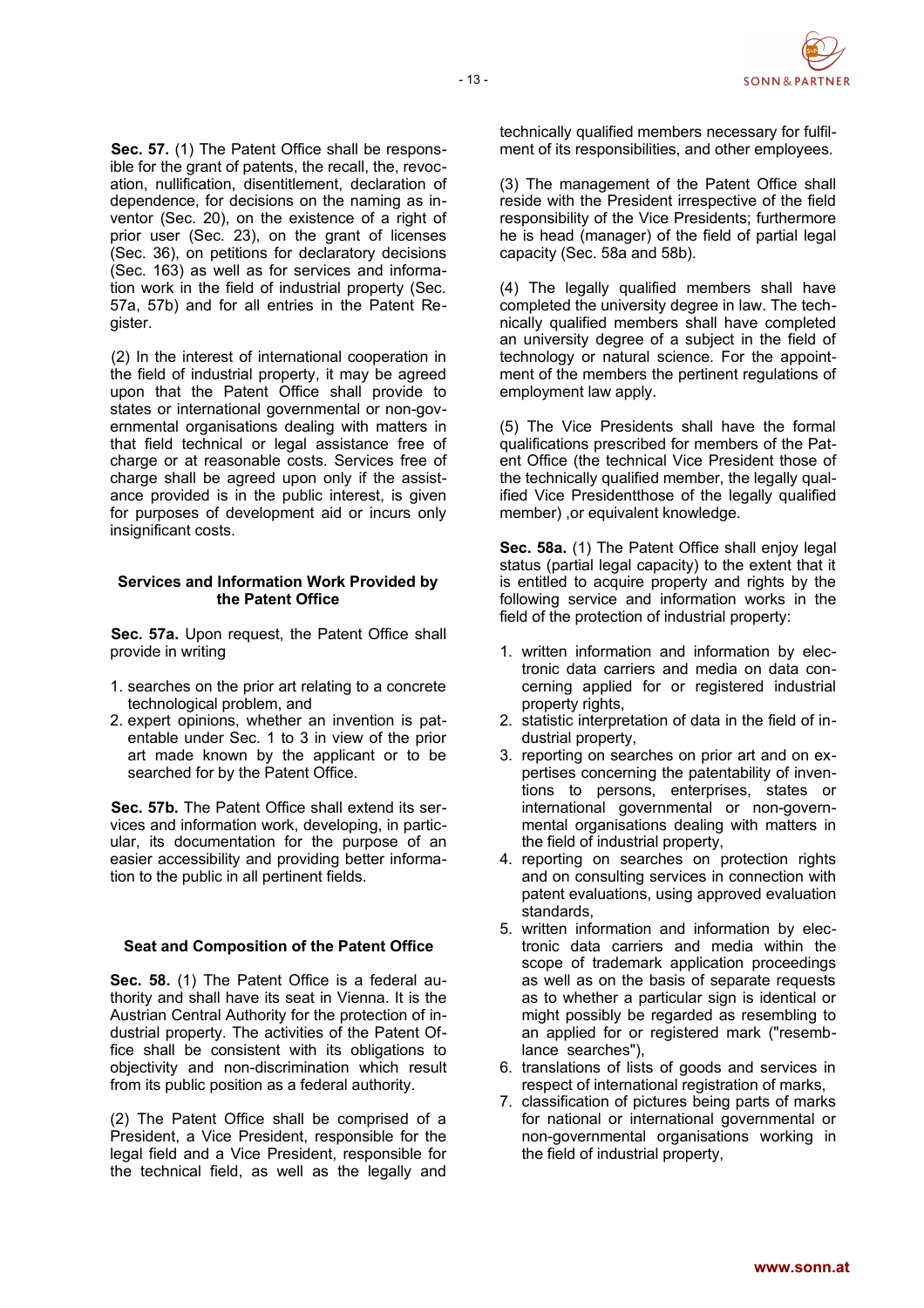

- 9. production, editing, distribution and procurement of printed documents, software and recorded sound, picture and data carriers as well as
- 10.exhibitions, seminars and similar events.

(2) The President of the Patent Office shall determine more precisely by decree and upon approval by the Federal Minister for Transport, Innovation and Technology, the services and information work as defined in para (1) within its partial legal capacity and the conditions under which they are provided. In this connection care shall be taken that the individual services and information work are suitable to be furnished within the partial legal capacity and that secrecy interests which are worthy of protection will not be violated.

(3) Within its partial legal capacity, the Patent Office shall also be authorised

- 1. to confer activities under para (2), accounting and all other property, personnel and inventory administration under its partial legal capacity as well as any auxiliary activities under the Patent Office administration to third parties, in particular also to administrative bodies of the Federation, against reimbursement of any expenses funder its partial legal capacity,
- 2. to make legal transactions related to activities under subpara 1, and
- 3. upon approval of the Federal Minister for Transport, Innovation and Technology, to acquire membership with associations, other legal entities or international organisations if in the interest of promoting legal protection of industrial property.

(4) The Patent Office shall be authorised to cover its expenses necessary for performing its tasks including investments from the property and rights acquired under its partial legal capacity. Receipts in excess of this (profits) shall be paid to the Federation after forming an adequate reserve. The Federation shall not be liable for liabilities arising from the Patent Office's activities in its partial legal capacity.

**Sec. 58b.** (1) To the extent that the Patent Office becomes active under Sec. 58a, it shall see to following a policy in accordance with the principles of an ordinary businessman. The annual balance of accounts shall be submitted to the Federal Minister for Transport, Innovation and Technology as well as to the Federal Minister of Finance. The Federal Minister for Transport, Innovation and Technology, in addition, shall be allowed to inspect the documents of conduct at any time.

(2) The Federal Minister for Transport, Innovation and Technology shall be authorised to examine the policy arising from its partial legal capacity for compliance with existing legal provisions and numerical correctness.

(3) As regards employment contacts or contracts for work and labour which are concluded pursuant to para (1), the respective law shall apply depending on the kind of actions. There shall be no employment with the Federation.

(4) The provisions relating to the carrying on of trades shall not apply to the activities of the Patent Office under Sec. 58a.

(5) Within its partial legal capacity, the Patent Office shall be represented by the managing director. The latter can authorise other empowered persons to conclude legal transactions within the partial legal capacity. In this regard, the Patent Office shall use a name indicating its own legal status. Concerning the supply of services and information work as defined in Sec. 58, para (1) and particularly the respective commercial communication, any indication of an official function shall be avoided. With regard to such supply of services and information work the purchaser shall be informed before signing a contract that such services shall be supplied within the partial legal capacity on a civil law basis and without an official character including the legal consequences resulting from Sec.58a, para (4).

(6) Provided that the partial legal capacity uses general terms and conditions for its supply of services, these shall be subject to the approval of the Federal Minister for Transport, Innovation and Technology in agreement with the Federal Minister for Economy, Family and Youth.

**Sec. 59.** Cancelled (Fed. Law Gaz. No. I 2004/149)

### **Divisions of the Patent Office**

**Sec. 60.** (1) The Patent Office shall comprise the departments, provided for fulfilling its tasks, and the necessary further organizational units.

(2) The number of the departments and organisational units, their field of activity and their personnel resources shall be determined by the President according to current demands.

(3) Irrespective of the duties and responsibilities conferred on these departments and organisa-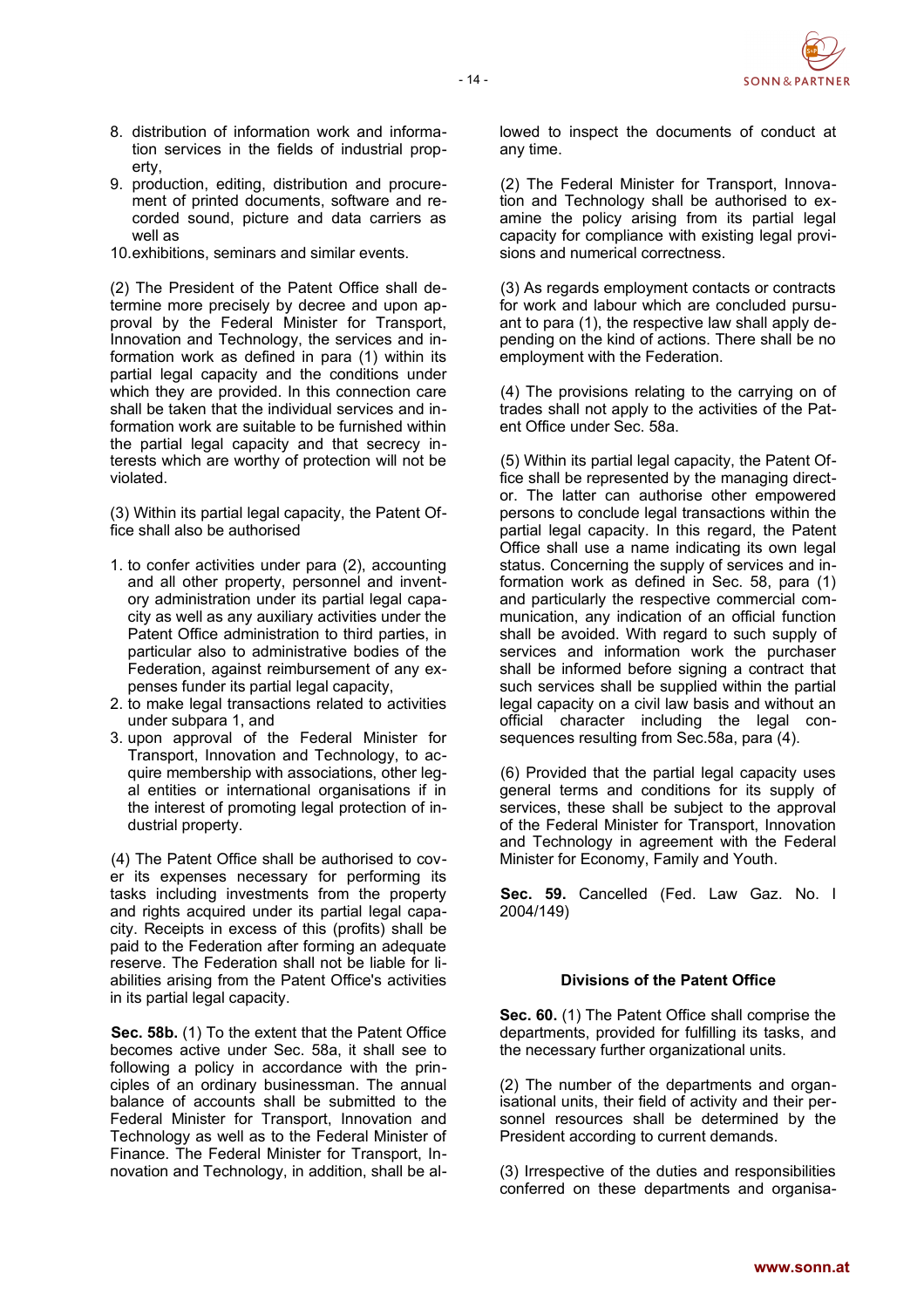

tional units by other legal provisions, the competences are as follows:

1. the Technical Department for the procedure regarding the grant of patents, the opposition proceedings, the proceedings regarding the abandonment and the furnishing written searches and substantial opinions;

2. the Legal Department for the procedure regarding matters related to the assignment of the right of an application, to other legal dispositions relating to such a right, to granted patents or to requests for reinstatement in the state quo ante, to the extent this does not fall under the competence of the Technical Department or the Appeal or the Nullity Department;

3. the Appeal Department for the appeal proceedings (Sec. 70);

4. the Nullity Department for the proceedings related to requests for revocation, the declaration of nullity, disentitlement, the declaration of dependence, the naming as inventor under Sec. 20 (5), the acknowledgement of the right of prior use, requests for declaratory decisions and to requests for the grant of compulsory licenses;

**Sec. 61.** (1) The President shall divide the entire field of technology into patent classes and, if necessary, further subdivide the latter; he shall allocate the individual patent classes or subdivisions to the Technical Departments according to the respective requirements.

(2) To the Technical Departments technically qualified members, to the Legal Departments legally qualified members, shall be appointed. To the Appeal Department and to theNullity Department legally qualified and technically qualified members shall be appointed. The members of the Technical Departments and of the Legal Departments, at the same time, may also be appointed to the Appeal Department and the Nullity Department.

(3) The President shall determine among the members of the Legal Department and the Nullity Department the number required of chairmen and among the members of the remaining Departments a board for supervising and for controlling business as well as make dispositions as to their representation.

(4) Each Technical Department shall be assigned a legally qualified member for participation in collegial decisions or for giving opinions (Sec. 62 (4)). The same legally qualified member may be assigned to several Technical Departments.

(5) The distribution of work in the Technical Departments and in the Legal Departments shall be determined by the head of the respective department.

(6) In the Appeal Department and the Nullity Department, the individual cases shall be assigned to the chairmen by the President. In doing so, the load of work and, with technically qualified chairmen, also the technical field concerned in each individual case shall be taken into account.

#### **Decision Making in the Departments**

**Sec. 62.** (1) Decisions and dispositions within the sphere of activity of the Technical Department shall reside with the technically qualified member (examiner) competent according to the distribution of work unless otherwise provided under Sec. 3 and 4.

(2) For the decision as well as for all dispositions in matters of patent protection falling within the scope of activity of the Legal Department that member shall be competent which is assigned to the Technical Department (Sec. 61(4)) to whose patent classes or subdivisions the respective patent or the respective application belongs (Sec. 61(1)). If several patents (patent applications) are affected by such matters, that member shall be competent which, pursuant to Sec. 61(5), is competent for the patent or patent application listed first in the respective petition.

(3) Decisions on the complete or partial rejection of an application according to Sec. 100(1) and on the opposition shall be made by three members of the Technical Department, two of which must be technically qualified members. The head of the department and the examiner shall be members of the Senate. The head of the department shall have the chair.

(4) The legally qualified member assigned to the Technical Department shall participate in the making of decisions under para (3) with the right to vote, or the examiner, if decision making resides solely with him (para (1)), shall first seek the opinion of the legally qualified member where

- 1. patentability is to be decided upon with a view to the industrial applicability or on grounds of para (2),
- 2. priority rights (Sec. 93 to 95) are to be decided upon whose legal prerequisites are doubtful or contested,
- 3. witnesses or experts are heard or an inspection has to be made,
- 4. an administrative penalty or a penalty for a wanton act is to be decided upon.

(5) If, at a meeting of the Technical Department consisting of three technically qualified members,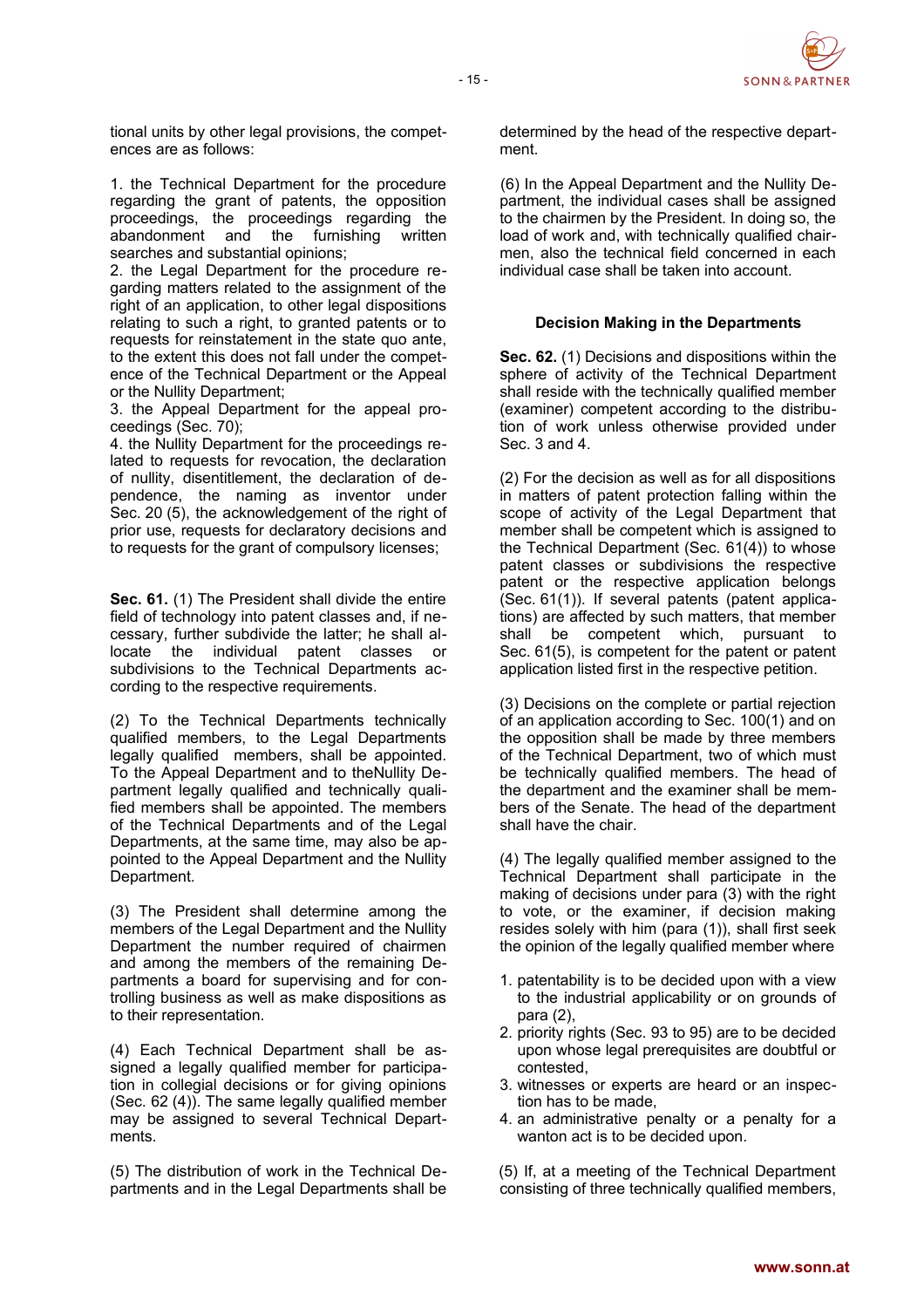

the majority takes the view that a decision is to be made also on one of the questions raised under para (4), the legally qualified member assigned to the Technical Department shall participate in decision making in the place of a technically qualified member.

(6) To the extent that the composition of the Senate is not determined by para (3) to (5), it shall reside with the head of the Technical Department. In doing so, the technical field concerned shall be taken into consideration in each particular case.

(7) Prior to deciding upon matters falling under the competence of the Legal Department (Sec. 60(3) lit. 2) and in which technological questions may be of importance, the legally qualified member shall seek the opinion of the competent technically qualified member.

**Sec. 62a.** (1) By decree of the President employees who are not members of the Patent Office can be authorised to deal with issues to be clearly specified in their kind concerning application and granted patents, as far as this is appropriate due to the simplicity of the execution, and the training of the authorised employees offers a guarantee for proper execution. They are bound by the instructions of the member responsible according to the distribution of work. The latter can reserve or draw executions to himself at any time.

(2) The decisions of the employees authorised according to para (1) can be contested like the ones of the competent member.

**Sec. 63.** (1) The Appeal Department and the Nullity Department shall make their final decisions in the following composition including the chairman:

- 1. the Appeal Department comprised of three technically qualified members and one legally qualified member unless where appeals against decisions of a legally qualified member are concerned; in the latter case, decisions shall be made by three members two of which must be legally qualified members;
- 2. the Nullity Department comprised of two legally qualified and three technically qualified members.

(2) The chairmen of the Appeal Department shall be legally qualified where appeals against decisions of a legally qualified member are to be decided upon.

(3) For interim decisions in the Appeal Department and the Nullity Department, the presence of three members shall suffice.

**Sec. 64.** (1) For decisions in the Senate the simple majority of votes shall suffice. In case of a tie, the chairman has the casting vote.

(2) Decisions made by the Patent Office shall be accompanied by a statement of reasons. Where a petition in an ex arte case before a Technical Department or the Legal Department is fully approved, the statement of reasons may be omitted. All settlements shall be in writing and shall be delivered ex officio or transmitted telegraphically, by telex or telefax to all persons concerned. In the way of automation-supported data transfer or in any other technical possible way written copies can be delivered, if

- 1. the party has lodged submissions permissably in the same way and has not explicitly objected to this way of delivery to the authority, or
- 2. the party has expressly agreed to this way of delivery.

(3) The approval of a settlement shall be given by the signature of the approving person. However, it can be refrained therefrom, if it is secured that the person giving the approval may be ascertained in another way.

(4) The form and kind of actions as well as of communications and copies are regulated by decree of the President of the Patent Office.

(5) For communications that are written automation-supported or that are transmitted telegraphically, by telex or telefax, by way of automationsupported data transfer or in any other technical possible way a signature or a legalisation is not necessary.

**Sec. 65.** (1) Dispositions for preparing a decision of the Technical Department shall be made by the examiner. Except where it is merely a question of eliminating formal deficiencies from submissions or of correcting submitted specifications, a record shall always be made on the hearing of parties, witnesses or experts.

(2) A decision shall be made on grounds of a petition substantiated in writing. Amendments decided upon at a meeting shall be carried out in the draft of the petition. If the decision substantially deviates from the petition, the draft shall be redrafted upon approval of the member whose petition has become a decision.

(3) Each member of the Senate may change his opinion until closure of a meeting. If, as a result, the decision passed no longer enjoys the majority of votes, a new vote shall be taken.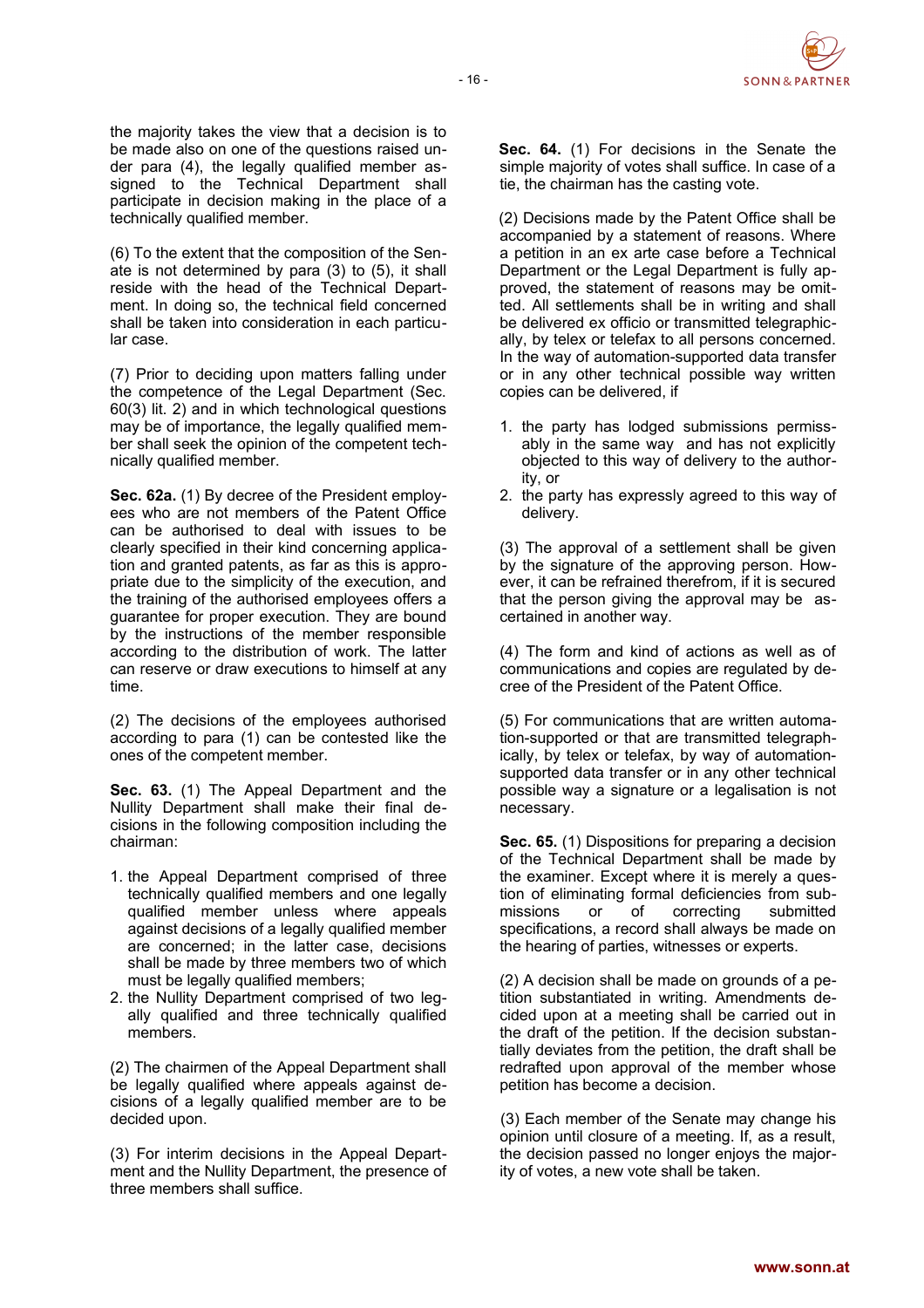

(4) If there is no unanimity in the Senate on the award or the reasons of the decision, a record shall be drawn up, in which the opinions of the members of the Senate and the proportion of votes shall be indicated. Otherwise, an annotation on the votes to be signed by all of the members of the Senate will suffice.

**Sec. 66.** (1) The Senates of the Appeal Department and the Nullity Department shall be composed by the chairmen from case to case. In doing so, the load of work and, with the technically qualified members, also the technical field concerned in each individual case shall be taken into account.

#### **Official Robes**

**Sec. 67.** (1) At all oral proceedings, the members of the Appeal and of the Nullity Departments shall wear official robes. Further details as to the nature and wearing of the official robes shall be regulated by decree of the President of the Patent Office.

(2) The party representatives referred to in Sec. 77 shall be authorised to wear their official robes if and when they intervene in oral proceedings of the Appeal Department and of the Nullity Department as well as of the Supreme Patent and Trademark Senate.

### **Office Routine**

**Sec. 68.** Office routine shall be regulated in detail by decree of the President of the Patent Office with a view to enabling regular and rapid operation and under consideration of the duties vested in the Patent Office. In doing so, it shall also be determined how applications may be directly lodged with the Patent Office and at what time they are regarded as received at the Patent Office. The applications shall be marked with the day of receipt.

**Sec. 69.** Against the decisions of the President, to which the latter is entitled under this Federal Act, a regular legal remedy shall be admitted only if expressly provided by this Federal Act. Sec. 2(2) of Dienstrechtsverfahrengesetz 1984, Fed. Law Gaz. No. 29 shall not be affected.

#### **Appeals against Decisions and Resolutions of Departments**

**Sec. 70.** (1) Decisions passed by the Technical Department and by the Legal Department may be contested by appeal.

(2) No appeal to the Administrative Court shall be lodged against the decisions (interim and final decisions) of the Appeal Department. Against decisions of the Appeal Department appeal can be lodged to the Supreme Patent and Trademark Senate.

(3) Final decisions of the Nullity Department may form the object of an appeal to the Supreme Patent and Trademark Senate as the highest authority.

(4) No separate appeal shall be lodged against a decree passed by a rapporteur in preparation of a decision of a Technical Department or Legal Department or of a decision of the Appeal Department or Nullity Department.

(5) Likewise, no separate appeal shall be lodged against an interim decision of the Nullity Department with the exception of interruption decisions, yet amendment of the preparatory decrees of the rapporteur (para 4) and of interim decisions of the Appeal Department or of the Nullity Department may be applied for at the respective departments.

#### **Appeals against Decisions of the Technical Department and the Legal Department**

**Sec. 71.** (1) The appeal shall include a substantiated petition for appeal and shall be lodged with the Patent Office within two months after delivery of the decision.

(2) If appeal proceedings are to be carried out with an opposing party, for each opposing party one further copy of the appeal brief and enclosures shall be added to the copy intended for the Patent Office.

(3) Belated appeals shall be rejected by the Department which is competent in first instance. Belated appeals against decisions of the authorised employee shall be rejected by the competent member. Inadmissible appeals as well as appeals not complying with other legal requirements shall be rejected by the Appeal Department without any further proceedings; yet, an appeal may be rejected for formal defects only after the appellant, upon request, has failed to remedy the defects.

(4) The Department of first instance, that has passed the decision, can deal with the appeal within two month after its timely receipt by preliminary decision on the appeal. It can reject the appeal as inadmissible, rescind the decision it has passed or alter it in any direction. If the decision was passed by an authorised employee, the competent member is competent for the preliminary decision on the appeal.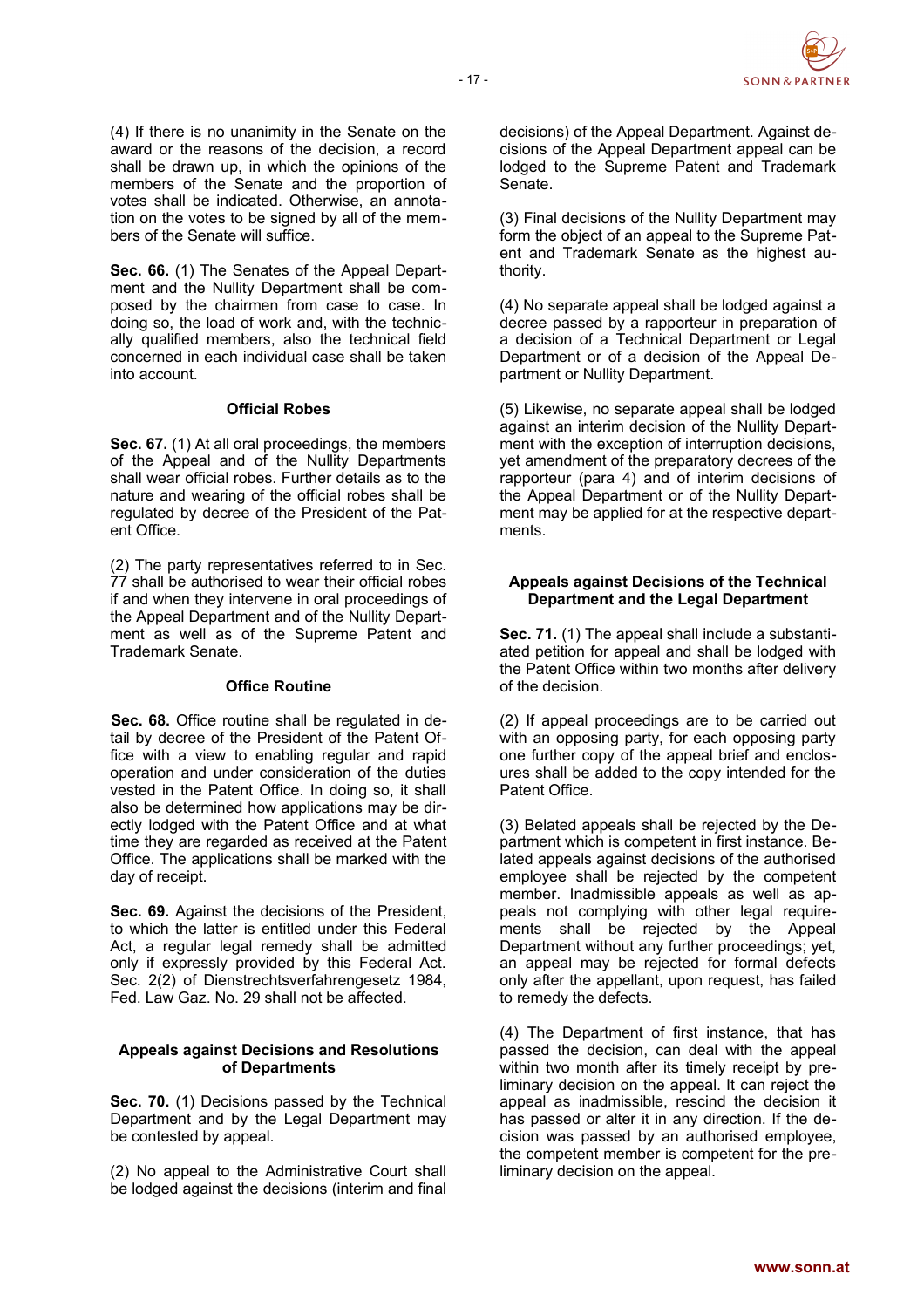

(5) Each party can file the petition to the Department of first instance within two weeks after the receipt of the preliminary decision on the appeal, that the appeal is submitted to the Appeal Department for decision (request for submission). In the preliminary decision on the appeal the possibility of such a request for submission has to be pointed out. With receipt of the request for submission the preliminary decision on the appeal shall become invalid. The Department of first instance has to notify the parties of the invalidation of the preliminary decision on the appeal. Belated or inadmissible requests for submission shall be rejected.

(6) The presentation of new facts and evidence in the appeal proceedings shall be admissible only in support or disproof of the facts and evidences submitted in time in the first instance; this shall not preclude restriction or clarification of the claims. The parties shall be given the opportunity of commenting upon the new facts presented as well as upon the result of possible new procedure of taking evidence.

**Sec. 72.** (1) In case of appeals against decisions of the Technical Department, the chairman shall appoint as rapporteur, among the voting members, a technically qualified member or, unless he himself is legally qualified, the legally qualified member depending on whether mainly technical or legal questions are of importance to the decision. In case of appeals against decisions of the Legal Department, the chairman shall appoint a legally qualified member as rapporteur.

(2) The rapporteur shall deliver one copy of the appeal brief and enclosures to the opposing party, requesting the same to submit their objections within a term of at least two months, which term he shall extend on reasonable grounds. The rapporteur, furthermore, shall pass any decree necessary for a decision or for oral proceedings, in particular, because of the possibly required further correspondence and the adoption of the evidence offered by the parties.

(3) After having carried out the preliminary proceedings, the rapporteur shall submit to the chairman the files including a written statement of all questions of fact and legal questions of relevance to the decision and comments on the same (report). The chairman may ask the rapporteur or any other voting member to supplement this report.

**Sec. 73.** (1) The chairman may call oral proceedings on the appeal. Upon request of the appellant or of the opposing party possibly involved in the proceedings oral proceedings shall be called. The proceedings shall be in public. Sec. 119(2) shall apply.

(2) The chairman shall open the hearing and shall convince himself of the identities of the persons appearing and verify their positions relative to the parties concerned and any possibly powers of attorney. He shall conduct the hearing without permitting digression or lengthiness in a manner so as to guarantee the parties' right to be heard.

(3) The chairman shall determine the order in which the parties are to be heard, the evidence is to be taken and the results of previously taken evidence or investigations are to be presented and discussed. The chairman or members of the Senate appointed by him shall discuss the matter with the parties as to facts and law.

(4) A record of the oral proceedings shall be taken by a clerk. Besides information on place, time and subject matter of the proceedings it shall include the names of the members of the Senate, of the clerk, of the parties, of their representatives, of the witnesses heard and of the experts, as well as a summary report on the contents and procedure of the proceedings. The record shall be signed by the chairman and the clerk. Instead of appointing a clerk, the chairman can make use of a sound storage medium, wherein the information mentioned in sentence 2 shall be included in the record in any case. From the recording on the sound storage medium a written transcription shall be made. This record shall be signed by the chairman only.

(5) The Appeal Department, as a rule, shall reach its own decision, freely appreciating the facts and evidence submitted. It shall be authorised to substitute its opinion for that of the Technical Department or the Legal Department both with regard to the decision and with regard to the reasons and to amend the contested decision accordingly in either direction.

(6) Consultation and voting of the Appeal Department shall be effected in camera. Sec. 65(3) and (4) shall apply mutatis mutandis. Discontinuation may be decided upon in writing by circular unless a member contradicts.

(7) The rapporteur shall draft a decision on grounds of the resolutions adopted. If he is in the minority with his view, he shall make a redraft in agreement with that member whose request has been made a resolution. The chairman shall, however, be free to charge another member of the Senate with the preparation of the draft or parts thereof.

(8) The Fee Entitlement Act 1975, Fed. Law Gaz. No. 136 shall be applied.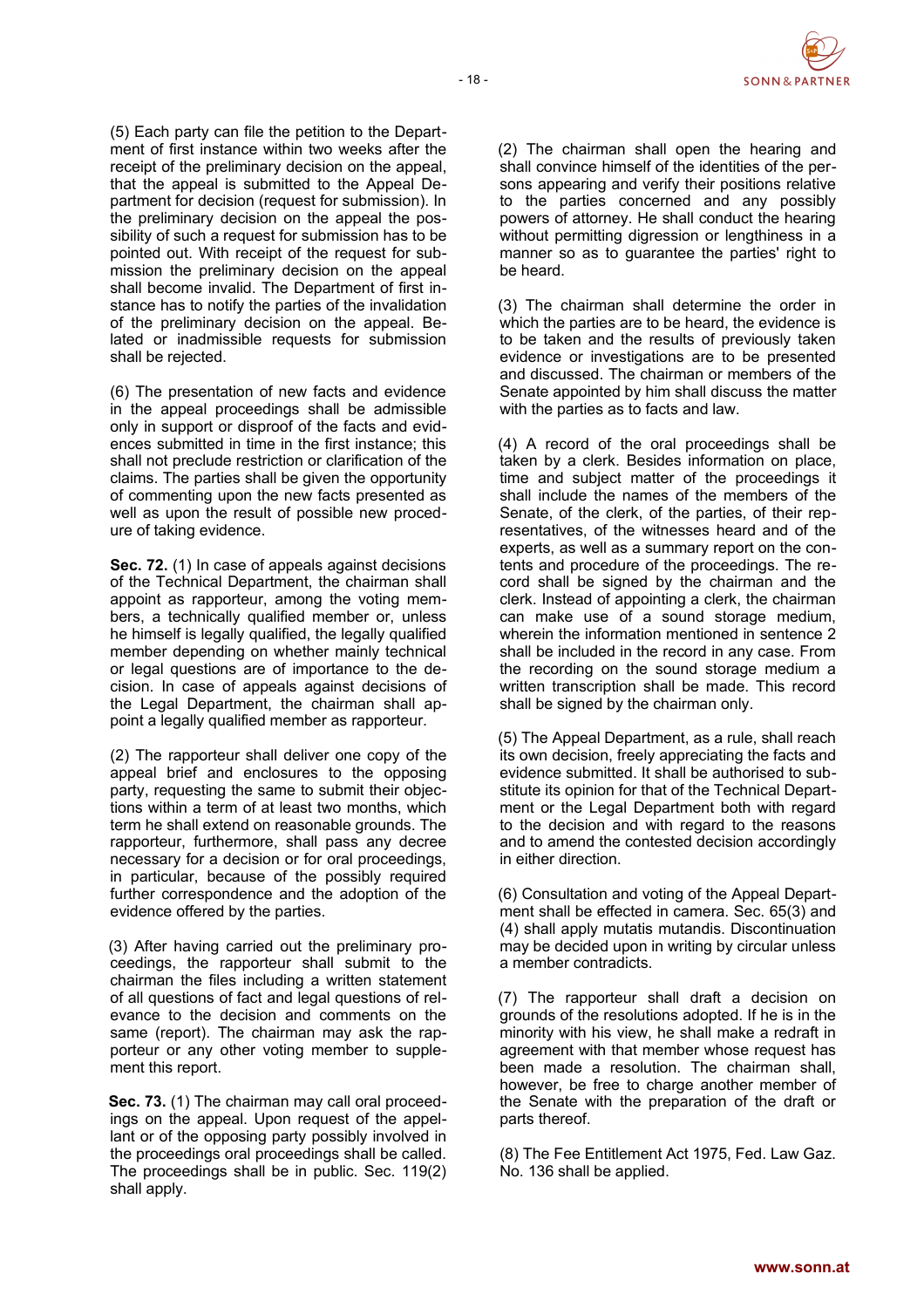

(9) In the appeal proceedings the parties have to bear the costs of the proceedings themselves.

#### **Supreme Patent and Trademark Senate**

**Sec. 74.** (1) The Supreme Patent and Trademark Senate is authority of appeal against the final decisions of the Nullity Department of the Patent Office and the authority of appeal against the final decisions of the Appeal Department of the Patent Office. It consists of the President, the Vice President, at least eight further legally qualified members and of the required number of technically qualified members as counsellors. These bear the title "Councillor of the Supreme Patent and Trademark Senate" during their term of office.

(2) The President and the Vice President shall be, or shall have been, members of the Supreme Court as the President, Vice President or as the Chairman of the Senate.

(3) The legally qualified members shall have completed university studies in law and shall have held a profession for which completion of these studies is required, for at least ten years. Moreover, they shall proof scientific or practical activity in the field of legal protection of industrial property. At least three members shall be judges, at least three members shall be legally qualified federal civil servants of the Federal Ministry of Transport, Innovation and Technology or legally qualified members of the Patent Office.

(4) The technically qualified members shall have completed university studies with a subject in the field of technology or natural sciences and shall have special knowledge in a particular field of technology and shall have reached the age of thirty.

(5) Only Austrian citizens of moral integrity having full legal capacity shall be appointed members.

(6) The members of the Supreme Patent and Trademark Senate shall be appointed by the Federal President for five years; they may be reappointed. The appointment shall in no case prevent any member from voluntarily resigning from this authority upon entry into permanent retirement.

(7) The term of office shall end on the 31st of December of that year in which a member has reached the age of seventy. The term of office shall also end if and when a member has lost his Austrian citizenship, if and when his legal capacity is restricted or if and when he has been condemned to more than one year of imprisonment because of a deliberately committed punishable act or has been finally convicted because of a punishable act committed with the intent of enrichment.

(8) Members who do not have civil service status shall make the following pledge to the President prior to exercising their duties: "I pledge to perform my duties conscientiously and impartially and to keep secret anything I get knowledge of in fulfilling my duties." The pledge shall be signed. In case of reappointment, a reminder of the pledge shall be sufficient.

(9) In fulfilling their duties, the members shall be independent and shall not be bound to any instructions. The decisions of the Supreme Patent and Trademark Senate shall not be subject to annulment or amendment by administrative procedures. The Federal Minister for Transport, Innovation and Technology shall have the right to obtain information on all subjects of the management of the Supreme Patent and Trademark Senate.

(10) The clerks shall be appointed by the Federal Minister of Transport, Innovation and Technology from among federal civil servants of higher service of this Federal Ministry or of the Patent Office.

(11) The President of the Supreme Patent and Trademark Senate, as head of this authority, shall be entitled to an annual functional fee of 300%, the Vice President of 150%, of the monthly salary of an active federal civil servant of salary level 1 of service class IX of the General Administration.

(12) All other members and the clerks shall receive functional fees in accordance with their respective duty:

| a) rapporteurs (co-rapporteurs) | 8 to 40%. |
|---------------------------------|-----------|
|                                 |           |
|                                 |           |

of the monthly salary mentioned in para (11) for each individual case they participated in. For cases completed within a calendar year the functional fees shall be awarded by the Federal Minister for Transport, Innovation and Technology upon proposal by the President at the end of the calendar year with due regard to the time and work required in each individual case.

(13) The secretarial work of the Supreme Patent and Trademark Senate shall be conducted by the Patent Office.

**Sec. 75.** (1) The Supreme Patent and Trademark Senate shall negotiate and decide under the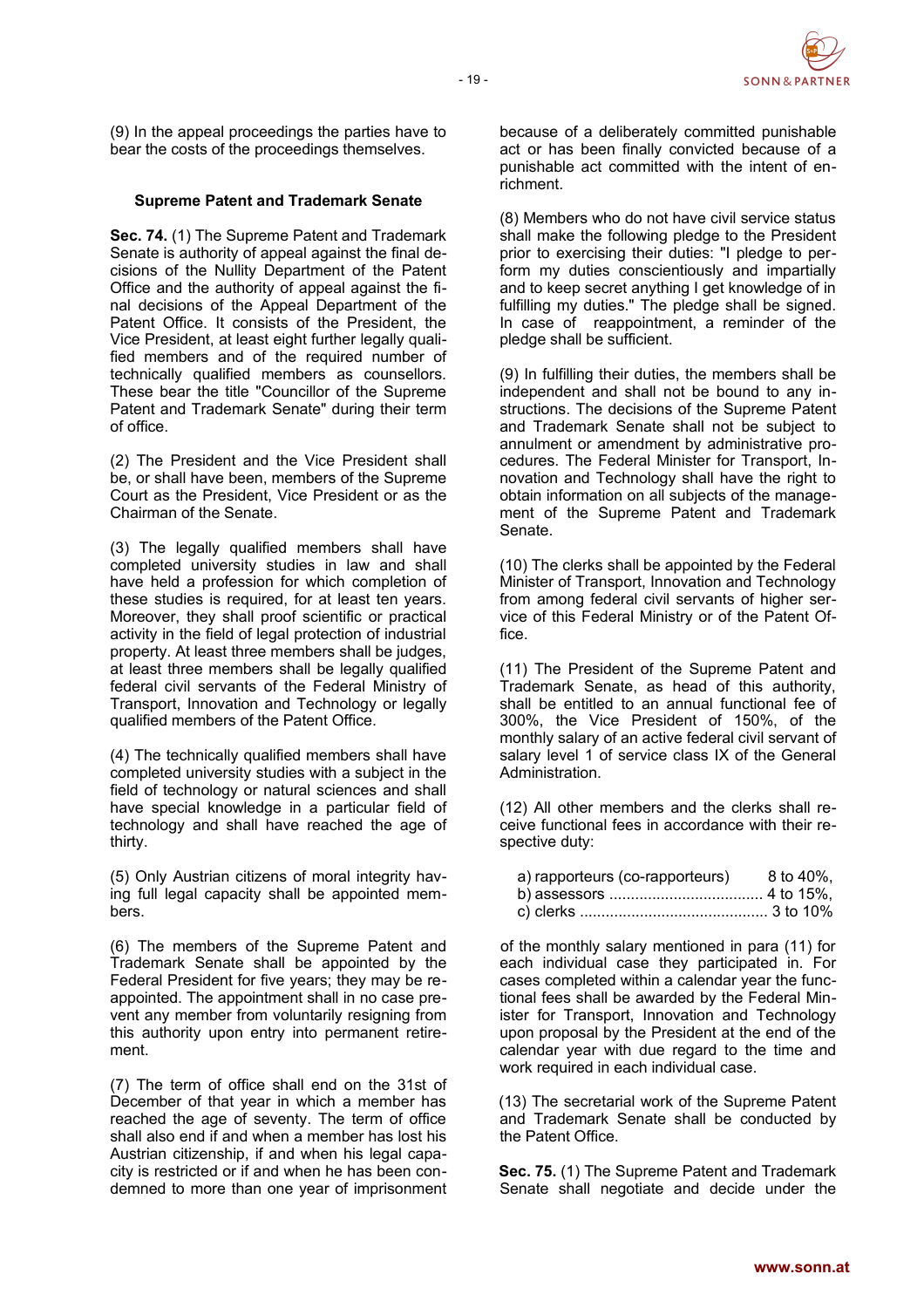

chair of the President or, in case the latter is unable to attend, of the Vice President, in Senates comprised of five members consisting of the chairman, two legally qualified and two technically qualified members. The Senates shall be set up by the chairman so as to include a legally qualified federal civil servant and at least one judge. The chairman shall appoint one member of the Senate as rapporteur. If necessary, the chairman shall appoint further members of the Senate as co-rapporteur.

(2) At all hearings, the members of the Supreme Patent and Trademark Senate shall wear official robes. Further details as to the nature and wearing of the official robes shall be regulated by decree of the President of the Patent Office.

#### **Reasons for Exclusion**

**Sec. 76.** (1) Members of the Patent Office and of the Supreme Patent and Trademark Senate shall be excluded from participation:

- 1. in matters in which they are parties themselves or in consideration whereof they have a joint interest, joint liability or joint liability to recourse in respect of one of the parties;
- 2. in matters concerning their spouses or civil union partners or persons related to them in direct line or related to them by marriage or related to them in the collateral line up to the fourth degree or related by marriage up to the second degree;
- 3. in matters concerning their adopted or foster parents, adopted or foster children, their wards or persons under their care;
- 4. in matters in which they represent or have represented one of the parties or in respect of which they have had or may have a material advantage or loss;
- 5. in appeal proceedings in which the legal remedy is directed against a decision they have participated in;
- 6. if there are other important reasons suitable to raise doubts as to their full impartiality.

(2) Members of the Supreme Patent and Trademark Senate shall be excluded from participation in the Supreme Patent and Trademark Senate in proceedings in respect of appeals against decisions of the Appeal Department if they took part in the passing of a decision within the Technical Department or the Legal Department.

(3) A members of the Patent Office or of the Supreme Patent and Trademark Senate who considers himself excluded from participation in a decision (para (1) and (2)) shall notify the head of the department or the chairman immediately, stating the reasons therefor. The head of the department or the chairman, if considering the reasons for exclusion applicable, shall make the necessary arrangements for appointing a substitute member. If the reasons for exclusion apply to the head of the Department or the chairman himself, notification shall be made to the President of the Patent Office in proceedings before the Patent Office or to the President of the Supreme Patent and Trademark Senate in proceedings before this Senate. If one of these himself has the chair, his representative shall be notified.

(4) If, in proceedings before the Patent Office or before the Supreme Patent and Trademark Senate, a reason for exclusion is put forward by a party, para (3) shall be followed.

#### **Representatives of the Parties**

**Sec. 77.** Only attorneys at law, patent attorneys and notaries public as well as the Finanzprokuratur shall be authorised to professionally represent parties before the Patent Office and before the Supreme Patent and Trademark Senate.

#### **Prohibition of Unlicensed Representation**

**Sec. 78.** (1) Anyone who, in matters relating to the protection of inventions,

- 1. prepares written documents or drawings for use before domestic or foreign authorities,
- 2. gives information,
- 3. represents parties before domestic authorities, or
- 4. offers himself to perform any of the activities mentioned under subpara 1 to 3, without being authorised to professional representation of parties in such matters in Austria, shall be guilty of unlicensed representation and shall be fined up to EUR 4.360.-- by the district administrative authority.

(2) The representation of a legal entity by employees of an other legal entity, economically associated therewith, is not regarded as unlicensed representation. Other legal representatives with the exception of natural persons are equated with legal entities.

(3) The special provisions relating to the treatment of unauthorised representatives at the ordinary courts shall not be affected.

### **Patent Gazette**

**Sec. 79.** (1) A periodically appearing official Patent Gazette shall be issued by the Patent Office,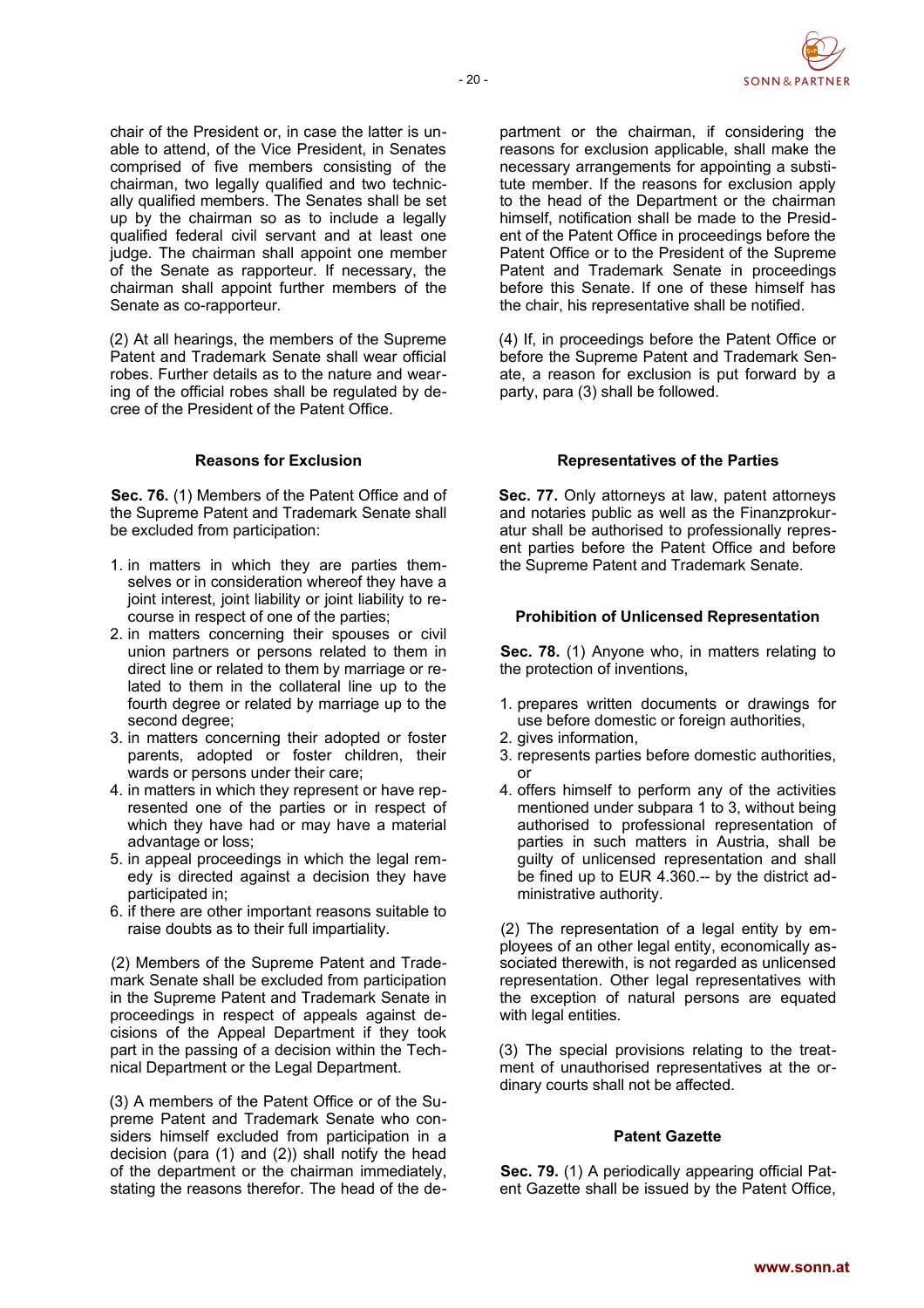in which any publication provided by this Federal Act as well as any decrees to be passed by the President of the Patent Office shall be published. Unless expressly stated otherwise, these decrees shall enter into force on the day following the issue of the Patent Gazette containing the respective announcement.

(2) The arrangement and publication of this Gazette shall be regulated per decree by the President.

# **Patent Register, Patent Specifications**

**Sec. 80.** (1) A patent register shall be kept at the Patent Office. It shall specify the numbers, the title, filing date and, if any, the prioritiy of the granted patents as well as the names and the place of abode or residence of the patentees and their representatives. The beginning, expiration, cancellation, revocation, declaration of nullity, disentitlement, declaration of dependence, the naming as inventor, the declaration of independence of a patent of addition, and the assignment of the patent, mortgages and other rights in rem in the patents, the licence rights, the right of use of the employer, the rights of prior user, restitutiones in integrum, declaratory decisions and notes of dispute as well as indications under Sec. 156(2) shall also be entered in the Patent Register.

(2) The specifications and drawings pertaining to existing patents as well as all petitions and documents underlying any entries in the Patent Register shall be kept by the Patent Office during the maintained existence of the patent.

(3) Inspection into the Patent Register shall be open to anybody.

(4) The Patent Office shall publish specifications, claims, drawings and abstracts of the granted patents in separate printed documents (patent specifications) to the extent they are open to public inspection. The patent specification shall specify the references considered by the Patent Office in assessing the patentability of the invention for which an application has been filed.

(5) Upon request, public institutions may get free of charge one copy each of all Letters Patent issued from the date of receipt of the request provided these are made accessible to the public.

(6) Upon request, the Patent Office shall hand out certified copies of the entries in the Patent Register.

# **Inspection of Files**

**Sec. 81.** (1) Any person involved in a proceeding shall be entitled to inspection of the files related to the proceeding.

(2) Anybody may inspect the files that relate to published patent applications and to patents granted thereon.

(3) The inspection of files related to non-published patent applications shall be granted to third parties only on approval by the applicant. No approval need be given to a person vis a vis whom the applicant has cited his patent application. After publication of a separate application anybody may inspect the files of the earlier application not published at that time, without approval of the applicant.

(4) Access to files relating to the searches and expert opinions under Sec. 57a shall only be granted to third parties on approval of the requesting party. No approval need be given to a person vis a vis whom the requesting party has cited such search or such expert opinion.

(5) The right to inspection of files shall also comprise the right to make copies. These shall be certified by the Patent Office upon request.

(6) Anybody shall be given information and official confirmations as to when, under what title, by whom and, if any, by what representative an application has been filed, its file number, to which patent class it pertains, what priority has been claimed, the file number of the priority application, whether an independent patent or a patent of addition is sought, the naming of an inventor, if any, whether the application is still pending as well as whether and to whom the right of it has been assigned.

(7) Deliberation protocols and file portions relating to internal business only shall be excluded from inspection. In case of a trade or business secret or another reason worthy of being taken into consideration, parts of files laying open of which to public inspection is not necessary for an information of the public may also be excluded from inspection, upon request.

### **Samples of Deposited Biological Material**

**Sec. 81a.** (1) Before the date of publication of the application any person who has the right of inspection of files according to Sec. 81 para (3) shall be entitled to get a sample of a biological material deposited under Sec. 87a para (2) subpara 1. From the date of publication of the application any person who makes a respective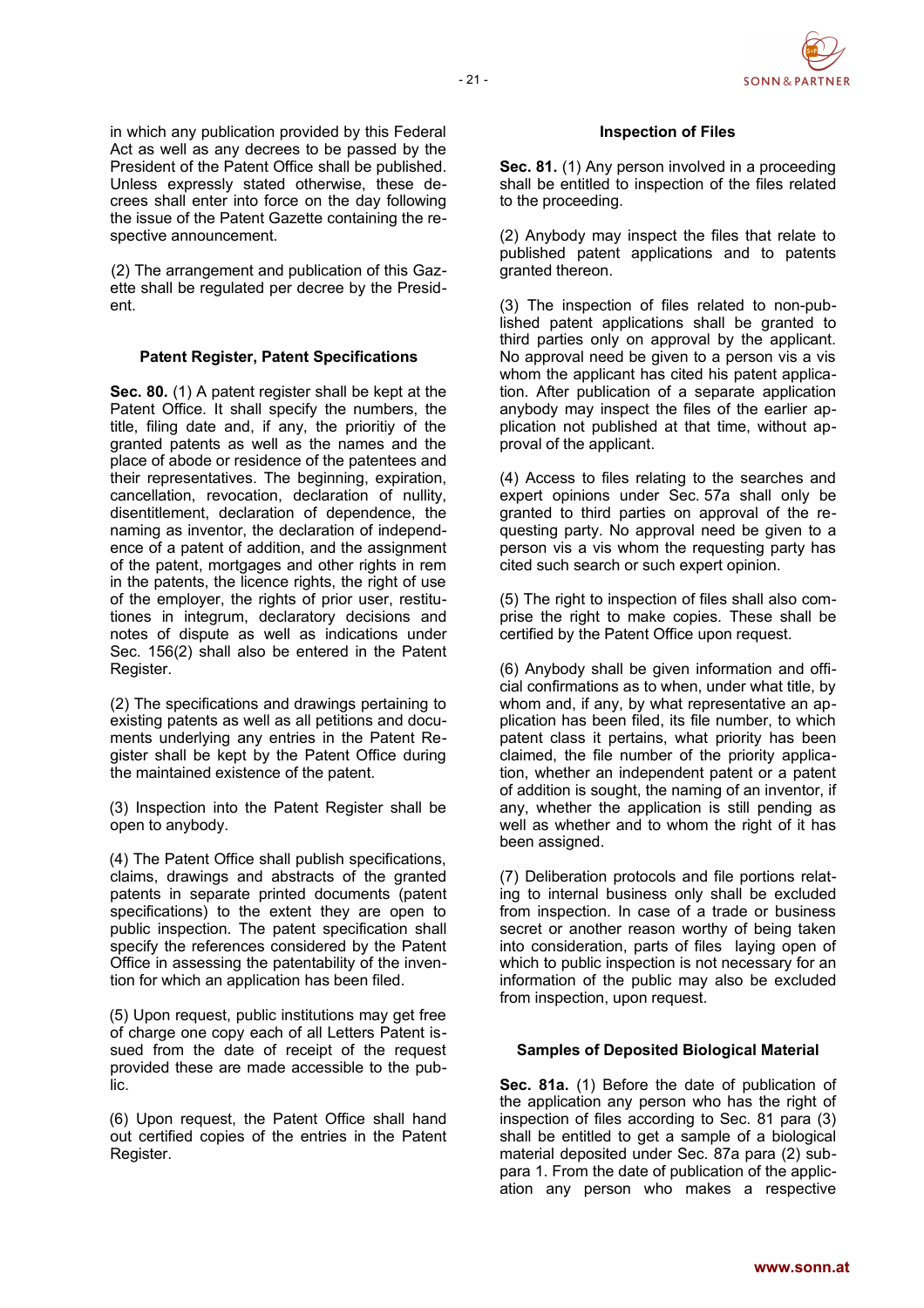

request has this right. The access is granted being subject to para (2) and (3) by handing out a sample of the deposited biological material to the requesting party or an independent expert.

(2) The handing out only takes place if the requesting party obliges itself for the duration of the effect of the patent or until the application is withdrawn or rejected,

- 1. not to make available to third parties a sample of the biological material deposited or a material derived therefrom and
- 2. not to use a sample of the deposited biological material or a material derived therefrom for anything else but experimental purposes unless the applicant or the patentee explicitly renounces such an obligation.

(3) Until the completion of the technical preparation for the publication of the application the applicant may request that the access designated in para (1) shall be granted only by handing out a sample to an independent expert

- 1. until the grant of the patent or
- 2. in case of a withdrawal or rejection of the application for the duration of twenty years beginning with the application date.
- (4) As an expert as defined by para (3)
- 1. any natural person, as far as the requestor proves, that the appointment happens with approval of the applicant,
- 2. any natural person, who is acknowledged by the President of the Patent Office as expert and is registered in the expert register, which is maintained by the Patent Office

can be appointed. With the appointment a declaration of the expert shall be presented, in which he undertakes the obligations to the applicant under para (2).

#### **Administrative Penalties and Penalties for Wanton Acts**

**Sec. 82.** (1) The person presiding over a hearing, an examination, an inspection or the taking of evidence shall ensure that order be maintained and propriety be observed.

(2) Persons who disturb an official action or violate propriety by improper behaviour shall be reprimanded. If the reprimand remains without effect, they may be refused to speak upon previous warning, their removal and the appointment of a representative may be ordered or they may be fined up to EUR 726.-- .

(3) The same administrative penalties may be imposed on persons who use an insulting mode of writing in their written submissions.

(4) Measures under para (2) shall be vested with the person presiding over an official action. In proceedings before the Appeal Department or the Nullity Department of the Patent Office or before the Supreme Patent and Trademark Senate, the Senate shall decide on the removal of a person taking part in a hearing or on the imposition of a administrative penalty during a hearing. Administrative penalties under para (3) shall be imposed by the Senate in proceedings in which decisions are vested with the Senate.

(5) On public authorities and representatives authorised to act for parties on a professional basis who are subject to disciplinary regulations no administrative penalties shall be imposed but they may be reported to the disciplinary authority concerned.

(6) The imposition of a administrative penalty shall not exclude the institution of criminal proceedings for the same act.

**Sec. 83.** Persons who call upon the activity of the Patent Office or of the Supreme Patent and Trademark Senate apparently with malicious intent or make incorrect statements with the intention of delaying a case, may get a penalty for wanton acts of up to EUR 726,--. Penalties for wanton acts shall be imposed by the Senate in proceedings in which decisions are vested with the Senate.

Sec. 84. (1) Administrative penalties and penalties for wanton acts shall flow to the Federation. The provisions of the Law of Administrative Penalties 1991, Fed. Law Gaz. No. 52, shall apply mutatis mutandis to the execution of the penalties.

(2) Administrative penalties shall be imposed by the authority which conducts the disturbed official action or before which propriety is violated by improper behaviour or to which petitions are addressed (Sec. 82(3)). The power to impose penalties for wanton acts shall lie with the authority whose activity has been called upon with malicious intent or before which incorrect statements have been made with the intention of delaying a case.

(3) A decision of the Technical Department or of the Legal Department, by virtue of which a administrative penalty or a penalty for wanton acts have been imposed, and such a decision of the Nullity Department, shall be appealed in the next higher instance (Sec. 70). The legal remedy shall be lodged within two weeks and shall have no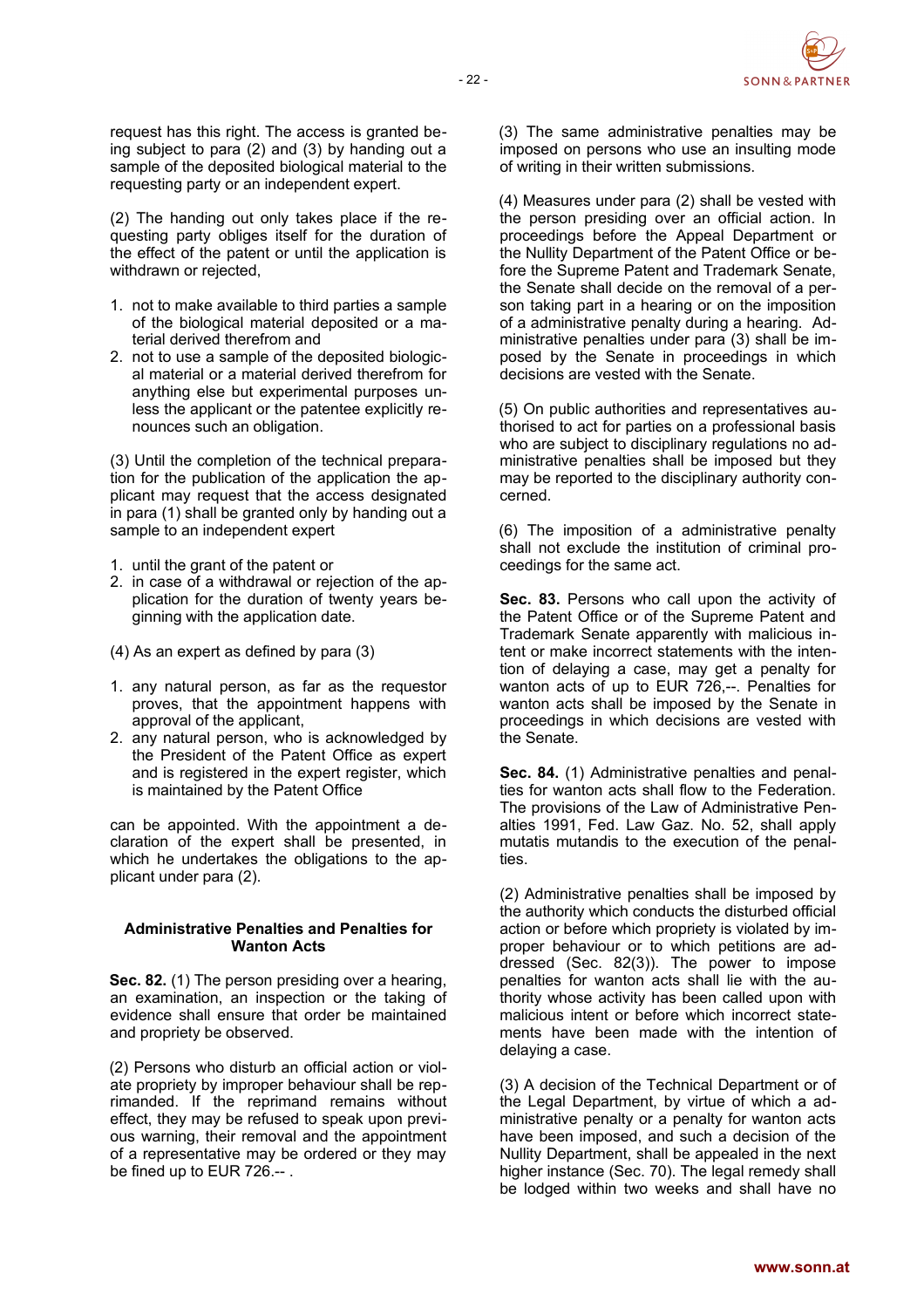delaying effect. No ordinary legal remedy shall be permitted against the decision of the appeal instance.

#### **Delivery**

**Sec. 85.** The delivery of documents of the Patent Office and of the Supreme Patent and Trademark Senate shall be effected in accordance with the Delivery Act, Fed. Law Gaz. No. 200/1982, unless otherwise provided in Sec. 86.

**Sec. 86.** If an application is filed by several persons jointly, not all of whom do reside in Austria, in case of doubt the person residing in Austria who is named first shall be regarded as the person jointly authorised to accept delivery.

**III. PROCEDURE**

#### **A. Grant of Patents**

#### **Patent Application**

**Sec. 87.** (1) A patent application intended for obtaining a patent for an invention shall be filed with the Patent Office in the written form.

(2) The day on which the application is received at the Patent Office shall be regarded as the filing date.

#### **Disclosure**

**Sec. 87a.** (1) An invention shall be disclosed in the patent application sufficiently clearly and completely so that it can be carried out by a person skilled in the art.

(2) If an invention relates to a biological material that is not accessible to the public, nor can be described in the application in a manner that a person skilled in the art is able to carry out the invention in accordance therewith, or if the invention contains the use of such a biological material, the invention shall be regarded as disclosed under para (1) only if

- 1. the biological material has been deposited at a place of deposit under the Budapest Treaty not later than on the day of filing,
- 2. the application contains the pertinent information on the characteristic features of the deposited biological material, that is known to the applicant, and

3. the place of deposit and the file number of the deposit have been specified in the application.

(3) The information mentioned in para 2 subpara 3 can be filed subsequently either

- 1. within sixteen months after the application date or, if a priority has been claimed, after the priority date, or
- 2. up to the date of the filing of a request for publication of the application ahead of schedule or
- 3. within one month after the Patent Office has informed the applicant that a right of inspection under to Sec. 81 para (3) exists,

wherein it is relevant which term expires first.

#### **Unity**

**Sec. 88.** An application may contain only one single invention or a group of inventions interrelated in a manner so as to realise a single general inventive concept.

#### **Requirements for the Application**

**Sec. 89.** (1) The application shall comprise:

- 1. the name and the place of abode or residence of the applicant as well as his representative, if any;
- 2. the petition for grant of a patent;
- 3. a brief technical designation of the invention to be patented (title);
- 4. a description of the invention,
- 5. one or several claims (Sec. 91(1))
- 6. any drawings necessary for understanding the invention;
- 7. an abstract (Sec. 91(2))

(2) The parts of the application mentioned in para (1) subpara 4 to 7 shall be submitted in duplicate. They may be drawn up also in the English or French languages.

**Sec. 89a.** The industrial application of a sequence or a partial sequence of a gene must be disclosed in the patent application.

Sec. 90. Cancelled (Fed. Law Gaz. No. I 2004/149)

**Sec. 91.** (1) The claims shall precisely and distinctly define what protection is sought for. They shall be supported by the description.

(2) The abstract shall be a short version of the disclosure contained in the application. It shall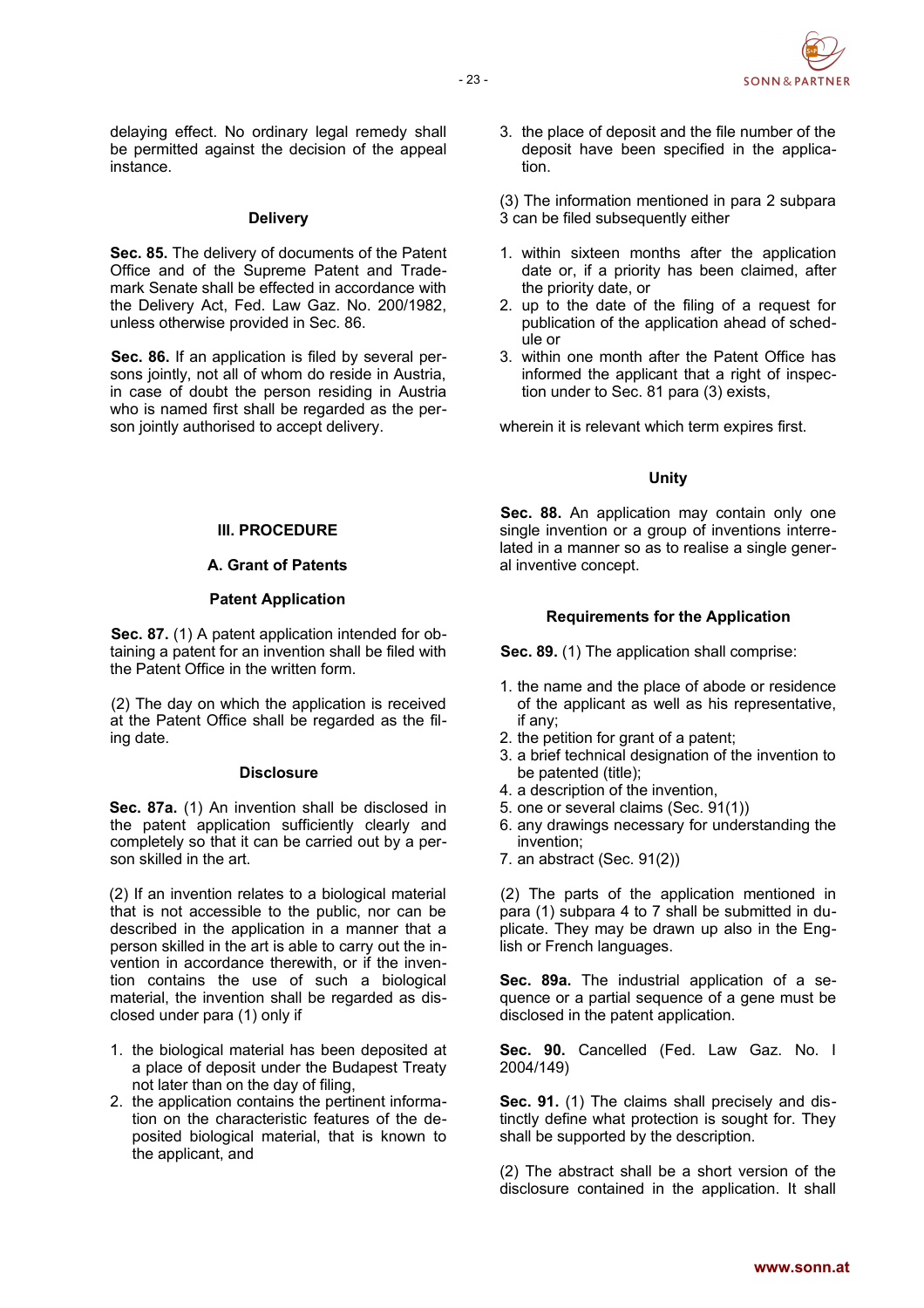

merely serve as a technical information and may not be used for any other purpose, in particular not for determining the scope of protection.

(3) The description, claims, drawings and abstract may be amended until the decision of grant is passed (Sec. 101c (1)). To the extent that such amendments affect the substance of the invention, they shall be divided out from the application and, if the applicant wishes to obtain also protection for the same, shall be filed in separate applications (Sec. 99 (5)).

**Sec. 91a.** If parts of the application are in the English or French languages (Sec. 89(2)), the applicant shall be requested in the context of the examination of conformity with the law to submit a translation into German within the term set by Sec. 99 para (2). This translation shall form the basis of the application proceedings; its correctness shall not be examined in the application proceedings.

**Sec. 92.** Form and content of an application shall be regulated in detail by decree of the President of the Patent Office. In doing so, consideration shall be paid to a maximum of expediency and simplicity as well as to the comprehensibility of the patent specification and to the requirements in respect of printing and publication thereof.

### **Division of an Application**

**Sec. 92a.** The applicant or owner of a granted patent or the respective legal successor may during the whole application proceedings as well as up to the expiration of a term

- 1. of two months after the entry into force of the decision, with which the patent application has been rejected, or
- 2. of six months after the publication of the grant of the patent under Sec. 101c para (2), if no opposition has been raised, or
- 3. of two months after entry into force of the decision on an opposition raised in time

file a separate application (partial application). The filing date of this partial application shall be the day on which the original application was filed at the Patent Office, if the applicant claims this day as application date in the partial application and the partial application does not exceed the contents of the earlier application in the originally filed version.

# **Conversion of an Application**

**Sec. 92b.** The applicant may apply for a conversion of the application to a utility model application as defined by the Utility Model Act until the decision of grant (Sec. 101c (1)) or the decision on rejection (Sec. 100) is passed. Such utility model application shall be accorded as filing date the day on which the patent application was filed at the Patent Office. The conversion of a patent application is not admissible if the utility model application concerned has been converted under Sec. 21 of the Utility Model Act.

# **Priority**

**Sec. 93.** (1) The applicant shall get the right of priority for his invention on the day an application for a patent is duly filed.

(2) From this day, the applicant shall have priority over any equivalent invention filed at a later date.

(3) If the application contains deficiencies and such deficiencies are eliminated in time (Sec. 99), such elimination takes effect as of the day of the first filing if such elimination of deficiencies does not affect the substance of the invention

**Sec. 93a.** Within a period of twelve months after the application date of a prior patent or utility model application filed at the Patent Office, the applicant is entitled to the right of priority of the prior patent or utility model application for a later filed patent application concerning the same invention (inner priority). The prerequisites and the effects of this priority right correspond to those of Article 4 of the Paris Convention for the Protection of Industrial Property, Fed. Law Gaz. No. 399/1973.

**Sec. 93b.** Within a period of twelve months after the application date of a prior patent or utility model application filed at a filing office not underlying the scope of an agreement between individual states on the acknowledgement of priority, the applicant is entitled to the right of priority of the prior patent or utility model application for a patent application concerning the same invention filed later in this country, if it is ascertained that a corresponding reciprocity with this filing office was published by announcement of the Federal Minister for Transport, Innovation and Technology in the Federal Law Gazette. The prerequisites and the effects of this priority right correspond to those of Article 54 of the Paris Convention for the Protection of Industrial Property, Fed. Law Gaz. No. 399/1973.

**Sec. 94.** Separate priorities for individual parts of the subject matter of the application (partial priorities) may be claimed by virtue of Sec. 93a or 93b or of international agreements only. Such partial priorities shall be admissible even if the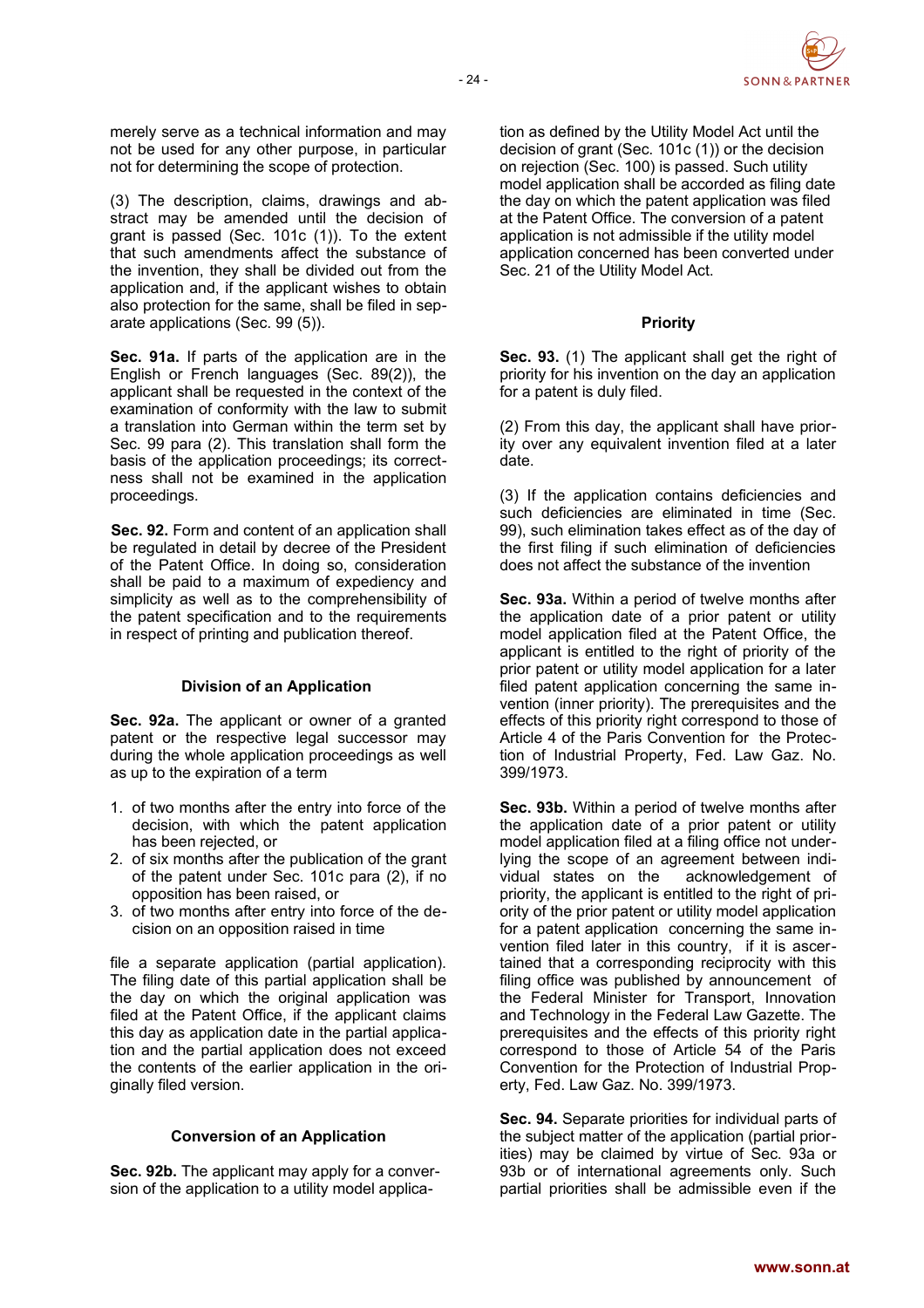

day of receipt of the application at the Patent Office remains decisive for the priority of a characteristic feature of the subject matter of the application. Several priorities may be claimed for each claim.

**Sec. 95.** (1) The priority rights granted on the basis of Sec. 93a or 93b or of international agreements shall be expressly claimed. To this end, the filing date of the application the priority of which is claimed and the country in which this application has been effected shall be indicated (priority declaration). Furthermore, the file number of this application shall be quoted.

(2) The declaration of priority shall be submitted not later than two months from the receipt of the application at the Patent Office. Within this term, correction of the declaration of priority may be requested.

(3) If the grant or maintenance of a patent depends on whether a priority has been lawfully claimed, the right of priority shall be proved. It shall be governed by decree of the President of the Patent Office, what documents in the proceedings before the Patent Office and before the Supreme Patent and Trademark Senate are required for this proof (priority documents) and at what time these documents are to be submitted.

(4) If the declaration of priority is not submitted in time, if the priority documents are not lodged in time or if the file number of the application whose priority has been claimed is not notified upon official request, the priority shall be defined as of the date of application in Austria.

### **Examination of Comformity with the Law**

**Sec. 99.** (1) Each application shall be subject to an examination of conformity with the law by the Patent Office by the Technical Department, wherein, however, an examination on whether the applicant is entitled to a grant of the patent does not take place. The financial profitability of the invention shall not be assessed.

(2) If the application does not comply with the formal requirements prescribed, the applicant shall be invited to eliminate any deficiencies within a term set.

(3) If the examination, if necessary after the hearing of experts, reveals that a pantentable invention does not exist, the applicant shall be notified accordingly, if necessary after a discussion with the examiner, by stating any reasons whatsoever and also by inviting the applicant to file a response within a term set.

(4) If the examinations reveals that the application lacks unity (Sec. 88), the applicant shall be ordered to establish unity within a term set. Upon request of the applicant in this case, it shall be determined by way of decision that the application lacks unity. With the entry into force of such a decision the applicant shall be allowed a new term set to establish unity.

(5) If the application has been unduly amended (Sec. 91 (3)), the applicant shall be invited to divide out the unduly amendments within a term set. Within the period referred to in Sec. 92a a separate application can be filed for the part to be divided out, which shall be assigned as filing date the date at which the Patent Office has been notified about the amendments in the proceedings on the original application.

(6) Upon request, the terms provided under para (2) to (5) may be extended. The President of the Patent Office may issue guidelines on the principles of the examination as well as on the procedure to be followed by the Technical Department. In particular, he may determine the extent of the terms to be set by the Office. In doing so, an examination as efficient and accurate as possible as well as the uniform treatment of the applications by the Technical Department shall be taken into account.

### **Rejection of the Application**

**Sec. 100.** (1) If the examination under Sec. 99 reveals the inadmissibility of the grant of the patent according to Sec. 99, the application shall be rejected. If these conditions apply only partially, only the respective part of the application shall be rejected.

(2) In any case the application shall be rejected in whole if one of the terms set under Sec. 99 elapses without use and no response is received until the decision on rejection is passed.

# **Publication of the Application**

**Sec. 101.** (1) The application shall be published being subject to Sec. 101a immediately after expiration of eighteen months after the filing date, or if a priority is claimed, after the priority date. Upon request of the applicant, it can, however, be published before expiration of this term.

(2) The publication of the application shall include the specifications, claims, drawings and abstracts each in the originally filed version, as well as a search report in the enclosure, if this exists before completion of the technical preparations for the publication. In the search report the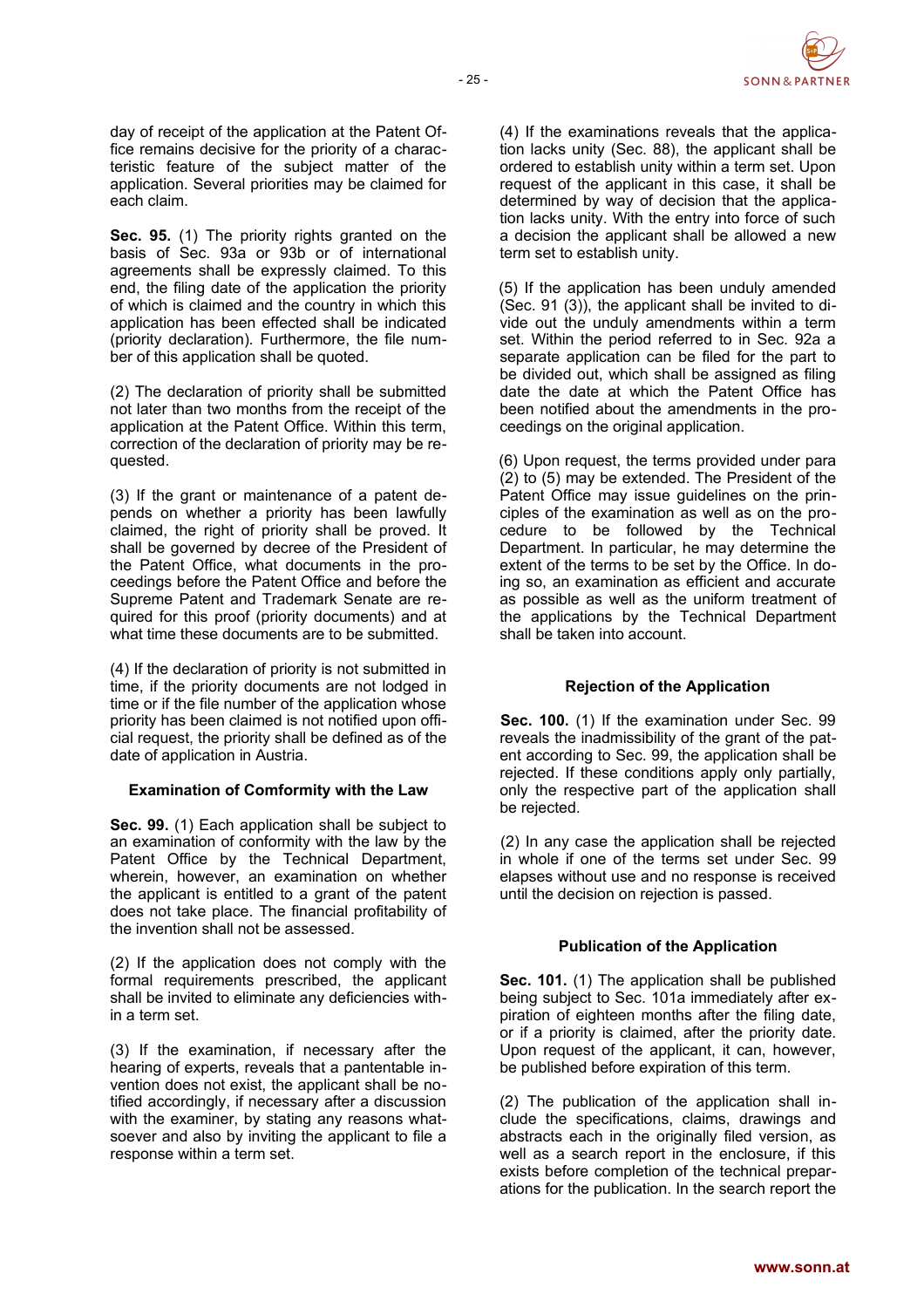**SONN&PARTNER** 

documents investigated by the Patent Office at the time of the making of the report shall be mentioned that may be considered for the assessment of the patentability. The search report shall be based on the claims in their originally filed version, wherein Sec. 22a para (1) sentence 2 and 3 shall be applied mutatis mutandis. If the search report has not been published together with the application, it shall be published separately.

(3) If the claims have been amended before completion of the technical preparations for the publication of the application, the last filed claims shall also be included in the publication.

(4) The Patent Gazette shall include a reference to the publication of the application stating the name, place of abode or residence of the applicant, a brief appropriate designation of the subject matter of the invention (title) and the filing date of the application (publication of the application).

(5) The application entitles the applicant from the day of its publication in the Patent Gazette (para (4)) for the time being to a claim for adequate financial compensation against the party that has unauthorisedly used the subject matter of the invention. Sec. 154 shall apply mutatis mutandis with the proviso that this entitlement does not fall under the statute of limitations before expiration of one year after the publication of the grant (Sec. 101c para (2)).

**Sec. 101a.** (1) If the decision by which the patent has been granted becomes legally valid before the terms set in Sec. 101 para (1), the application shall be published at the same time together with the patent specification (Sec. 80 para  $(4)$ ). In this case no publication of a search report takes place.

(2) The application shall not be published if it has been withdrawn or rejected before completion of the technical preparations for the publication. If the decision on rejection does not become legally valid, the application shall be published even after the expiration of the terms set in Sec. 101 para (1).

(3) If a utility model application under Sec. 21 of the Utility Model Act is converted to a patent application and a publication cannot take place within the terms set in Sec. 101 para (1) the application shall be published even after the expiration of this term.

(4) If a separate application cannot be published any more within the terms set in Sec. 101 para (1), the application shall be published even after the expiration of this term.

# **Objections of Third Parties**

**Sec. 101b.** (1) After the publication of the application any third party can raise an objection against the patentability of the filed invention. The objections shall be substantiated. The third party has no position in the case before the Patent Office and shall not be entitled to the reimbursement of costs.

(2) The objections are communicated to the applicant, who can comment thereon.

#### **Grant of a Patent**

**Sec. 101c.** (1) If no objections against the grant exist and the application fee for the patent specification has been paid, the Technical Department shall decide to grant the patent.

(2) The grant of the patent shall be published in the Patent Gazette. At the same time the patent specification shall be published (Sec. 80 para (4)), the patent shall be entered in the Patent Register and the Letters Patent shall be issued for the patentee. With publication in the Patent Gazette the legal effects of the patent shall enter into force.

### **Publication of Withdrawal or Rejection of the Application**

**Sec. 101d.** (1) If the application is withdrawn after the publication or if the application is rejected, this also shall be made known in the Patent Gazette.

(2) With the publication of the withdrawal or the rejection of the application the effects of provisional protection (Sec. 101(5)) shall be considered as not having been operative.

#### **Opposition**

**Sec. 102.** (1) An opposition may be lodged against the grant of a patent within four months from the day of publication of the grant of the patent (Sec. 101c para (2)). The opposition shall have to be received at the Patent Office not later than on the last day of the term set.

(2) The opposition shall be submitted in writing in duplicate. It may be based only on the following grounds supported by definite facts:

1. that the subject matter of the patent does not comply with Sec. 1 to 3;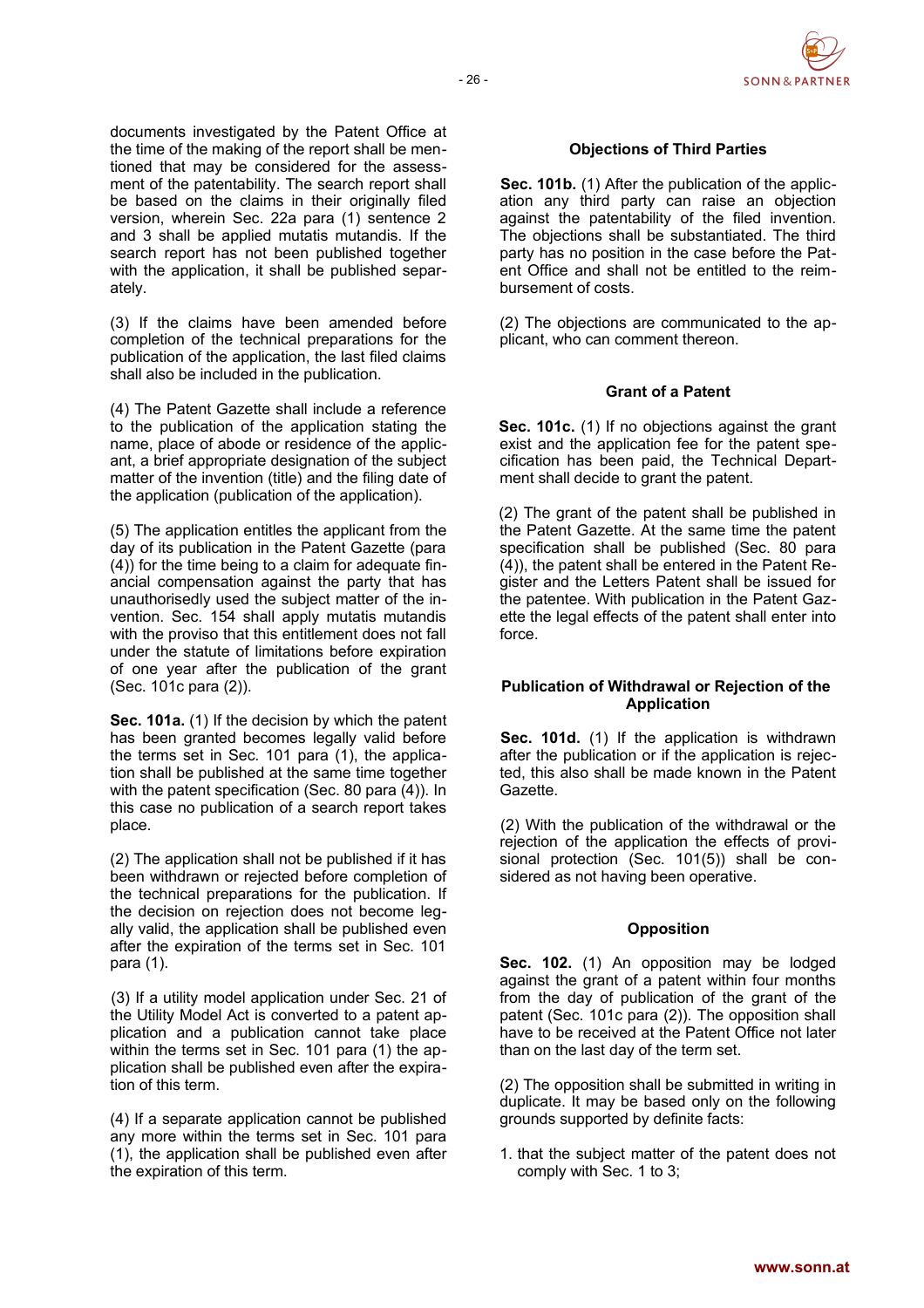

- 2. that the patent does not disclose the invention sufficiently clearly and completely to be carried out by a person skilled in the art;
- 3. that the subject matter of the patent goes beyond the contents of the application in its originally filed version determining the day of filing;
- 4. that the biological material deposited under Sec. 87a para (2) subpara 1 has not been permanently available either at the original place of deposit as defined by the Budapest Treaty or at another place of deposit to which it has been transferred according to this Treaty, unless the patentee proves
	- a) that he deposited the biological material anew and the deposit, under Article 4 of this Treaty, is to be treated as if it had been made on the day of the original deposit, or
	- b) that he had been prevented from such new deposit by an unforeseen or unavoidable event and finally had made such a deposit within two months after the impediment had ceased to exist;

(3) A copy of the opposition shall be delivered to the patentee for him to submit a written response within a two-month term to be extended on reasonable grounds.

# **Opposition Proceedings**

**Sec. 103.** (1) As soon as a response has been filed or the term to do so has expired, the rapporteur in charge of the respective matter shall take the measures in respect of any further correspondence that may be necessary, the hearing of the parties concerned, the production of the pieces of evidence offered by the parties, the recording of such pieces of evidence as well as of a clarification as reliable as possible of the true facts.

(2) The chairman may order oral proceedings on request or ex officio if he considers this necessary in the particular case for the decision on the opposition. The hearing is open to the public. Sec. 119 para (2) shall apply.

(3) The chairman shall open the oral proceedings and assure himself of the identity of the persons appearing as well as to verify their positions in the case and the possible authority to represent. He shall lead the oral proceedings without allowing for digression or lengthiness in such a way that the parties right to be heard is preserved.

(4) The chairman determines the order in which the parties shall be heard, the evidence shall be taken and the results of previously taken evidence or enquiries shall be submitted and discussed. The chairman or members of the Senate

appointed by him shall discuss the case with the parties factually and legally.

(5) The oral proceedings shall be taken down on record. Sec. 73 para (4) shall apply mutatis mutandis.

(6) The Fee Entitlement Act 1975 shall apply.

# **Evaluation of Evidence and Decision**

**Sec. 104.** (1) The Technical Department shall decide by freely evaluating the facts and evidence presented.

(2) Consultation and voting of the Technical Department shall be effected in camera. Discontinuation may be decided upon in writing by circular unless a member contradicts. Sec. 117 first sentence shall apply mutatis mutandis.

(3) The rapporteur shall draft the decision based on the decisions passed. If the rapporteur has remained in the minority with his view, he shall make a new draft in agreement with the member, whose request has been made a decision. The chairman shall, however, be free to charge another member of the Senate with the preparation of the draft or parts thereof.

(4) The patent shall be revoked, if the opposition is successful. If the opposition is partially successful, only the respective part of the patent shall be revoked. In all other cases the opposition shall be dismissed.

### **Costs**

**Sec. 105.** The costs for the opposition proceedings shall be borne by the parties themselves.

**Sec. 106.** Cancelled (Fed. Law Gaz. No. I 2004/149)

### **Publication of the Decision on the Opposition**

**Sec. 107.** The complete or partial revocation of a patent shall be published in the Patent Gazette. If the patent is only partially cancelled, the Patent Office shall publish the amendments.

### **Effects of the Revocation**

**Sec. 108.** The effects of the application and of the patent shall be considered as not having been operative within the scope of the legally valid revocation of the patent.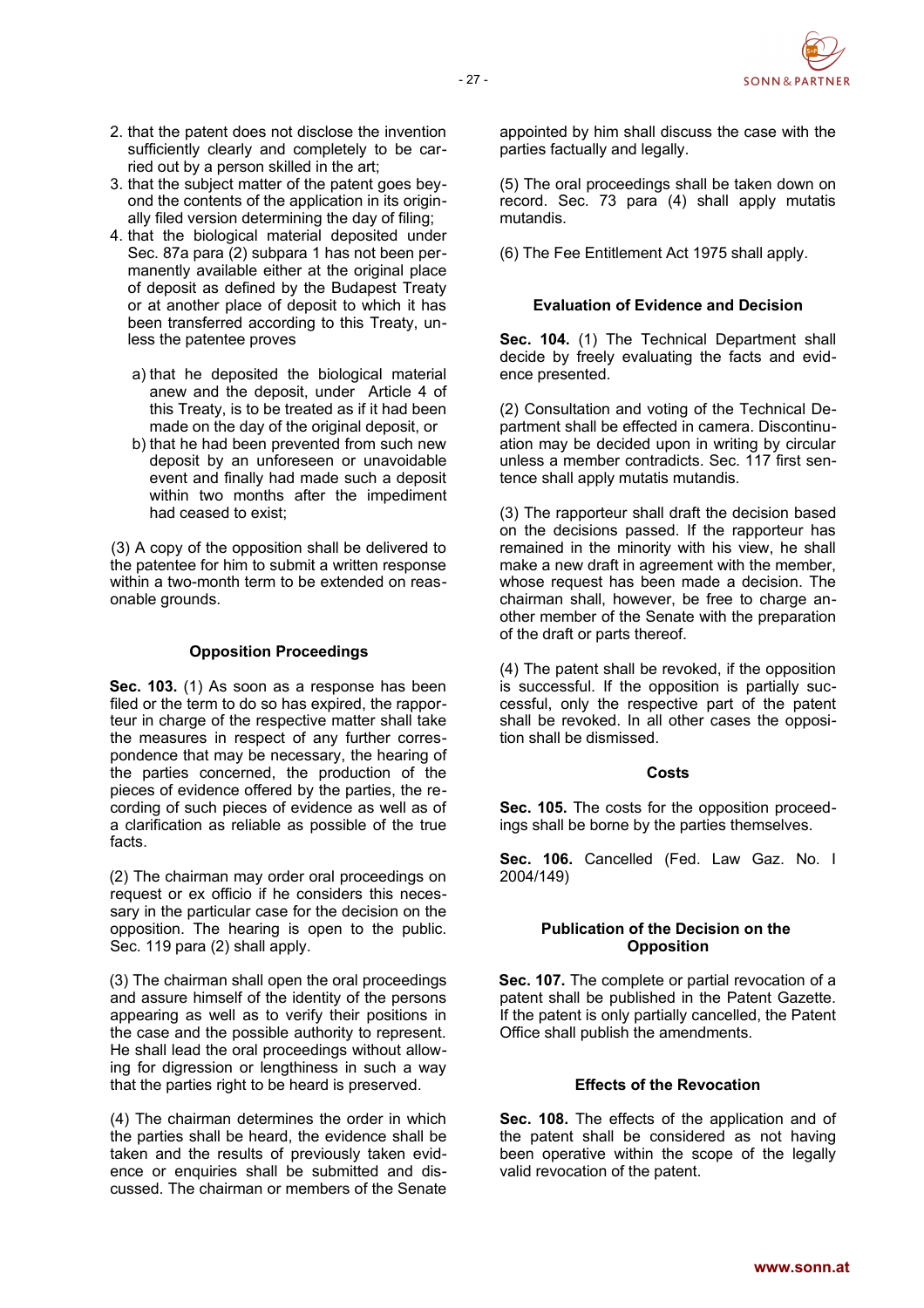

# **B. Searches and Expert Opinions**

#### **Requirements and Treatment of Requests**

**Sec. 111a.** (1) A request for searches under Sec. 57a subpara 1 shall relate to one single concrete technical problem only. In the request, it may also be asked for the search to be directed to an earlier date. The request shall be accompanied by a precise and clear description and, if necessary, a concise abstract of the concrete technical problem, and drawings.

(2) The request for carrying out a search under Sec. 57a subpara 2 shall be accompanied by the description of the invention, the claims and, if necessary, the drawings. Sec. 91(1) shall be applied mutatis mutandis. If the applicant does not indicate from which prior art the search is to depart, the search shall be based on that prior art which is known to the Patent Office on the day of receipt of the request. In the request, it may also be asked for the search to be directed to an earlier date.

(3) Requests for carrying out a search or an expert opinion under Sec. 57a, together with enclosures (para (1) and (2)), shall be submitted in writing in duplicate. The description, the claims and the abstract also may be in the English or French languages, yet the Patent Office shall be entitled to demand a German translation.

(4) The technically qualified member (Sec. 61) competent according to the distribution of business shall be appointed to deal with the requests. The dispatch of such request shall be accompanied by a copy of each enclosure (para  $(1)$  and  $(2)$ ) also submitted by the applicant.

(5) In case of any deficiency of the request or of an enclosure, the requesting party shall be called upon to eliminate this deficiency within a term set. If the deficiency is not eliminated, the request shall be rejected by decision. The decision may be appealed against.

### **C. Contestation of Patents**

### **Filing of a Request**

**Sec. 112.** (1) Proceedings for revocation, annulment or disentitlement of a patent shall be initiated only by petition. However, the Patent Office shall be entitled to continue proceedings initiated by a petition for revocation or annulment ex officio in case such petition is withdrawn.

(2) The requesting party who does not have his residence in a state in which the decision ordering the requesting party to reimburse the costs would be enforced, shall give security for the costs of the proceedings to the adverse party upon request of the latter. This request shall be submitted within 14 days from delivery of the petition, otherwise such title to security shall lapse.

(3) The height of the security shall be fixed at the discretion of the Patent Office. A term shall be set to the requesting party within which to furnish the security. If the security is not furnished before the expiration of the term, the petition shall be considered withdrawn.

#### **Immediate Rejection**

**Sec. 113.** (1) Petitions for the revocation, annulment or disentitlement of a patent that do not appear to be based on legal grounds as well as requests that do not contain any specific demand or to whose submission the requesting party is not entitled (Sec. 49 and 50) shall be rejected by the Nullity Department without further proceedings by stating the reasons.

(2) Likewise, petitions shall be rejected for lack of competence of the Nullity Department, for decided cases or for pending dispute without further proceedings by stating the reasons.

(3) Such decisions shall be regarded as final decisions.

#### **Form and Contents of the Request**

**Sec. 114.** (1) The request shall contain a concise presentation of the dispute and, in addition to the specific demand, an indication as to the pieces of evidence to be furnished.

(2) The request plus enclosures shall be filed at the Patent Office in duplicate if directed against a single patentee only.

(3) If the request is directed against several patentees, a copy of the petition plus copies of the enclosures shall be submitted for each of the adverse parties in addition to the copies intended for the Patent Office.

#### **Third Party Invention**

**Sec. 114a.** (1) Any person having a legal interest in a party being successful in proceedings pending before the Nullity Department or the Supreme Patent and Trademark Senate between other parties may join this party in the proceedings (third party intervention). The intervener shall have the status of a co-litigant (Sec. 14,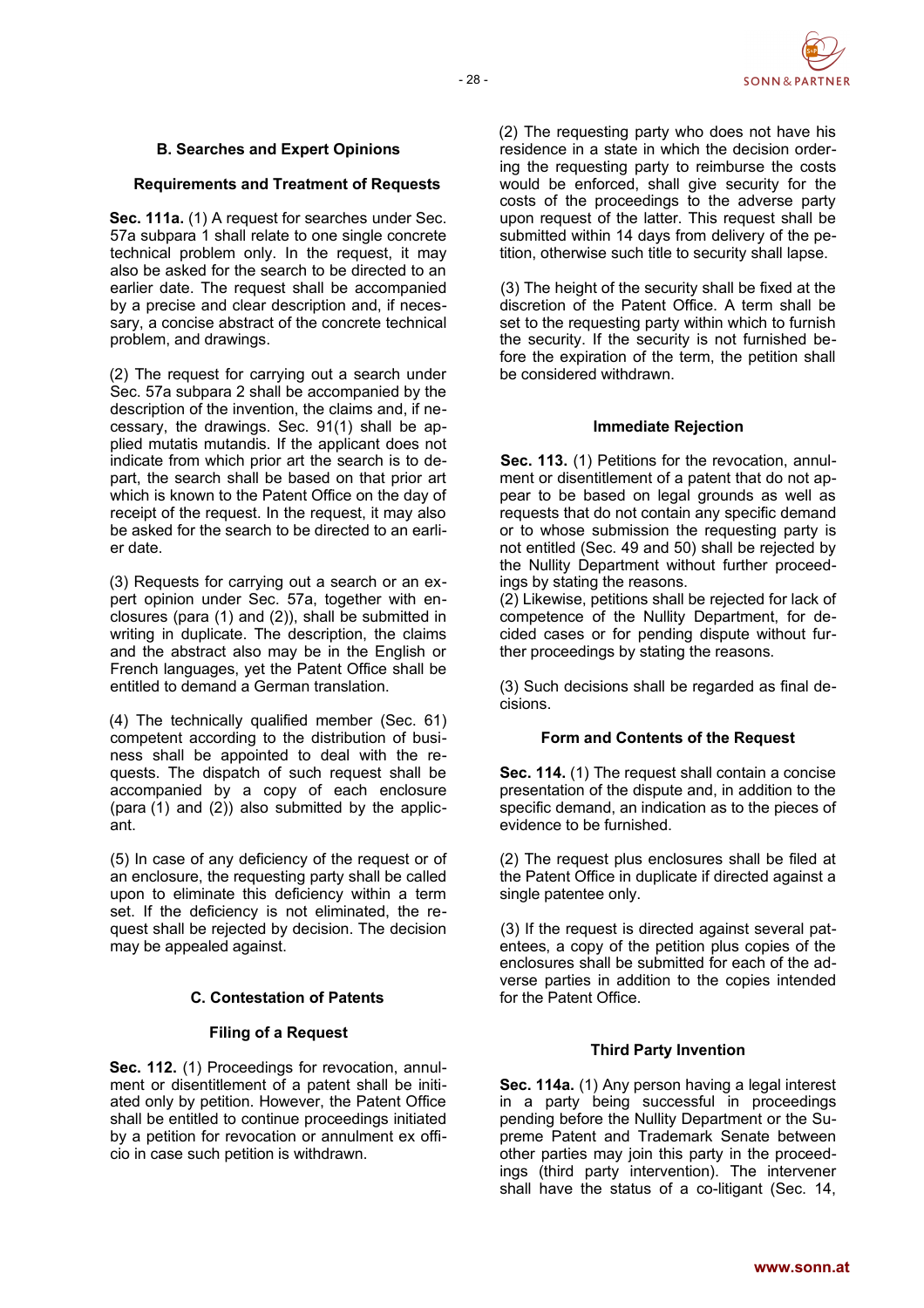

Code of Civil Procedure), even though the prerequesities under Sec. 20, Code of Civil Procedure do not apply.

(2) Otherwise, Sec. 18 to 20, Code of Civil Procedure, shall apply mutatis mutandis.

### **Proceedings on Petitions for Contestation**

**Sec. 115.** (1) The chairman shall appoint a technically qualified member and a legally qualified member as rapporteurs.

(2) If a petition for instituting proceedings has been found appropriate, the legally qualified rapporteur shall send a copy thereof plus copies of enclosures to the adverse party, demanding the latter to submit two copies of his written reply within a term of at least two months to be extendible by consent of the rapporteur in the event of reasonable grounds.

#### **Interruption because of Opposition Proceedings**

**Sec. 115a.** Pending proceedings for declaration of nullity shall be interrupted ex officio, if opposition proceedings are pending or made pending. The interrupted proceedings shall be continued after legally valid conclusion of the opposition proceedings on request or ex officio, if the patent was not revoked. If the patent was revoked, the proceedings shall be terminated ex officio.

### **Preliminary Proceedings**

**Sec. 116.** (1) After submission of the reply or after lapse of the term set therefor, the legally qualified rapporteur, if necessary, shall carry out preliminary proceedings (para (2) and (3)) in preparation of the hearing. The rapporteurs shall seek mutual agreement in the preliminary proceedings. In case of disagreement, the chairman shall decide.

(2) In the preliminary proceedings, all of the material for the hearing shall be prepared to such an extent that the hearing, if possible, may be carried out without interruption. In particular, the parties shall be heard or their statements shall be obtained as to which of the actual allegations are not contested unless this is clear from the briefs presented.

(3) The preliminary proceedings shall also include the taking of evidence, such as inspections, the hearing of non-local witnesses and time-consuming investigations by experts, if the taking of evidence within the hearing considerably complicated or delayed the hearing or incurred disproportionately high costs or if the immediate taking of evidence were necessary for securing the evidence.

(4) The parties shall be summoned wherever evidence is taken in preliminary proceedings. Failure to appear shall not prevent the taking of evidence.

(5) Sec. 120 shall apply for the taking of evidence in preliminary proceedings. Evidence by hearing the parties shall not be admitted in preliminary proceedings.

(6) In the preliminary proceedings, the legally qualified rapporteur shall have all the powers and duties of a chairman under Sec. 180 to 185, Code of Civil Procedure.

(7) The chairman may order supplementing of the preliminary proceedings in respect of individual facts to be clearly specified.

(8) After receipt of the response or after lapse of the term set therefor as well as, if necessary, after having carried out the preliminary proceedings, the rapporteur shall present to the chairman the files including a written statement of the facts as well as of all questions of fact and legal questions relevant to the decision and comments thereon (report). The legally qualified rapporteur shall report on the legal questions and the technically qualified rapporteur shall report on the technical questions. The chairman may order a rapporteur or any other voting member to supplement the report.

### **Termination of Proceedings without Hearing**

**Sec. 117.** If a patent expires during proceedings before the Nullity Department, the proceedings shall be terminated by decree unless the requesting party insists on their being carried out by substantiating a legal interest. In cases under Sec. 46(1) subpara 2 and 3, the requesting party basically shall be entitled to reimbursement of costs, the adverse party only if he did not cause the petition to be filed due to his conduct and the patent lapsed during the term set for filing a response. The decision to terminate the proceedings shall also settle the question of reimbursement of costs (Sec. 122(1)). This decision shall be regarded as final.

### **Public Notice of the Oral Proceedings**

**Sec. 118.** (1) The oral proceedings shall be publicly notified by the chairman. The response shall be delivered to the requesting party not later than on the day of public notice of the hearing.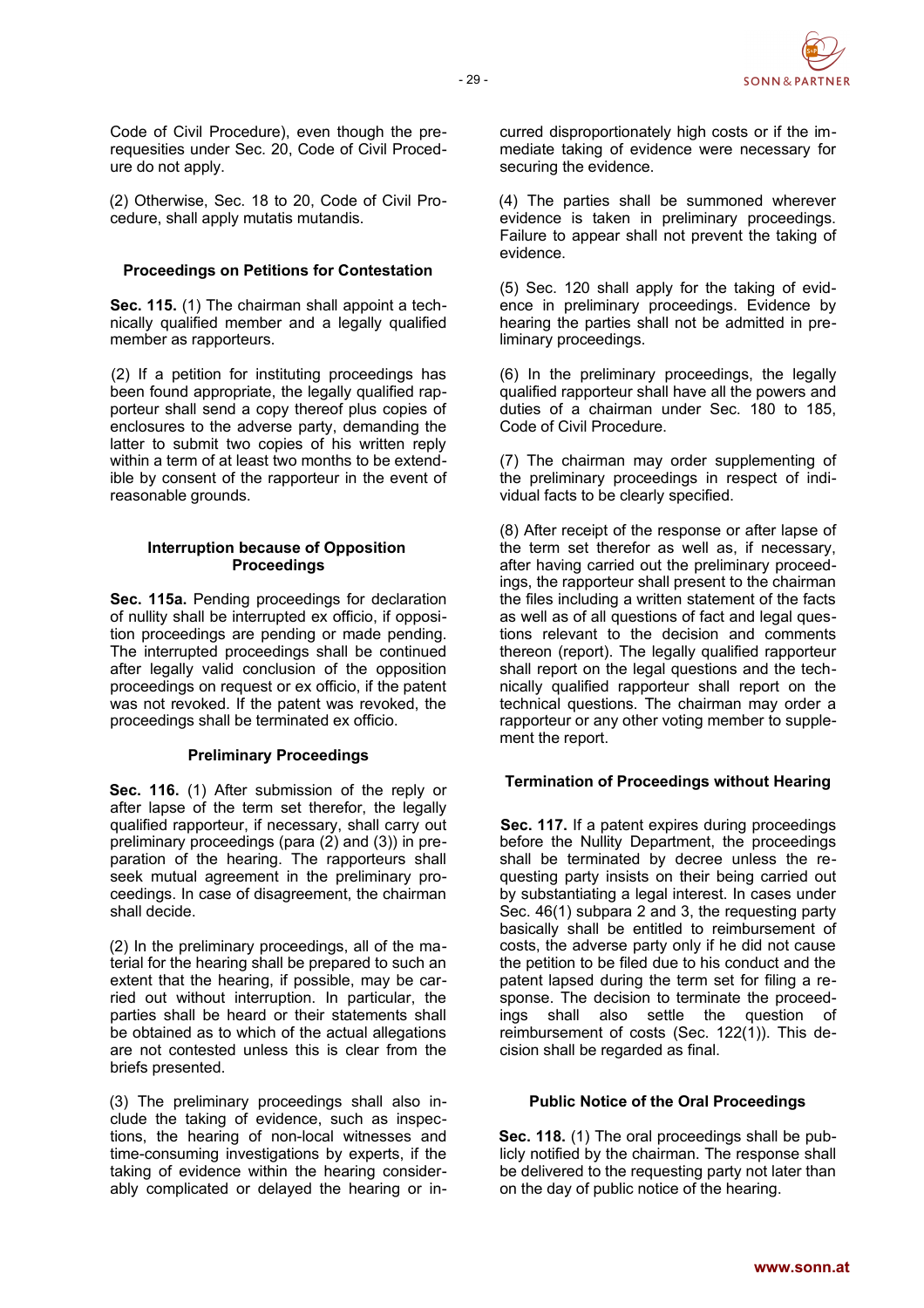

(2) The oral proceedings may be postponed to any other date for important reasons by the chairman either on request or ex officio.

(3) The parties or their representatives as well as the witnesses and experts to be heard at the oral proceedings shall be summoned for the oral proceedings.

(4) Failure of the parties or their representatives to attend the oral proceedings shall neither affect the proceedings, nor the decision.

(5) If adjournment is requested at the oral proceedings, the Senate shall decide thereupon.

### **Oral Proceedings**

**Sec. 119.** (1) The oral proceedings shall be conducted and carried out in accordance with the provisions under Sec. 171 to 203, Code of Civil Procedure, to be applied mutatis mutandis. Sec. 73(3), last sentence, shall apply.

(2) In addition to the cases mentioned in Sec. 172, Code of Civil Procedure, the public may be excluded on request for part or for all of the oral proceedings where an important interest of the Federation or an operational or business secret of one of the parties or one of the witnesses would be endangered by the oral proceedings being held in public.

(3) Notwithstanding the exclusion of the public, the members of the Patent Office and of the Supreme Patent and Trademark Senate as well as the Federal officials in the upper grade of the civil service of the Federal Ministry for Transport, Innovation and Technology shall be granted access.

### **Evidence and the Taking of Evidence**

**Sec. 120.** (1) Unless otherwise provided by this Act, the taking of evidence shall be carried out by applying the provisions of Sec. 266 to 383, Code of Civil Procedure, mutatis mutandis.

(2) The evidence given by the witnesses before the Patent Office as well as the sworn statements made by the parties before the Patent Office shall be equivalent to a testimony before court.

(3) The preceding principles in respect of the taking of evidence shall apply both to the preliminary proceedings and to the hearing.

(4) The Fee Entitlement Act 1975 shall apply.

(5) The administrative penalty and penalty for wanton acts to be imposed under Sec. 313, 326. 333 and 354 of the Code of Civil Procedure must not exceed EUR 72l.-- . In taking evidence during an hearing, the administrative penalty and penalty for wanton acts shall be imposed by the Senate, in the preliminary proceedings by the legally qualified rapporteur (Sec. 116(1)). Sec. 84(1) and (3) shall apply.

# **Deliberation and Voting**

**Sec. 121.** Deliberation and voting of the Nullity Department shall take place in camera. Termination may be decided upon in writing by circular provided a member does not oppose.

# **Costs of the Proceedings**

**Sec. 122.** (1) The reimbursement of procedural and representation costs shall be decided upon by applying Sec. 40 to 55, Code of Civil Procedure, mutatis mutandis, being subject to para (2) and Sec. 117.

(2) The party who withdraws a petition shall reimburse the costs to the opposing party.

### **Contents of the Decision**

**Sec. 123.** The document setting forth the decision shall contain

- 1. the designation of the department and the names of all members who took part in the decision;
- 2. the names of the parties, their representatives and authorised persons as well as their positions in the case;
- 3. the decision;
- 4. the facts of the case underlying the decision, comprising a concise description of the facts resulting from the oral proceedingsand pointing out the petitions lodged by the parties in respect of the main issue;
- 5. the reasons for the decision;
- 6. the instructions on the parties' rights to appeal.

### **Pronouncement of the Decision**

**Sec. 124.** (1) The pronouncement of the decision including the essential reasons for the decision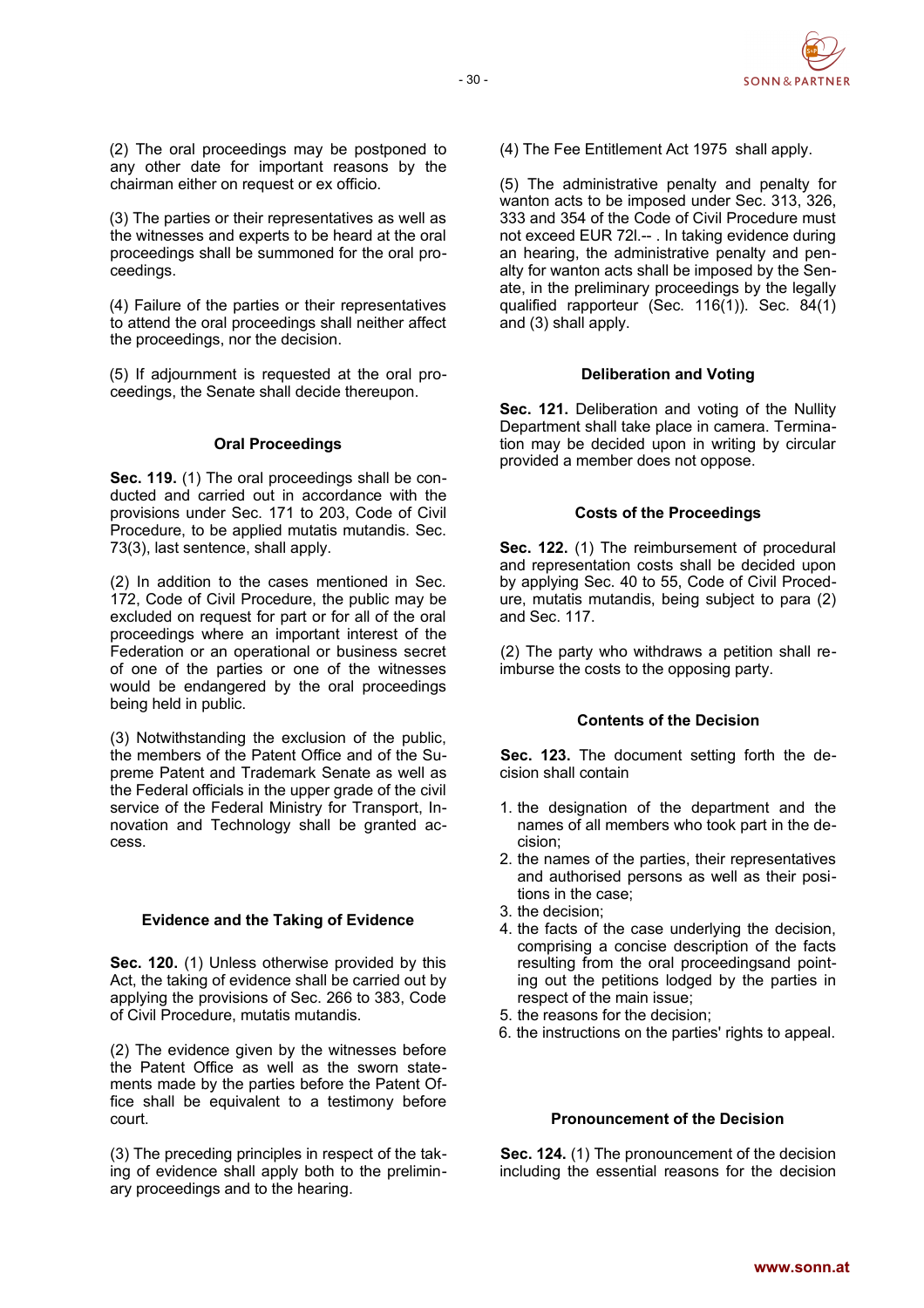

shall be effected, if possible, orally immediately upon closure of the oral proceedings.

(2) In all cases, however, the written decision together with a full statement of the reasons of the decision shall be forwarded to the parties as soon as possible.

#### **Recording**

**Sec. 125.** (1) A record shall be taken of all the evidence taken in the preliminary proceedings and of the oral proceedings. The record shall be signed by the chairman or, in preliminary proceedings, by the rapporteur taking the evidence. Otherwise, Sec. 73(4) shall apply mutatis mutandis.

(2) Of the meeting in camera (Sec. 121), a separate record shall be taken, from which the result of the deliberation and voting shall be apparent. This record shall be signed by the chairman and by the clerk.

#### **Legal Assistance**

**Sec. 126.** The courts shall provide legal assistance to the Patent Office and to the Supreme Patent and Trademark Senate. (Fed. Law Gaz. No. 225/1965, Article I subpara 10).

#### **Reopening of the Proceedings**

**Sec. 127.** (1) If a patent has wholly or partially been revoked, withdrawn, declared null and void or denied or a request aimed at such has been rejected wholly or partially, the closed proceedings may be reopened upon request by a party,

- 1. if a document on which the decision is based has been falsely drafted or forged:
- 2. if a witness or an expert has made a false statement or the opposing party has perjured itself during its interrogation and the decision has been based thereon;
- 3. if the decision has been obtained through a fraudulent act liable to criminal action, by the party's representative, the opposing party or its representative;
- 4. if a member who took part in the decision or in an earlier decision underlying this decision has been found guilty of infringing his official duty to the party's detriment, which shall be liable to criminal action;
- 5. if a criminal verdict, on which the decision is based, has been repealed by another legally effective verdict.

(2) Reopening may, however, be requested by the parties to the dispute only within a year after the entry into force of the decision to be annulled and without prejudice to the rights of third parties acquired in the meantime.

(3) In particular, persons who have used the invention so far or have made arrangements to do so shall acquire the right to which a prior user of the invention is entitled (Sec. 23).

(4) The decision on the request for reopening shall be vested with that authority (Technical Department, Appeal Department or Nullity Department of the Patent Office or Supreme Patent and Trademark Senate) which passed the contested decision. If the request for reopening is sustained by the Supreme Patent and Trademark Senate, the latter shall also decide whether the reopened proceedings shall take place before it or before a sub-authority.

(5) The request for reopening proceedings shall not have an impeding effect on the execution of the decision.

**Sec. 128.** If the invalidation of a patent has been entered in the Patent Register by the Patent Office by mistake, the Patent Office, after having discovered this error, shall order and publish the cancellation of this entry. Rights of third parties acquired in good faith in the meantime shall be preserved as in the case of reopening.

#### **Further Processing of the Publication**

**Sec. 128a.** If after failure to keep a term set by the Patent Office an application has been rejected, the applicant or his legal successor can request further processing of the application. The request shall be filed with the Patent Office within two months after the delivery of the decision on rejection. The omitted action shall be taken within this term set. The request shall only be granted if the fee for further processing is paid. With granting the request for further processing the decision on rejection shall become ineffective.

#### **Restitutio in integrum**

**Sec. 129.** (1) Any person who, due to an unforeseen or unavoidable event, was unable to keep a term set and such failure involves a legal prejudice pursuant to a provision relating to the protection of an invention by virtue of this provision, shall be entitled to reinstatement into the former status. A failure based on a minor error shall not impede reinstatement.

(2) Reinstatement into the former status shall not occur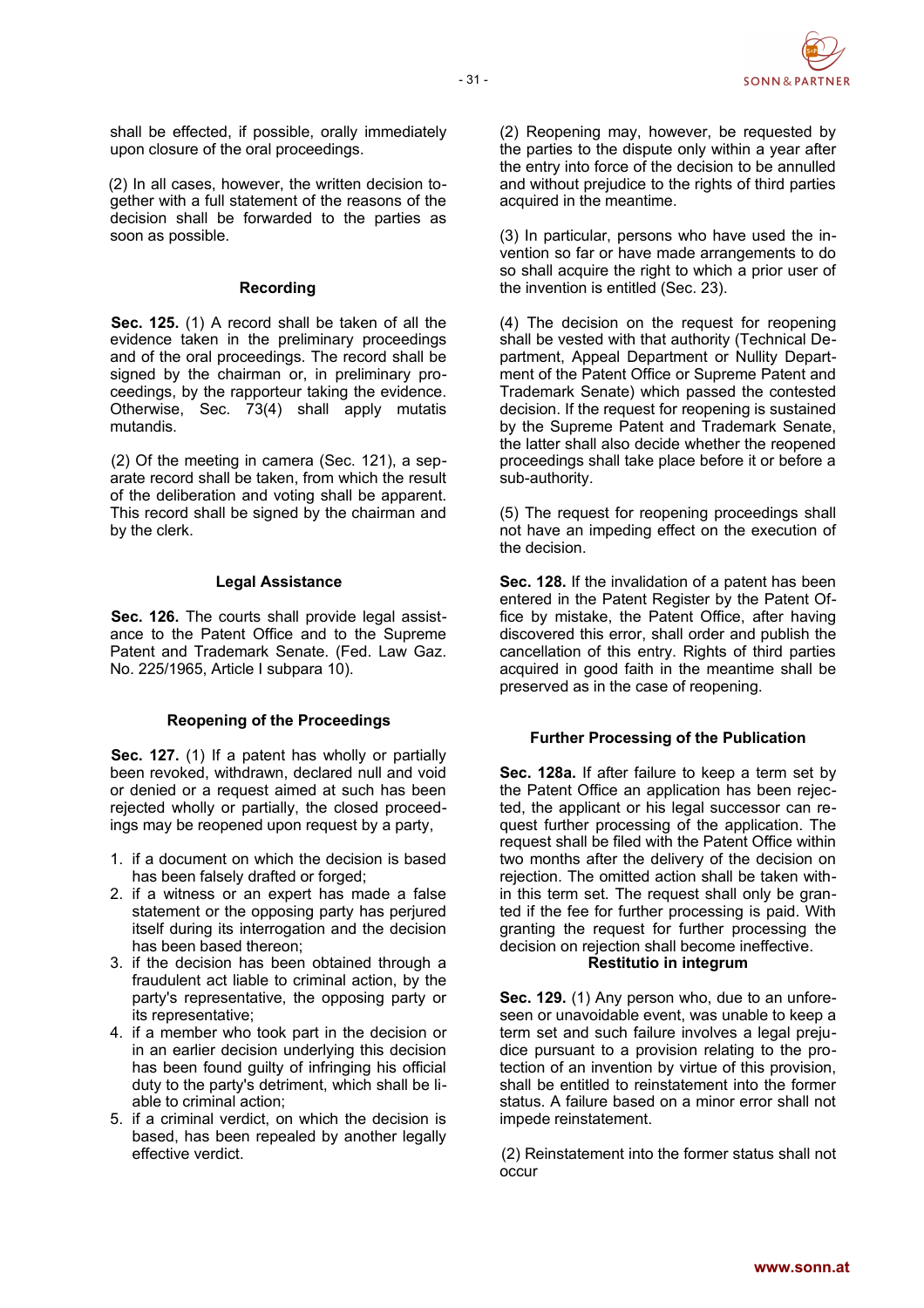

- 1. for failure to keep the term set for the request for reinstatement (Sec. 131(1)) and the term
- set for the legal remedy against the decision on such request; 2. for failure to keep the term set for an opposi-
- tion (Sec. 102(1)) and the term set for an appeal by the opponent (Sec. 71(1), Sec. 145a  $(2)$ ).

(3) Within the term set for submitting a priority declaration, correction of the same or for filing the priority documents (Sec. 95(2) and (3)), reinstatement into the former status shall be admissible only if the request, irrespective of the terms set for the filing of the request (Sec. 131), has been received by the Patent Office not later than on the day before the publication of the grant of the patent (Sec. 101c (2)). With the granting of the reinstatement any decision of grant (Sec. 101c (1)) or decision on rejection (Sec. 100) already passed shall become invalid.

**Sec. 130.** (1) The request shall be decided upon by that department before which the omitted action was to be taken. If an action was omitted before the Technical Department, the legally qualified member assigned to that department shall decide on the request.

(2) In the sphere of competence of the Nullity Department of the Patent Office any decision shall by taken by the chairman. This decision may be appealed against at the Supreme Patent and Trademark Senate in accordance with the provisions governing such legal remedy. The provisions otherwise in force shall apply to the sphere of competence of the Patent Office in respect of decision making and contesting of decisions.

**Sec. 131.** (1) The request for reinstatement shall be submitted within two months from the day on which the impediment ceased to exist, but in any case not later than within twelve months after the day of expiration of the term. (Fed. Law Gaz. No. 210/1951, Article I subpara 12).

(2) The requesting party shall indicate any circumstances constituting the grounds of the request and substantiate the same unless they are already known to the authority. The omitted action shall be taken at the same time the request is filed.

(3) A copy of the request plus enclosures shall be presented to any possible adverse party of the requesting party.

**Sec. 132.** Cancelled (Fed. Law Gaz. No. I 2004/149)

**Sec. 133.** (1) If the request or the belated action is deficient, the requesting party shall be invited to eliminate the deficiency within a term set before a decision is taken.

(2) If the protective right concerned has been entered in a public register, the request and the way it has been dealt with shall be entered in the register.

(3) The grant of the reinstatement shall be announced in the Patent Gazette if a protective right is reinstated by the grant of the reinstatement the lapse of which has been officially announced.

**Sec. 134.** (1) Prior to passing a decision, any adverse party to the requesting party involved in this case shall be given the opportunity to make a submission within a term set (Sec. 131(3)).

(2) Irrespective of whether the request is granted or not, the requesting party shall be charged with the costs incurred to the adverse party in respect of the proceedings relating to the request and representation.

**Sec. 135.** By the grant of reinstatement into the former status, the legal consequences involved in the failure to meet the term shall become ineffective. The authority shall take any measures appropriate in executing the decision.

**Sec. 136.** (1) If a protective right has been refused, lapsed, expired or otherwise become ineffective and is reinstated by the grant of reinstatement, it shall not enter into effect against any person who, after the lapse of the protective right and before the day of the official announcement of the grant of reinstatement (Sec. 133(3)) or, in case of Sec. 133(2), not later than on the day of entry of the request in the Register, in all other cases not later than on the day of receipt of the request at the competent authority, started to use the subject matter in Austria or took the measures required for such use in Austria (interim user). Such person shall be entitled to exploit the subject matter for the requirements of his own business in his own or in other persons' workshops. This title shall be inherited or sold only in connection with the business. Otherwise, the provisions relating to prior use shall apply.

(2) If, in respect of the reinstated protective right, there has been a license agreement concluded during its earlier validity and the right of the licensee is impaired by an interim user (para (1)), the licensee shall be entitled to demand an appropriate reduction of the payment stipulated or, if he is no longer interested in fulfilling the contract because of such impairment, to terminate such contract.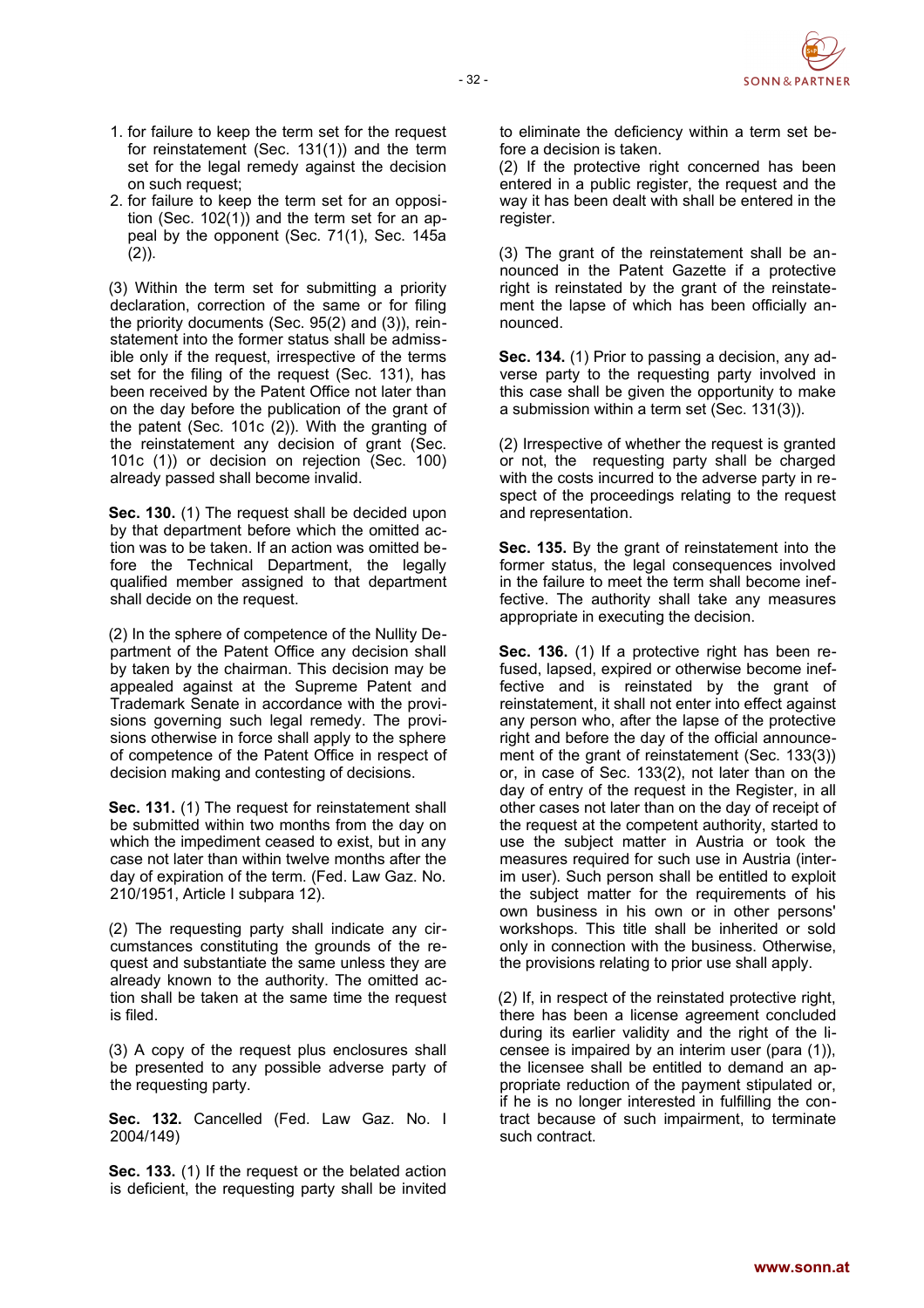

### **Execution**

**Sec. 137.** (1) Legally valid pronouncements of the Patent Office as well as of the Supreme Patent and Trademark Senate shall be executory deeds under Sec. 1 of the Regulation of Execution.

(2) The Patent Office ex officio shall carry out in the registers to be maintained by it, the entries and deletions necessary to execute its legally valid decisions as well as the decisions of the Supreme Patent and Trademark Senate. The necessary decrees shall be passed by the chairman with collective decisions of the Patent Office and by the chairman of the Appeal Department or Nullity Department with decisions of the Supreme Patent and Trademark Senate.

#### **Appeal**

**Sec. 138. (**1) Any party who considers itself wronged by a final decision of the Nullity Department of the Patent Office shall have the right of appeal to the Supreme Patent and Trademark Senate. The appeal shall have suspensive effect.

(2) With the exception of decisions of interruption, there shall be no separate legal remedy against the decisions passed by the Nullity Department in the course of the preliminary proceedings or of the hearing. They shall be contested only by appeal to the Supreme Patent and Trademark Senate if they had an influence on the final decision (Sec. 70).

(3) The appeal shall be lodged in writing with the Patent Office within two months upon delivery of the decision. It shall contain a substantiated request for appeal stating the grounds.

(4) The appeal brief and its enclosures shall be submitted in duplicate. If the appeal is directed against several adverse parties, a copy plus a copy of each enclosure shall be submitted in addition to that destined for the Supreme Patent and Trademark Senate.

**Sec. 139.** (1) The Nullity Department shall be responsible for all matters falling within the sphere of action of the Patent Office and relating to appeals to the Supreme Patent and Trademark Senate. It shall decide in camera. These decisions shall be regarded as final.

(2) If an appeal lodged in time includes deficiencies, the legally qualified rapporteur of the Nullity Department shall set a term to the appellant for correction. If the deficiencies are eliminated within this term, the appeal shall be regarded as properly submitted.

(3) Belatedly lodged appeals or appeals that are not corrected within the term set under para (2), shall be rejected by the Nullity Department.

(4) In all other cases, the legally qualified rapporteur shall send a copy of the appeal brief to the adverse party, informing the same that he is free to submit a response to the appeal within two months.

(5) After receipt of a response to the appeal in time or after expiration of the two-month term, the relevant files shall be presented to the Supreme Patent and Trademark Senate by the legally qualified rapporteur.

# **Proceedings before the Supreme Patent and Trademark Senate**

**Sec. 140.** (1) Unless otherwise provided below, the provisions of Sec. 113 to 127 and 129 to 136 shall be applied to the proceedings before the Supreme Patent and Trademark Senate mutatis mutandis.

(2) The Supreme Patent and Trademark Senate shall not take new evidence.

(3) If the Supreme Patent and Trademark Senate establishes an infringement of the procedural provisions by the Nullity Department preventing the passing of a lawful decision, or if it considers the taking of additional evidence necessary, it shall refer the case back to the Nullity Department.

**Sec. 141.** If the appeal includes deficiencies that have not been objected to under Sec. 139(2), the rapporteur shall set a term to the appellant to correct the same.

**Sec. 142.** (1) The Supreme Patent and Trademark Senate shall pass a decision without preliminary proceedings and without oral proceedings,

- 1. if the deficiencies of the appeal have not been corrected within the term set under Sec. 141;
- 2. if the appellant is not entitled to lodge an appeal;
- 3. if the appeal should have been rejected already by the Nullity Department (Sec. 139(3));
- 4. if the appeal is directed against decisions under Sec. 113 and Sec. 139(3);
- 5. if the appeal is directed against a decision on a request for reinstatement into the former status (Sec. 130(2));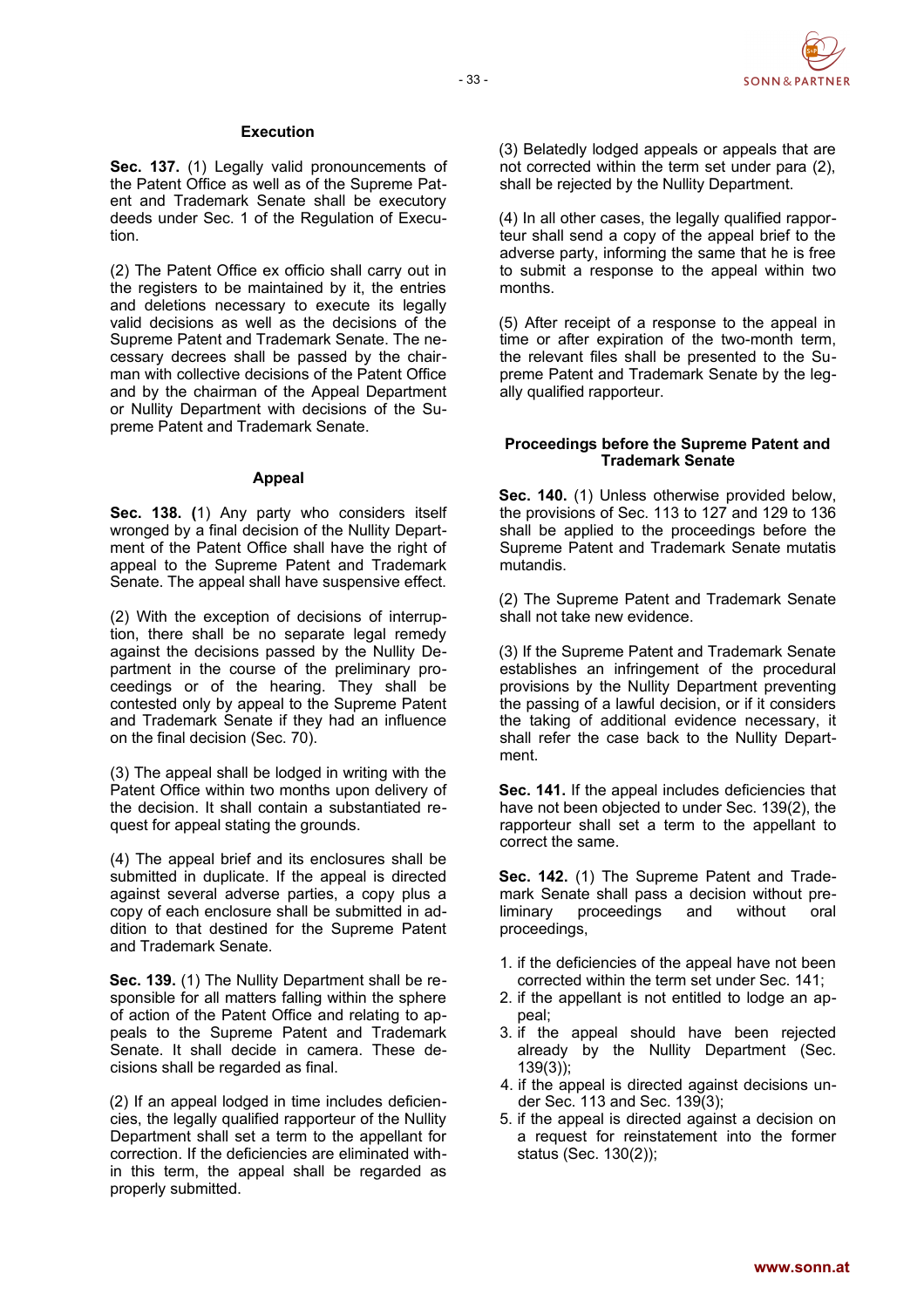

- 6. if the appeal is directed only against the decision on the reimbursement of costs (Sec. 122);
- 7. if the appeal is based exclusively on the fact that the passing of a lawful decision was prevented by infringement of the procedural provisions or if, according to the state of the file, the referring back of the case to the Nullity Department on grounds of infringement of such procedural provisions appears necessary.

(2) If no final decision on an appeal is at issue, a decision may be passed also by writing without a meeting, if the chairman does not consider necessary such meeting because of the simplicity of the case. If, in this case, a member of the Supreme Patent and Trademark Senate expresses an opinion deviating from the rapporteur's request, a meeting shall be convened in any event.

**Sec. 143.** (1) If a party renounces a hearing, if also the adverse party does not insist on such hearing within a term set by the rapporteur and if also the chairman does not consider it necessary, the case shall be decided upon in camera.

(2) The oral proceedings, after calling of the case, shall commence with the reading of the rapporteur's written report. This report shall contain a representation of the basic facts, of the contents of the appeal and of the response to the appeal, yet no expression of an opinion on the decision to be passed.

(3) After this, the appellant and then the adverse party shall be heard; the latter shall have the right of the last word.

(4) The decision shall be passed only by those members of the Senate who took part in the oral proceedings on which the decision is to be based. If a change in the membership of the Senate occurs prior to passing a decision, the oral proceedings shall take place once more, before the newly composed Senate.

**Sec. 144.** An appeal may be withdrawn until the end of the oral proceedings. If the appeal is withdrawn before the oral proceedings, the adverse party shall be granted a term for asserting a claim for the reimbursement of costs, if necessary. If no costs are recorded, the rapporteur shall close the proceedings. In all other cases, the closure of the proceedings and possible claims for reimbursement of costs shall be decided upon in camera.

**Sec. 145.** (1) The Supreme Patent and Trademark Senate shall decide upon the verdict and the reasons for the decision by an absolute majority. The chairman shall preside over the deliberation and voting. He shall participate in voting

like any other member of the Senate. After the presentation of the facts of the case as well as of any request by the rapporteur and the possibly appointed co-rapporteurs the chairman shall call upon the voting members in the order in which they asked for the floor and, after the conclusion of the deliberation, shall proceed to the voting on the requests made. The chairman shall determine the questions and the order in which they are put to vote. No member shall be allowed to refuse participation in the voting even if he was in the minority on a preliminary question. Each voting member may withdraw his vote until the end of the meeting.

(2) The result of the vote shall be recorded by the clerk and signed by him and by the chairman. Each voting member shall be free to write down the reasons for his opinion not having been incorporated in the decision and attach it to the voting record.

(3) The rapporteur shall draw up the settlement of the case on grounds of the decisions passed. If the rapporteur has remained in the minority with his opinion, the chairman may charge other members of the Senate with the preparation of the draft or parts thereof. He shall verify whether the draft of the settlement is in conformity with the decision.

### **Appeal to the Supreme Patent and Trademark Senate against Decisions of the Appeal Department**

**Sec. 145a.** (1) The party that considers itself wronged by a final decision of the Appeal Department shall have the right of appeal to the Supreme Patent and Trademark Senate. The appeal shall have suspensive effect.

(2) The appeal shall be lodged with the Patent Office within two month after the delivery of the decision of the Appeal Department. It shall include a substantiated request for appeal. If appeal proceedings are to be carried out with an adverse party, the appeal brief and enclosures shall be submitted in duplicate. If the appeal is directed against several adverse parties, a copy plus a copy of each enclosure for each adverse party shall be submitted in addition to that destined for the Supreme Patent and Trademark Senate.

(3) All matters falling under the sphere of activity of the Patent Office, relating to appeals to the Supreme Patent and Trademark Senate, shall fall within the competence of the Appeal Department. It shall make its decisions in camera. These decisions shall be regarded as final.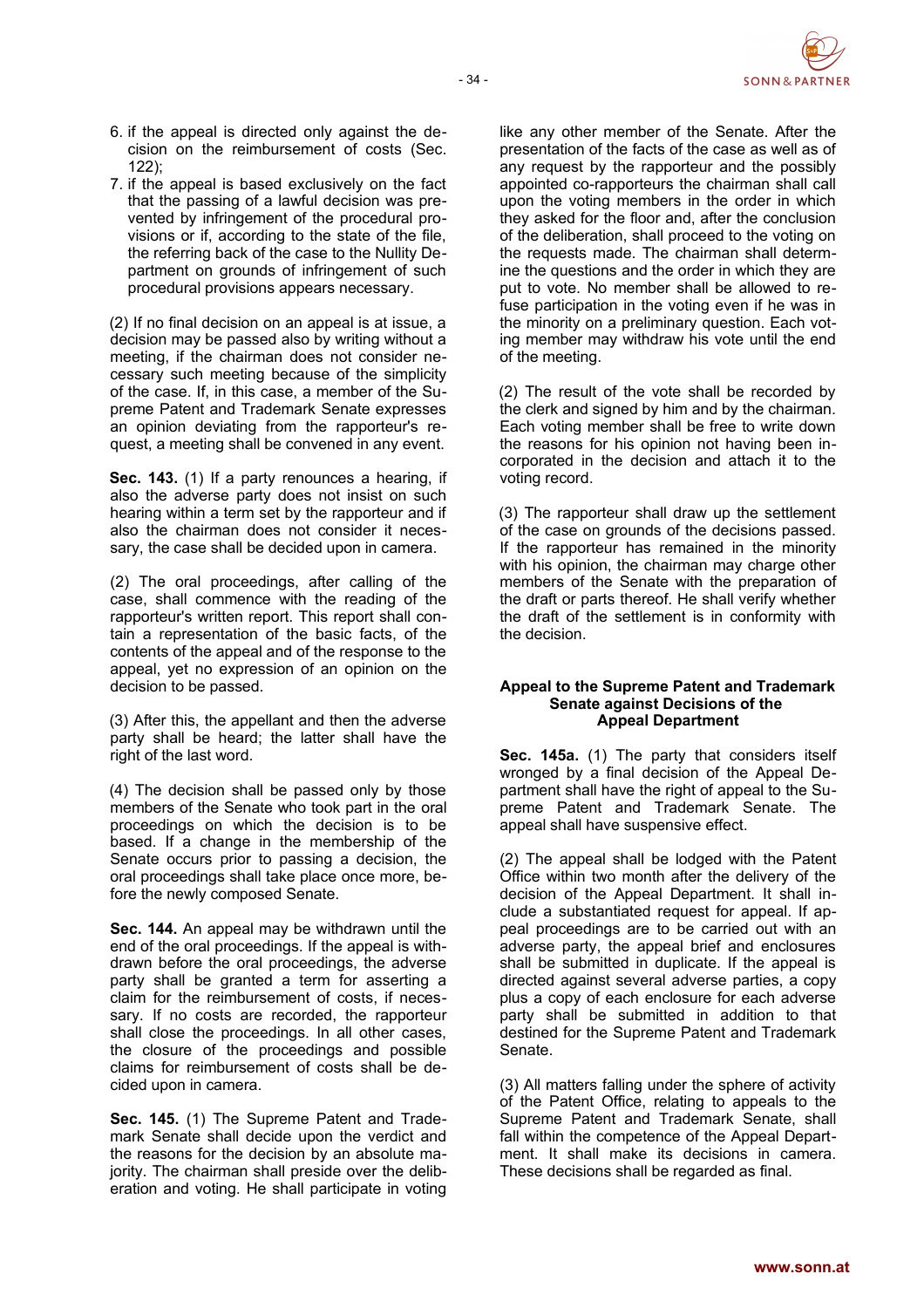

(4) If an appeal lodged in time includes deficiencies, the rapporteur of the Appeal Department shall set a term to the appellant for correction. If the deficiencies are eliminated within this term, the appeal shall be regarded as properly submitted.

(5) Belated appeals or appeals that have not been corrected within the term set under para 4, shall be rejected by the Appeal Department. In all other cases, if the appeal proceedings shall not be carried out ex parte, the rapporteur shall deliver one copy of the appeal brief to the adverse party including the notification, that he may submit a response to the appeal within two months.

(6) After receipt of the response to the appeal in time or after expiration of the two month term the files shall be presented to the Supreme Patent and Trademark Senate.

### **Proceedings before the Supreme Patent and Trademark Senate in Case of Appeals**

**Sec. 145b.** (1) Inadmissible appeals as well as appeals that already should have been rejected by the Appeal Department, shall be rejected by the Supreme Patent and Trademark Senate without further proceedings. In the case of deficiencies an appeal shall only be rejected after the appellant, upon request, has failed to meet the deficiencies. The rapporteur shall set a term for correction for the appellant.

(2) The Supreme Patent and Trademark Senate shall not take new evidence.

(3) The Supreme Patent and Trademark Senate decides on the appeal by decision in camera without oral proceedings. However, if it considers it necessary in the individual case for decision on the appeal, the Supreme Patent and Trademark Senate can order oral proceedings upon request or ex officio. For these the provisions for the appeal proceedings before the Supreme Patent and Trademark Senate shall apply mutatis mutandis.

(4) The Supreme Patent and Trademark Senate shall decide on the case itself. However if it detects an infringement of the procedural provisions or it considers supplementing of the taking of evidence necessary, it shall refer the matter back to a sub-authority.

(5) In the copy of its decision the Supreme Patent and Trademark Senate can confine the reproduction of the presentation of the parties and the actual basis for the decision to that which is necessary for understanding its legal explication.

If the Supreme Patent and Trademark Senate confirms the decision of the Appeal Department and considers its reasoning as correct, it will suffice, if it refers to its correctness.

(6) In proceedings of appeal the parties shall bear the costs of the proceedings themselves.

(7) As far as no deviations result from para 1 to 6 and Sec. 145a, the provisions relating to appeal shall also apply to the appeal.

# **IV. PATENT INFRINGEMENTS AND THE OBLIGATION TO PROVIDE INFORMATION**

### **Claim for Injunction**

**Sec. 147.** Any person whose rights from a patent have been infringed upon or who has to pursue such infringement may sue for injunction.

### **Claim for Destruction**

**Sec. 148.** (1) The patent infringer shall be liable to eliminate an unlawful state.

(2) The person infringed, in particular, may demand, at the infringer's expenses, that any objects infringing his patent (infringing objects) be destroyed and the tools, implements and other means (infringing means) exclusively or preferably serving to produce infringing objects be rendered unusable for such purpose to the extent that this does not affect the material rights of third parties.

(3) If the infringing objects or infringing means mentioned in para (2) include elements whose unchanged existence and whose use by the defendant do not infringe the exclusive right of the plaintiff, the court shall specify such elements in its judgement pronouncing destruction or rendering unusable. In executing the judgement, such parts shall, as far as possible, not be destroyed or rendered unusable if the adverse party pays in advance the costs involved.

(4) If, in the execution procedure, it turns out that higher costs will be involved in rendering the infringing elements unusable than in destroying the same, and if these costs are not paid in advance by the adverse party, the court of execution shall order the destruction of those infringing elements after having heard the parties.

(5) If the unlawful state can be eliminated in a way other than designated in para 2, which involves no or only less destruction of assets, the infringed party may request measures of that kind only.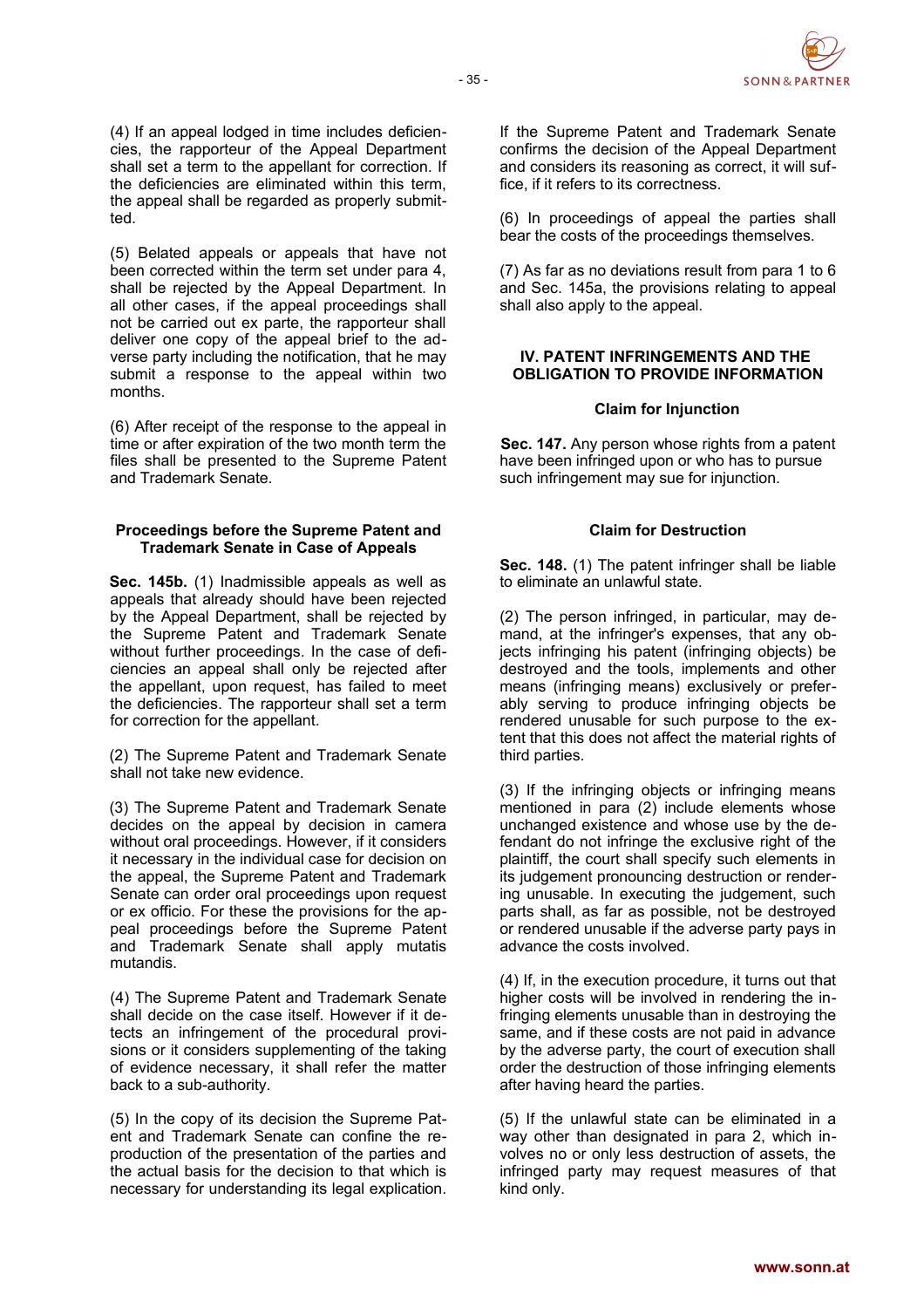

(6) Instead of demanding that infringing objects be destroyed or that infringing means be rendered unusable, the infringed party may demand that the infringing objects or infringing means be left to him by their owner for an adequate compensation not exceeding the costs of production.

(7) If necessary, an expert shall be consulted in executing destruction for specifying the objects being subject to execution.

### **Publication of the Judgement**

**Sec. 149.** (1) If a claim is raised for cessation or elimination, the court shall, upon request, if the successful party has a legitimate interest therein, grant to the latter the right to have the judgment published at the adverse party's expense within a term to be set in accordance with Sec. 409(2), Code of Civil Procedure. The scope and type of publication shall be determined in the judgment.

(2) The publication shall comprise the verdict. Upon request of the successful party, the court may, however, decide to publish a text that deviates from the verdict in extent or wording or supplements the same. Such request shall be made not later than four weeks after the entry into force of the judgment. If the request has been made only after the closure of the oral proceedings, the decision shall be with the court of first instance upon entry into force of the judgment.

(3) Upon request of the successful party, the court of first instance shall decide upon the costs of the publication of the judgment and shall charge the adverse party with the reimbursement of the same.

### **Monetary Claims**

**Sec. 150.** (1) The party infringed by the unauthorised use of a patent shall be entitled to adequate monetary compensation from the infringer.

(2) In case of culpable patent infringement, the infringed party, instead of adequate monetary compensation (para (1)), may demand

- a) damages including any loss of profits, or
- b) the surrender of the profits made by the infringer through the patent infringement.

(3) Independent of proof of damage, the infringed party can demand double the monetary compensation he is entitled to under para (1), if the patent infringement is based on gross negligence or intent.

(4) The infringed party also shall be entitled to adequate compensation for any damage other than financial losses he suffered by the culpable patent infringement insofar as this is justified by the particular circumstances of the case.

#### **Rendering of Accounts**

**Sec. 151.** The infringer shall be liable vis-à-vis the infringed party to render accounts and to have the correctness of such accounts checked by an expert. If a higher amount is revealed than that resulting from accounting, the costs for examination shall be borne by the infringer.

### **Information on Origin and Distribution Network**

**Sec. 151a.** (1) Who is infringed in one of his powers entitled by his patent may request information on the origin and distribution networks of the infringing goods and services if this would not be disproportional in relation to the seriousness of the infringement and would not breach duties of confidentiality enacted by law; the infringer and such persons are obliged to provide the information who, for commercial purposes,

- 1. had infringing goods in their posession
- 2. used infringing services
- 3. provided services used in infringements.

(2) The duty to provide information referred to in para (1) comprises, as appropriate,

1. the names and addresses of producers, distributors, suppliers and of other previous holders of the goods or services, as well as the intended commercial buyers and retailers;

2. the quantities of the produced, delivered, received or ordered goods and the prices paid for the goods and services.

### **Preliminary Injunctions**

**Sec. 151b.** (1) With reference to claims to cease and desist, destruction, appropriate compensation, damages and the surrender of the profits according to this Act, preliminary injunctions may be granted for securing the claim as such as well as for securing evidence.

(2) For securing claims to appropriate compensation, damages and surrendering the profits, preliminary injunctions may be granted in case of infringements committed for commercial purposes, if it is likely that compliance with these claims is jeopardised.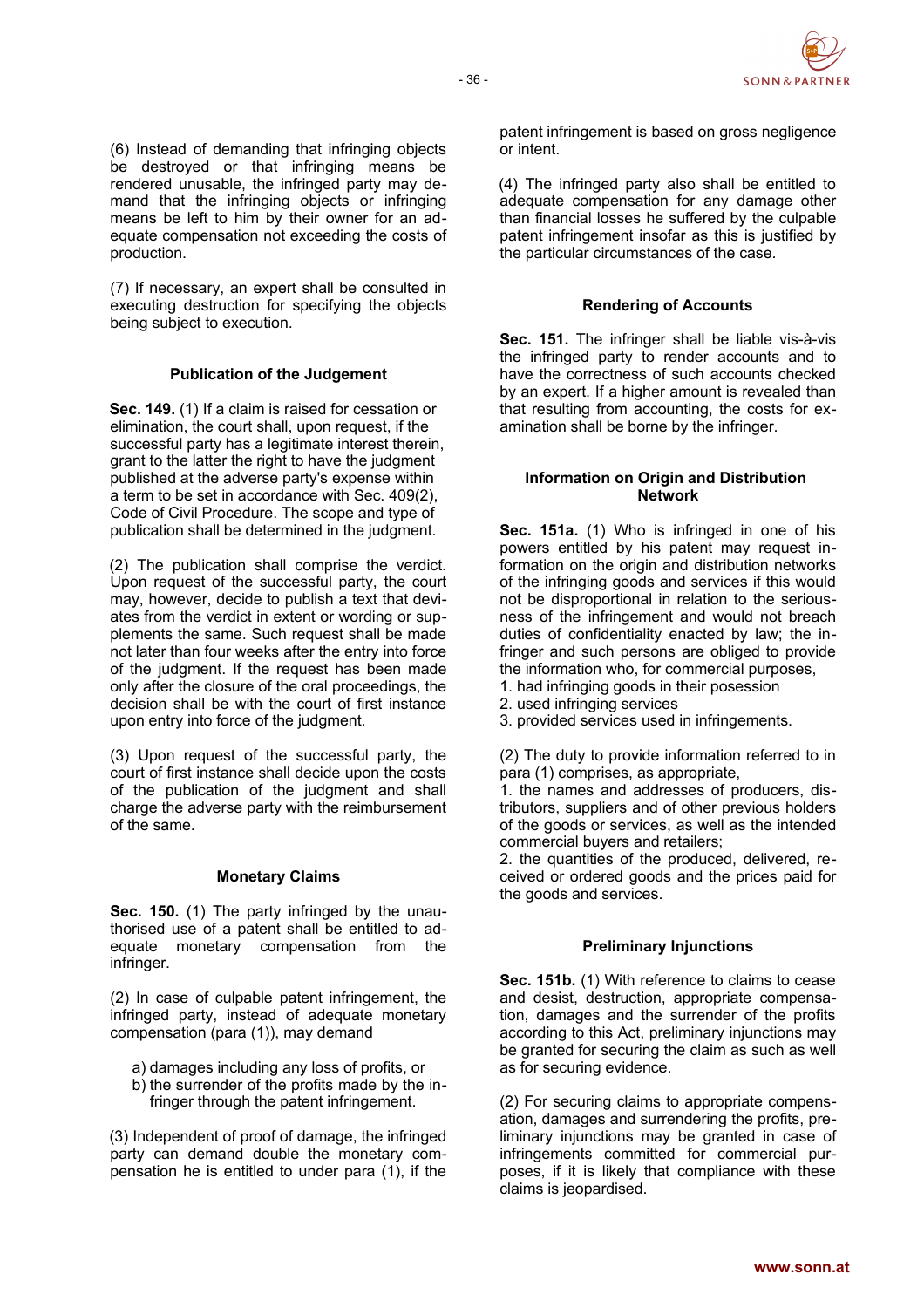

(3) For securing claims to cease and desist and destruction, preliminary injunctions may be granted even if the prerequisities named in Sec. 381 of the Regulation of Execution do not apply.

(4) Preliminary injunctions referred to in para (1) may be granted upon request of the claimant without the defendant having been heard, if any delay is likely to cause irreparable harm to the claimant or where there is a risk of evidence being destroyed.

### **Employer's Liability**

**Sec. 152.** (1) An action for cessation (Sec. 147) may be brought against the owner of an enterprise if a patent infringement has been committed, or is likely to be committed, in his enterprise by a person working for him or on behalf of him. He shall be liable to elimination (Sec. 148) if he is the owner of the infringing objects or infringing means.

(2) If a patent infringement substantiating a claim for adequate financial compensation is committed in an enterprise by a person working for or on behalf of the owner of the enterprise, the obligation for payment of the financial compensation (Sec. 150(1)), for rendering an account (Sec. 151) and for information (Sec. 151a) shall affect the owner of the enterprise only, except where he neither has known of the patent infringement nor has taken advantage of the same.

(3) If a patent infringement is committed in an enterprise by a person working for or on behalf of the owner, the owner of the enterprise shall be liable under Sec. 150(2) to (4) if he was aware of, or must have had knowledge of, the patent infringement, without prejudice to liability of these persons.

### **Joint Liability**

**Sec. 153.** Insofar as the same monetary claim (Sec. 150) has been brought against several persons, they shall be jointly liable.

### **Limitation**

**Sec. 154.** Sec. 1489, General Civil Code, shall apply to all monetary claims (Sec. 150), the claim rendering of accounts (Sec. 151) and the claim to information (Sec. 151a). The limitation of all of these claims also shall be interrupted by an action for rendering of accounts or by a petition for declaratory decisions (Sec. 163).

# **Process Patents**

**Sec. 155.** With a patent on a method or process for the production of a novel product, any product having the same composition shall be regarded as produced according to the patented method or process until proof to the contrary.

# **Prejudicial Questions**

**Sec. 156.** (1) The validity or effectiveness of a patent on which an infringement action is based shall be judged separately by the court as a prejudicial question being subject to para (3).

(2) The court of the first instance shall forward to the Patent Office for attachment to the grant files a copy of each judgment in which the validity or effectiveness of a patent has been judged, set copy confirming the legal force of such judgment. The Patent Register shall include a reference to such judgment.

(3) If a judgment depends on whether a patent is null and void (Sec. 48), the court shall examine this issue independently first of all. Upon request of the court, the Patent Office shall furnish a written expert opinion on whether the declaration of nullity of the patent is likely because ofthe documents presented in the judicial proceedings. If the court considers the nullity of the patent likely on the basis of the presentation of evidence, it shall interrupt the proceedings. If the defendant does not prove within one month from the delivery of the interruption decision that he has filed a request for nullity at the Patent Officethat nullity proceedings between the parties to the dispute are already pending or that he has joined such proceedings as an intervening third party, the court shall continue proceedings upon request of the plaintiff. In such case, the court shall decide without regard to the objection of nullity. However, any decision of the Nullity Department passed before closure of the hearing shall be taken into consideration.

(4) If proceedings regarding an infringement action have been interrupted under para (3), instead of the proof that he has filed a request for nullity, that nullity proceedings between the parties to the dispute are already pending or that he has joined such proceedings as an intervening third party, the defendant can prove that he has raised an opposition against the patent.

(5) If proceedings before court have been interrupted because of proceedings pending before the Patent Office, the court shall continue proceedings upon a party's request after entry into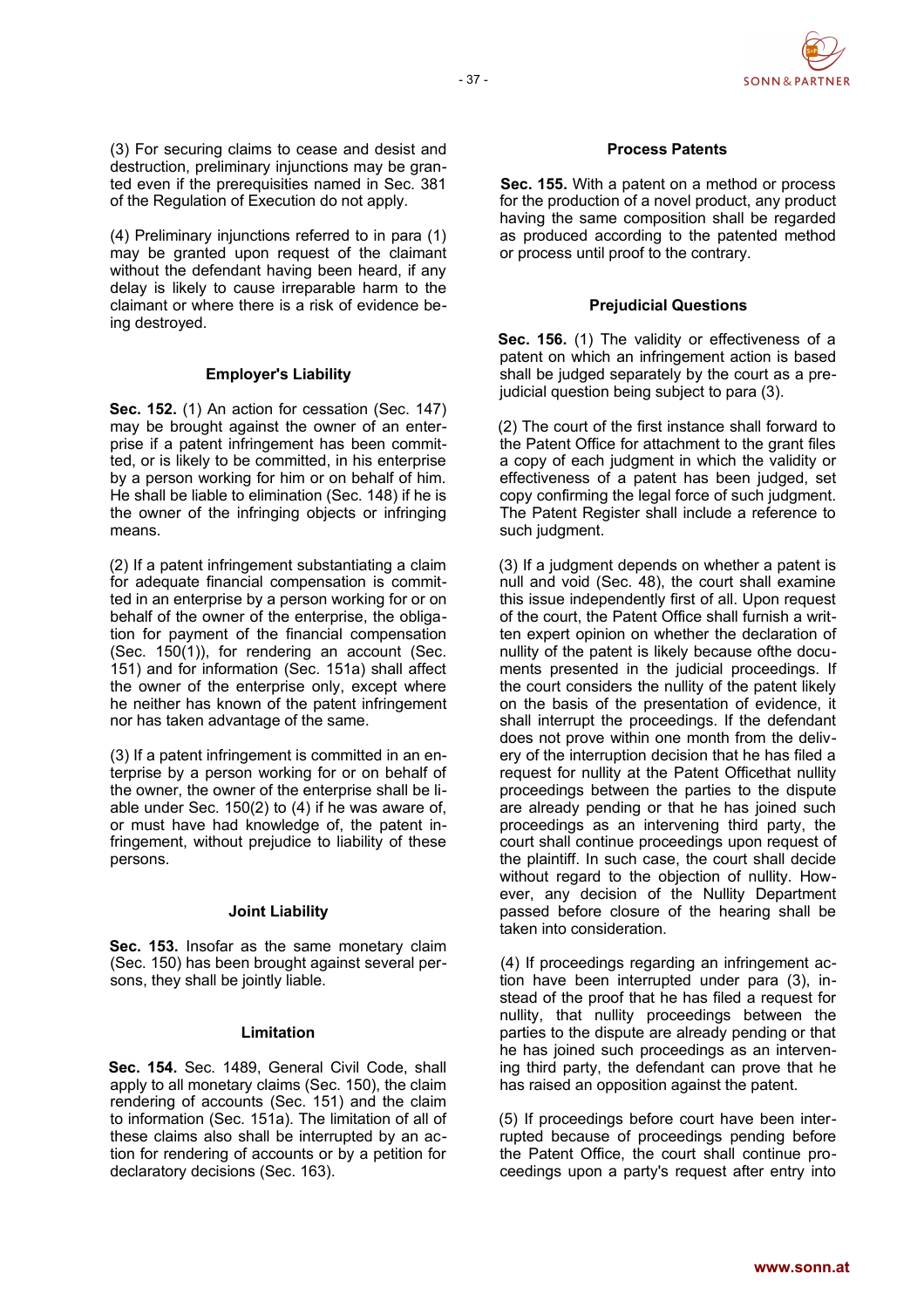

force of the decision on the prejudicial question and shall take such decision as a basis therefor.

(6) If the validity or effectiveness of a patent has been judged by the Patent Office or by the Supreme Patent and Trademark Senate differently than by the court in infringement proceedings, this may serve as a basis for an action for re-trial (Sec. 530(1) Code of Civil Procedure); in respect of jurisdiction, Sec. 532(2) Code of Civil Procedure, and in respect of interruption of appeal proceedings, Sec. 544(1) Code of Civil Procedure, shall apply mutatis mutandis; the term for bringing an action (Sec. 534(1) Code of Civil Procedure) shall be calculated from the day on which the decision on the validity or effectiveness of the patent has taken legal effect.

#### **Treatment of Prejudicial Proceedings by the Patent Office and by the Supreme Patent and Trademark Senate**

**Sec. 157.** (1) If in proceedings relating to declaration of nullity a decision on interruption (Sec. 156) is presented, the following particulars shall apply to the proceedings as of such presentation:

- 1. The proceedings shall be handled rapidly.
- 2. The party who has presented the decision on interruption shall be confirmed immediately by the receiving office on a copy of the cover page that he has brought an action before the Nullity Department, that he has joined pending proceedings as an intervening third party or that he has presented a decision on interruption in respect of pending proceedings.
- 3. A response (Sec. 115(2)) shall be filed within a month, which term is not extendible.
- 4. Proof of allegations not presented to the Patent Office and communicated to the adverse party within two weeks before the oral proceedings shall be accepted only if the adverse party has no objections.
- 5. The terms for filing an appeal (Sec. 138) and a response to the appeal shall be one month and not extendible.

(2) If in proceedings relating to an opposition a decision on interruption (Sec. 156) is presented, para (1) shall apply mutatis mutandis.

#### **Provisional Protection**

**Sec. 158.** If before publication of the grant of the patent (Sec. 101c(2)) a claim under Sec. 101(5) is lodged before court and if the judgment depends on whether this claim lawfully exists, the court may interrupt the proceedings up to the publication of the grant. The interrupted proceedings shall be continued after the publication of the grant upon request or ex officio.

#### **Criminal Patent Infringement**

**Sec. 159.** (1) Any person infringing a patent shall be fined by the court up to 360 times the per diem rate. Any person committing the act on a commercial basis shall be sentenced to up to two years of imprisonment.

(2) Likewise, an owner or manager of an enterprise shall be punished who has not prevented a patent infringement committed within the enterprise by a person working for or on behalf of him.

(3) If the owner of the enterprise under para (2) is a company, a cooperative, an association or any other legal entity not belonging to physical persons, para (2) shall apply to the organs of the enterprise if they have become guilty of such refrainment.

(4) Para (1) shall not apply to persons working for or on behalf the owner, who have committed the act by order of their employer or ordering party if they could not have been expected to refuse the commitment of this act because of their economic dependence.

(5) Prosecution shall take place only upon request of the infringed party.

#### **Private-Law Claims**

**Sec. 160.** The assertion of claims under Sec. 150 shall be subject to the provisions of Article XXI of the Code of Criminal Procedure, 1975, Fed. Law Gaz. No. 631. Both parties shall be entitled to appeal against the decision on the claim for compensation.

#### **Particularities of Criminal Prosecution**

**Sec. 161.** Criminal proceedings shall be subject to Sec. 119(2) and Sec. 148, 149 and 157, mutatis mutandis. Sec. 156 shall apply also mutatis mutandis with the proviso, that the one-month term under Sec. 156(3) shall begin with the delivery of a summons to the accused by the criminal court to attest that he has filed a request for nullity at the Patent Office, that nullification proceedings between the parties to the dispute are already pending, that he has joined such proceedings as intervening third party or that he has lodged an opposition. If the accused fails to submit the request for nullification or the opposition in time, the court shall file the request for nullification or opposition ex officio where it considers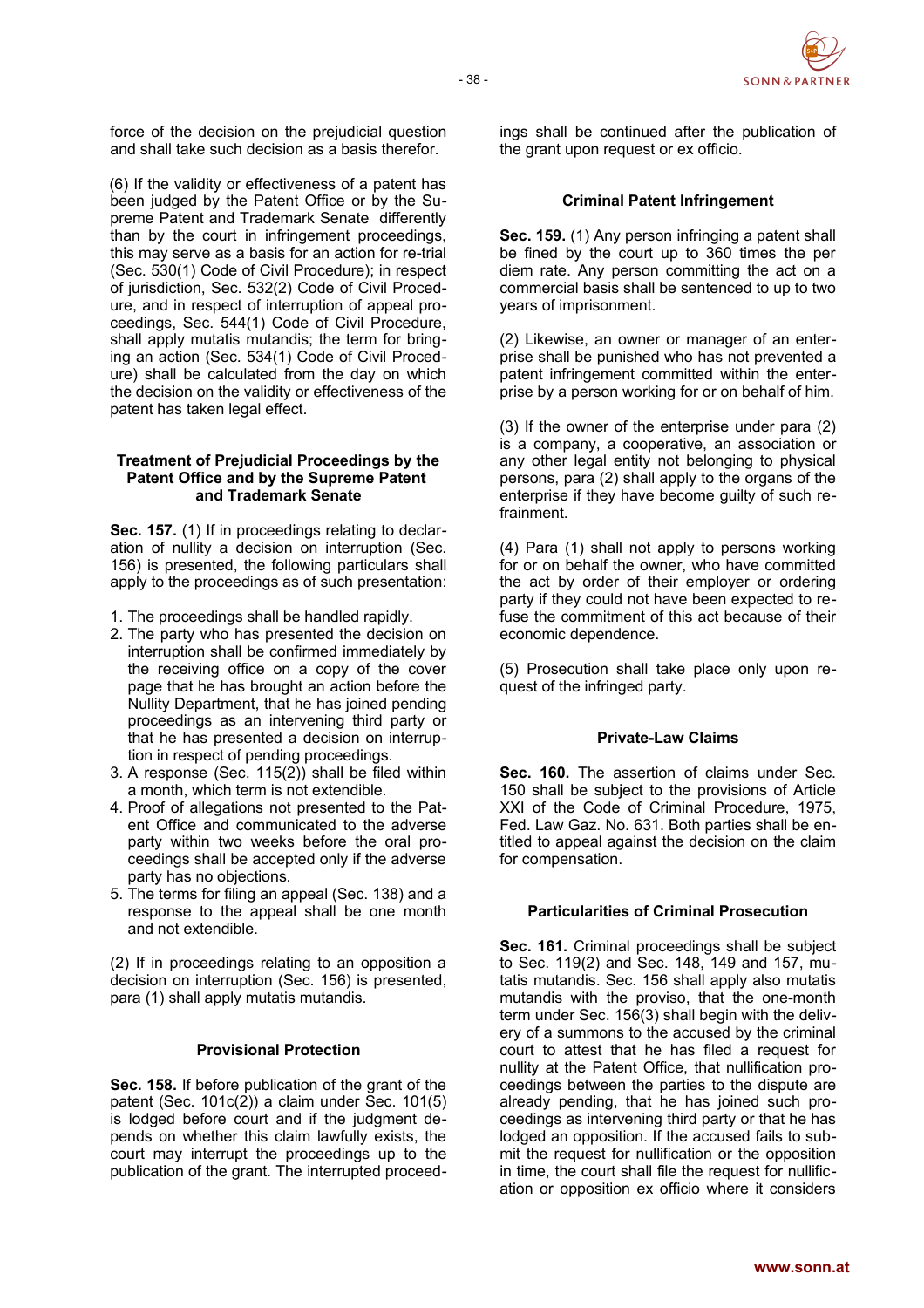

nullity of the patent to be possible. Parties to such proceedings shall be the court filing the request, the private plaintiff and the accused. The costs arising in such proceedings shall be costs of the criminal proceedings.

#### **Jurisdiction**

**Sec. 162.** (1) Actions and injunctions under this Federal Act shall exclusively fall within the competence of the Commercial Court of Vienna. The Senate (Sec. 7(2) first sentence, Sec. 8(2) Jurisdictional Rules) shall decide irrespective of the value at dispute. This shall also apply to injunctions.

(2) Criminal cases under this Federal Act shall fall within the jurisdiction of the Provincial Court for Criminal Matters in Vienna.

#### **Requests for Declaratory Decisions**

**Sec. 163.** (1) Any person who produces industrially, puts on the market, offers for sale, or uses, an object, applies a process industrially or intends to take such measures, may request a declaratory decision at the Patent Office against the owner of a patent or the exclusive licensee, that the object or the process is covered by the patent neither wholly nor partially.

(2) The patentee or the exclusive licensee may request a declaratory decision at the Patent Office against any person who produces industrially, puts on the market, offers for sale, or uses an object, applies a process industrially or intends to take such measures, that the object or the process is covered by the patent either wholly or partially.

(3) Requests under para (1) and (2) shall be rejected if the adverse party proves that an action for infringement in respect of the same object or the same process was brought before court prior to the submission of the request for a declaratory decision and is pending before court between the same parties.

(4) A request for a declaratory decision shall be related to only one patent plus its patents of addition. The request shall be accompanied by a precise and clear description of the object or process and, if required, drawings, in quadruplicate. One copy of the description, if required, together with the drawings, shall be attached to the final decision.

(5) When judging the scope of protection of the patent which is the subject matter of the declaratory proceedings, the Patent Office shall take into consideration the contents of the grant files and the prior art proved by the parties.

(6) The procedural costs shall be borne by the requesting party if the adverse party has not provoked the request by his behavior and has acknowledged the claim within the term set for his response.

(7) Otherwise, the provisions for contestation proceedings shall apply to the declaratory proceedings.

#### **Obligation to Give Information on Patent Protection**

**Sec. 165.** Any person who designates objects in a manner suitable to give the impression that they enjoy patent protection shall, upon request, give information on what protective right such designation is based.

### **V. BIOPATENT MONITORING COMMITTEE**

Sec. 166. (1) The Biopatent Monitoring Committee monitors and assesses the impact of the implementation into Austrian Law of Directive 98/44/EC of the European Parliament and of the Council of 6 July 1998 on the legal protection of biotechnological inventions, OJ No. L 213 of 30 July 1998, p.13, with regard to relevant national patents and utility models granted with protective effect for the Republic of Austria.

(2) The Biopatent Monitoring Committee has particularly the duties arising from the resolution of the National Assembly of 16 April 1998, 107/E (XX. GP):

1. inspecting the impact on human rights, animals, plants and ecological systems as well as on consumer protection, agriculture and developing nations of Austrian legal provisions passed to implement the Directive;

2. inspecting the national granting and finding practice, particularly in respect of Sec. 1 para 3 subpara 2 and 3, Sec. 2 first sentence of para 2 as well as Sec. 36 and 37;

3. inspecting if Austrian legal provisions passed to implement the Directive satisfy the following principles:

a) no patent protection for methods to clone human beings and to modify the human germ line; b) no patent protection for methods using human embryos and for embryos themselves;

c) no further restriction of the "animal protection clause" as defined in Art. 6 para 2 lit. d of the Directive;

d) awarding the farmer and stock-breeder privilege pursuant to Art. 11 of the Directive;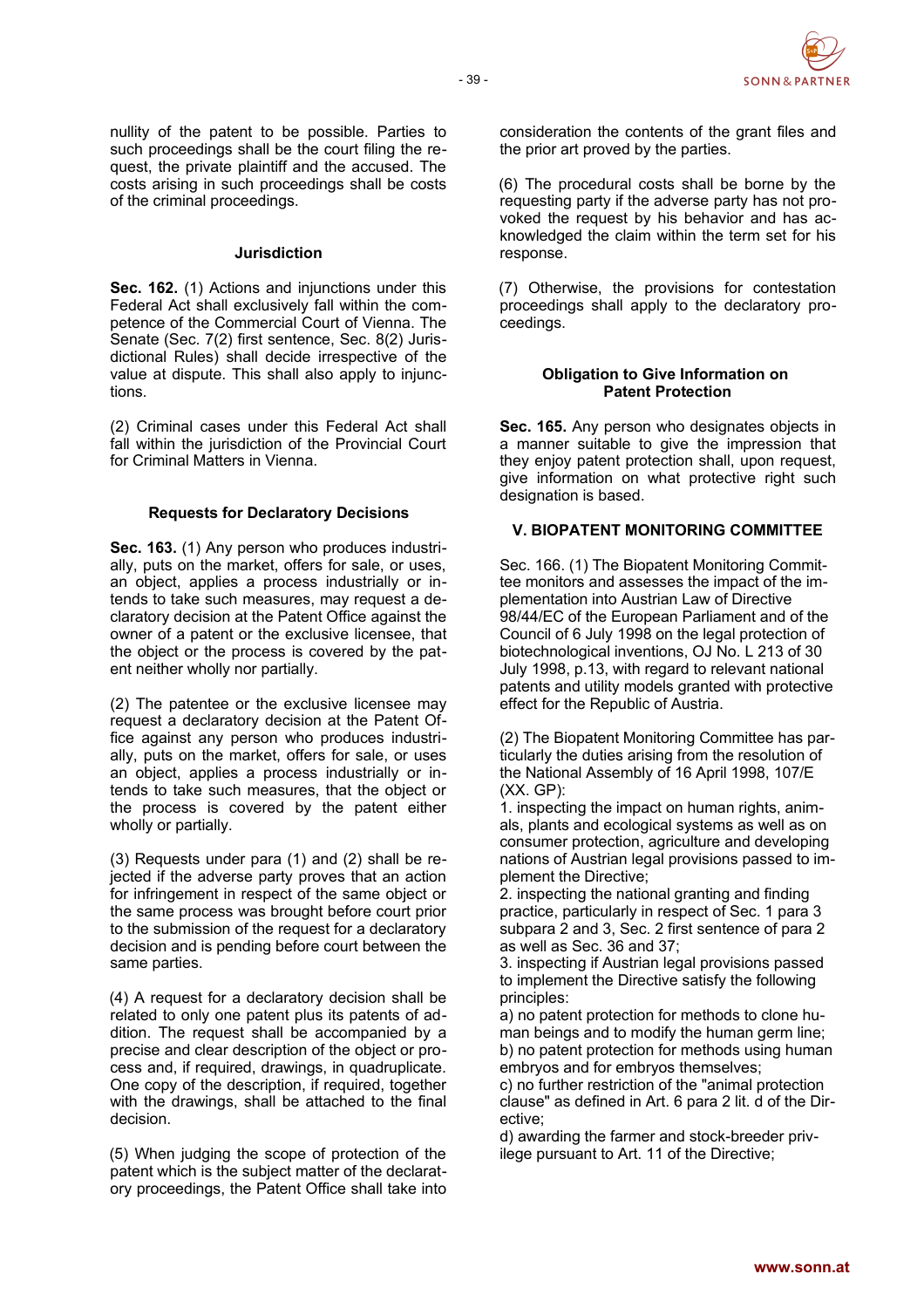

e) meeting the obligations resulting from the Convention on Biological Diversity, Fed. Law Gaz. No. 213/1995.

4. Monitoring the implications of research and economic policy, particularly on small and medium-sized enterprises.

(3) The Federal Minister for Transport, Innovation and Technology shall provide the National Assembly with a report on the observations and assessments of the Biopatent Monitoring Committee at three-year intervals. The first such report shall be provided on 30 June 2012.

### **§ 167.**

(1) The Biopatent Monitoring Committee is comprised of the following members:

1. a representative of the Federal Chancellery; 2. a representative of the Federal Minister of Health;

3. a representative of the Federal Minister of Agriculture, Forestry, Environment and Water Management;

4. a representative of the Federal Minister for Transport, Innovation and Technology;

5. a representative of the Federal Minister of Economy, Family and Youth;

6. a representative of the Federal Minister for Science and Research;

7. a representative of the Bioethics Commission;

8. a representative of the Austrian Chamber of Commerce;

9. a representative of the Austrian Chamber of Agriculture;

10. a representative of the Austrian Federation of Trade Unions;

11. a representative of the Austrian Chamber of Patent Attorneys;

12. a representative of the Austria Bar Association;

13. a representative of the Federation of Austrian Industries;

14. a representative of the Austrian Federation for Industrial Property Rights and Copyrights;

15. a representative of the Austrian Ring of Industrial Patent Engineers;

16. a representative of the Association for Consumer Information.

17. a representative of the Federal Environmental Agency Austria;

18. a representative of Oekobuero - Coordinating body of Austrian environmental organizations.

(2) The Committee shall conduct an open dialogue with interested citizens.

(3) The Chairman of the Biopatent Monitoring Committee and the Deputy Chairman (if any) shall be elected by the members of the Committee. The Committee has quorum if at least half of its members are present. Resolutions are

passed by majority of votes, in the event of a tie the Chairman shall have the deciding vote.

(4) The Committee shall issue rules of procedure and may establish Working Groups. In order to comply with its duties, the Committee is authorised to consult with experts and other respondents and to subcontract work against payment to them.

(5) The Chairman of the Committee shall represent the Committee externally. Activities of Committee members are unpaid and honorary.

(6) The Committee's office at the Patent Office assists the Committee, its Chairman and any established Working Groups with the execution of their duties. The Committee's office shall prepare an estimate of costs and a final statement of accounts for each calendar year.

### **V. FEES**

Cancelled (Fed. Law Gaz. No. I 2004/149)

### **VI. TEMPORARY AND FINAL REGULATIONS**

#### **Temporary Regulations**

**Sec. 173.** (1) To patents and patent applications filed before January  $1<sup>st</sup>$ , 1994, when assessing the patentability Sec. 2, subpara 2, when assessing the novelty Sec. 3, as reason for declaration of nullity Sec. 48(1) subpara 2, as well as reason for opposition Sec. 102(2) subpara 2 shall continue to be applied in their versions valid before the entry into force of the Federal Act Fed. Law Gaz. No. 634/1994.

(2) To the duration and the expiration of patents based on patent applications filed before December 1<sup>st</sup>, 1984, Article VI of the Patent Law Amendments 1984, Fed. Law Gaz. No. 234/1984, shall continue to be applicable but the duration of these patents shall be at least 20 years from the application date. To rights claimed by the military or monopoly administration before January  $1<sup>st</sup>$ , 1996, under Sec. 24 and 25, Sec. 24, 25 and 173 subpara 3 in the version valid before January  $1<sup>st</sup>$ , 1996, shall continue to be applicable.

(3) Subject to para 1 above, Sec. 3, para 2, subpara 4, shall continue to apply to patents and patent applications whose application date is prior the date the Fed. Law, Fed. Law Gaz. I No. 81/2007, comes into force. Sec. 3, para 3, second sentence, shall be applicable to all patent applications pending at the time the Fed. Law, Fed. Law Gaz. I No. 81/2007, is coming into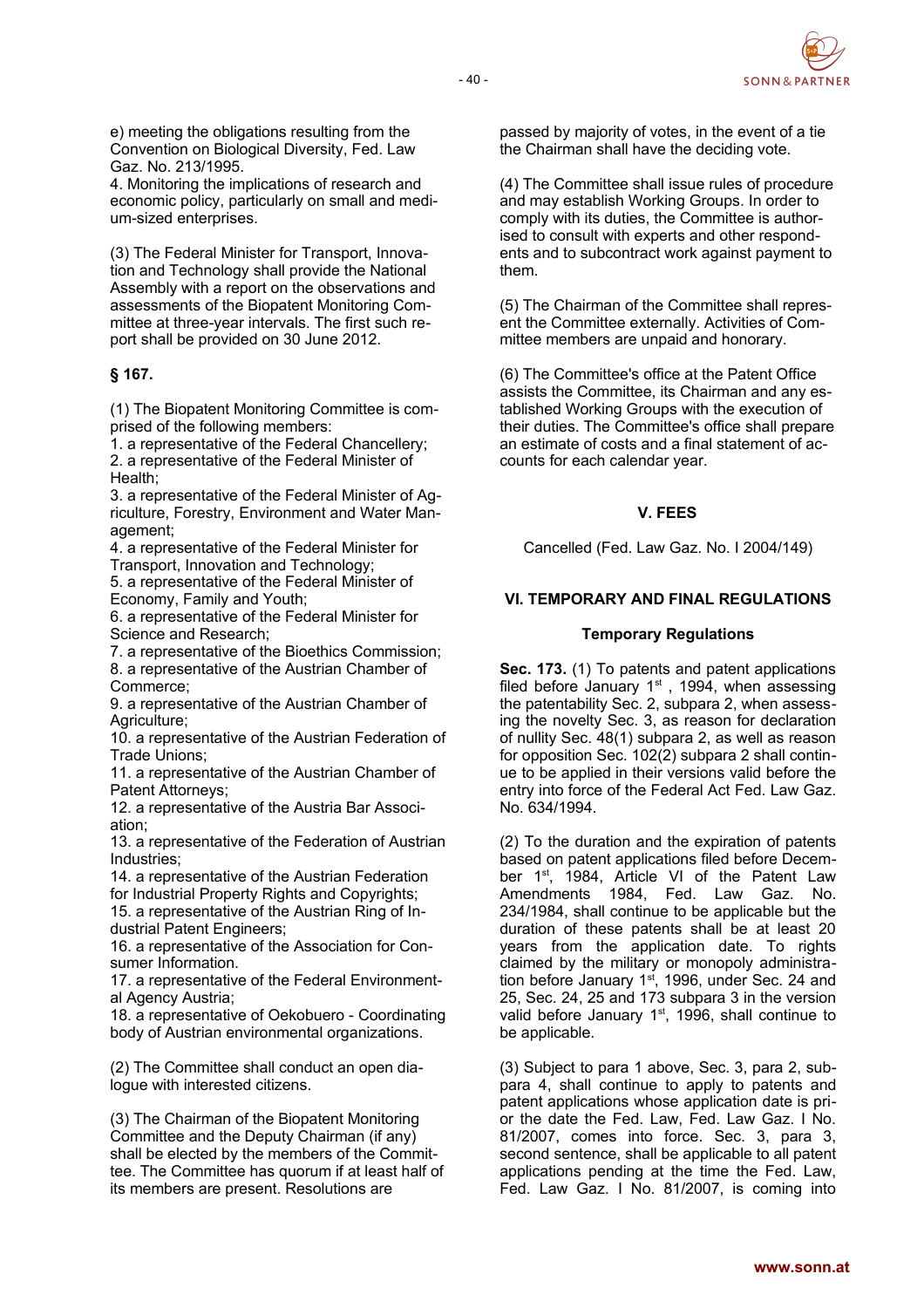

force, as far as a decision as to the grant of the patent has not been issued.

**Sec. 174.** (1) For patents and patent applications regarding to which the decision on publication has been made before the entry into force of the Federal Act Fed. Law Gaz. I No. 149/2004, Sec. 4(3), Sec. 5(1), Sec. 20(3), Sec. 28(2), Sec. 31, 32, 45(1), Sec. 52(1), Sec. 57(1), Sec. 60(3) lit. a to c, Sec. 62(3) and (4), Sec. 80(1), Sec. 81(2) and (3), Sec. 91(3), Sec. 92a, 92b, 101, 102, 103 to 109, 111, 127(1) and (4), Sec. 128, 129(3), Sec. 156(4) and (5), Sec. 157, 158 and 171(1), (3) and (5) shall continue to be applied in the version valid before the entry into force of the mentioned Federal Act.

(2) For patents and patent applications under para (1), Sec. 81a shall apply in the version of the Federal Act Fed. Law Gaz. I No. 149/2004 with the proviso that announcement the application takes the place of publishing the application.

(3) For patent applications that are regarded as withdrawn on the day the Federal Act Fed. Law Gaz. I No. 149/2004 entered into force, but for which the term of four months set under Sec. 99(5) in the version valid before the entry into force of the mentioned Federal Act has not elapsed before this day, the legal consequence that the application is regarded as withdrawn, shall not take effect, if the requirements prescribed in Sec. 99(5) in the version valid before the entry into force of the mentioned Federal Act are met.

(4) For patent applications, for which the term of two weeks after the delivery of the decision on rejection set under Sec. 99(4) in the version valid before the entry into force of the Federal Act Fed. Law Gaz. I No. 149/2004 has not expired before the day of the entry into force of the mentioned Federal Act, the response can be filed late until the expiration of the term set.

(5) Patent applications for which the order on publication has not been passed before the entry into force of Federal Act Fed. Law Gaz. I No. 149/2004), shall be continued under the provisions on proceedings valid after entry into force of the mentioned Federal Act. The legal consequence of Sec. 99(5) in the version valid before entry into force of the mentioned Federal Act shall not take effect if the term set for response to the official action has not expired yet on the day of the entry into force of the mentioned Federal Act. These patent applications shall be published even after expiration of this term set if a publication cannot take place any more within the term set under Sec. 101(1) in the version of the mentioned Federal Act.

(6) For the patent applications mentioned in para (5), the late submission of information mentioned in Sec. 87a(2) subpara 3 can take place until finishing the technical preliminary work for the publication if the term set in Sec. 87a(3) subpara 1 in the version of the Federal Act Fed. Law Gaz. I No. 149/2004 has already expired on the day of entry into force of the mentioned Federal Act.

(7) For the patent applications mentioned in para (5) for which a term for separate application under Sec. 92a para (1), (2), (3) or (4) in the version valid before entry into force of the Federal Act Fed. Law Gaz. I No. 149/2004 has been set, this term shall be considered as not having been set and the separate application can be filed until the expiration of the term set in Sec. 92a of the version of the mentioned Federal Act.

(8) Sec. 92b last sentence in the version of the Federal Act Fed. Law Gaz. I No. 149/2004 shall not apply to applications for conversion that have been filed before entry into force of the mentioned Federal Act.

**Sec. 175.** (1). Sec. 49(5) to (7) in the version valid before entry into force of the mentioned Federal Act shall continue to apply to applications for disentitlements filed before entry into force of the Federal Act Fed. Law Gaz. I No. 149/2004.

(2) Sec. 145a and 145b in the version of the Federal Act Fed. Law Gaz. I No. 149/2004 shall apply if the decision of the Appeal Department is passed after the day lying before entry into force of the mentioned Federal Act.

(3) Sec. 150(3), Sec. 156(3) to (5) and Sec. 161 in the version before the entry into force of the mentioned Federal Act shall continue to apply to action brought in before entry into force of the Federal Act Fed. Law Gaz. I No. 149/2004.

(4) A written power of attorney under Sec. 21(1) in the version of the Federal Act Fed. Law Gaz. I No. 149/2004 can only be considered as reference power of attorney if it is presented to the Patent Office after entry into force of the mentioned Federal Act.

**Sec. 176.** (1) For patent applications filed before the entry into force of the Federal Act Fed. Law Gaz. I No. 149/2004 Sec. 94(2) in the version valid before entry into force of the mentioned Federal Act shall continue to apply.

(2) For applications filed before the entry into force of the Federal Act Fed. Law Gaz. I No. 149/2004, Sec. 95(2), Sec. 132(1), (3) and (4), Sec. 168(1), (2) and (3) first, fourth and fifth sentence in the version valid before entry into force of the mentioned Federal Act shall continue to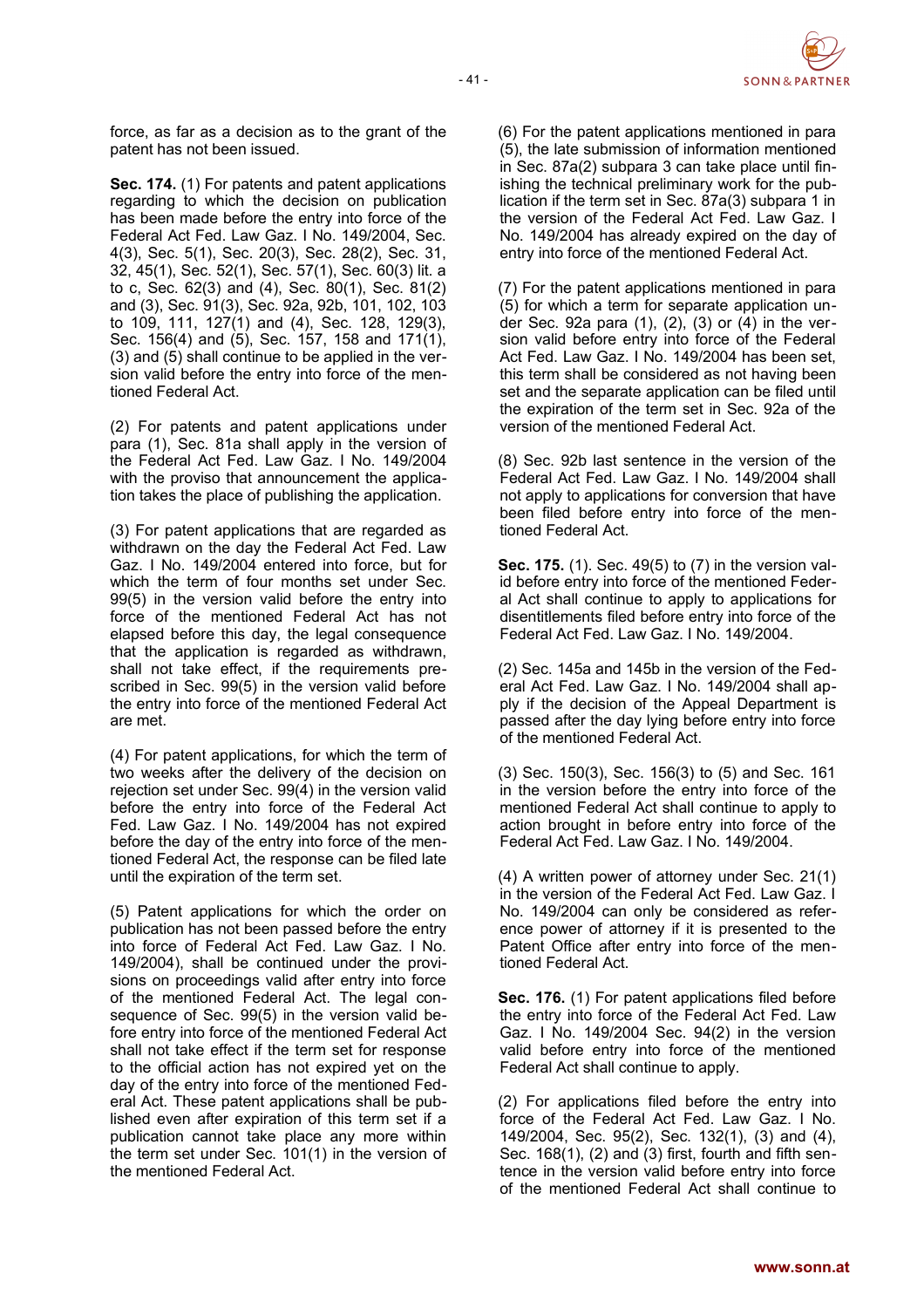

apply.

(3) For annuities, the due dates of which lie before the entry into force of the Federal Act Fed. Law Gaz. I No. 149/2004, Sec. 166(2) to (10) in the version valid before the entry into force of the mentioned Federal Act shall continue to apply. This applies also to annuities, the due dates of which lie after the entry into force of the mentioned Federal Act, but that are duly paid before entry into force of the mentioned Federal Act.

**Sec. 176a.** (1) Until the entry into force of Sec. 101 in the version of the Federal Act Fed. Law Gaz. I No. 149/2004 (Patents Act and Fees Amendment 2004)

- 1. Sec. 81a in the version of the Federal Act Fed. Law Gaz. I No. 42/2005 (Amendment implementing the Directive on the legal protection of biotechnological inventions) has to be applied with the proviso that the announcement takes the place of the publication,
- 2. Sec. 87a para (3) subpara 1 in the version of the Federal Act Fed. Law Gaz. I No. 42/2005 (Amendment implementing the Directive on the legal protection of biotechnological inventions) has to applied with the proviso that the late submission of information mentioned in Sec. 87a para (2) subpara 3 can take place until the decision on publication is made,
- 3. Sec. 87a para (3) subpara 2 in the version of the Federal Act Fed. Law Gaz. I No. 42/2005 (Amendment implementing the Directive on the legal protection of biotechnological inventions) shall not be applied.

(2) Until the entry into force of Sec. 48 in the version of the Federal Act Fed. Law Gaz. I No. 42/2005 (Amendment implementing the Directive on the legal protection of biotechnological inventions) Sec. 48 prior the entry into force in the version of said law shall be applied with the proviso that the term "biological material" takes the place of the term "microorganism".

### **Final Regulations**

**Sec. 177.** Provisions of other Federal Acts referred to in this Federal Act shall be applied in their respective valid version if not otherwise defined.

**Sec. 178.** All person related terms under this Federal Act shall relate to both sexes irrespective of the form chosen.

Sec. 178a. The term "Beschwerdeabteilung" (Appeal Department) relating to the Appeal Department of the Patent Office in this Federal Act and

in provisions of other Federal Acts shall be replaced by the term "Rechtsmittelabteilung" (Legal Remedies Department) in the grammatically correct form as appropriate.

**Sec. 179.** The execution of this Federal Act shall lie with:

- 1. the Federal Government in respect of Sec. 51,
- 2. the Federal Minister of Justice in respect of Sec. 49(4), Sec. 147 to 156, 158 to 162 and 165,
- 3. the Federal Minister for Transport, Innovation and Technology and the Federal Minister of Justice in respect of Sec. 74(2) and (3) where it relates to the appointment of judges as well as in respect of Sec. 126,
- 4. the Federal Minister for Transport, Innovation and Technology in agreement with the Federal Minister of Foreign Affairs in respect of Sec. 57(2),
- 5. the federal Minister for Transport, Innovation and Technology in agreement with the Federal Minister for Economy, Family and Youth in respect of Sec. 58b para 6,
- 6. the Federal Minister for Transport, Innovation and Technology in respect of all other provisions of this Federal Act.

**Sec. 180.** (1) Sec. 21, 60(4) and (5), Sec. 64(3) and (4), Sec. 68, 78(1), Sec. 79, 89(1), Sec. 90, 94(2), Sec. 99(5), Sec. 166(3) and (4), Sec. 168, 169, 171(2), the heading of Sec. 172a, Sec. 172a, the heading of the VI. section as well as Sec. 173 in the version of the Federal Act Fed. Law Gaz. No. 418/1992 shall enter into force with the beginning of the fourth month following upon the publication of the Federal Act Fed. Law Gaz. No. 418/1992.

(2) Sec. 167 shall become invalid with the end of the third month following upon the publication of the Federal Act Fed. Law Gaz. No. 418/1992.

(3) Sec. 4(3), Sec. 21, Sec. 48(1) subpara 2, Sec. 50, Sec. 77, Sec. 81(3), Sec. 90, Sec. 91a(1), the heading of Sec. 92b, Sec. 92b, Sec. 102(2) subpara 2 and 4 as well as Sec. 102(5) in the version of the Federal Act Fed. Law Gaz. No. 212/1994, shall enter into force on April 1, 1994.

(4) Sec. 22 and 28(1), Sec. 36, 37 and 47(1), 80(1), Sec. 81(7), Sec. 110 and 112(2), Sec. 137(2), Sec. 155 and 166(3), Sec. 173 subpara 2 to 7 as well as Sec. 173a in the version of the Federal Act Fed. Law Gaz. No. 181/1996, shall enter into force as of January 1st, 1996.

(5) Sec. 24, 25, the heading of Sec. 29, Sec. 29, the heading of Sec. 38, Sec. 38 to 42 and 47(3), Sec. 110(2), the heading of Sec. 164 as well as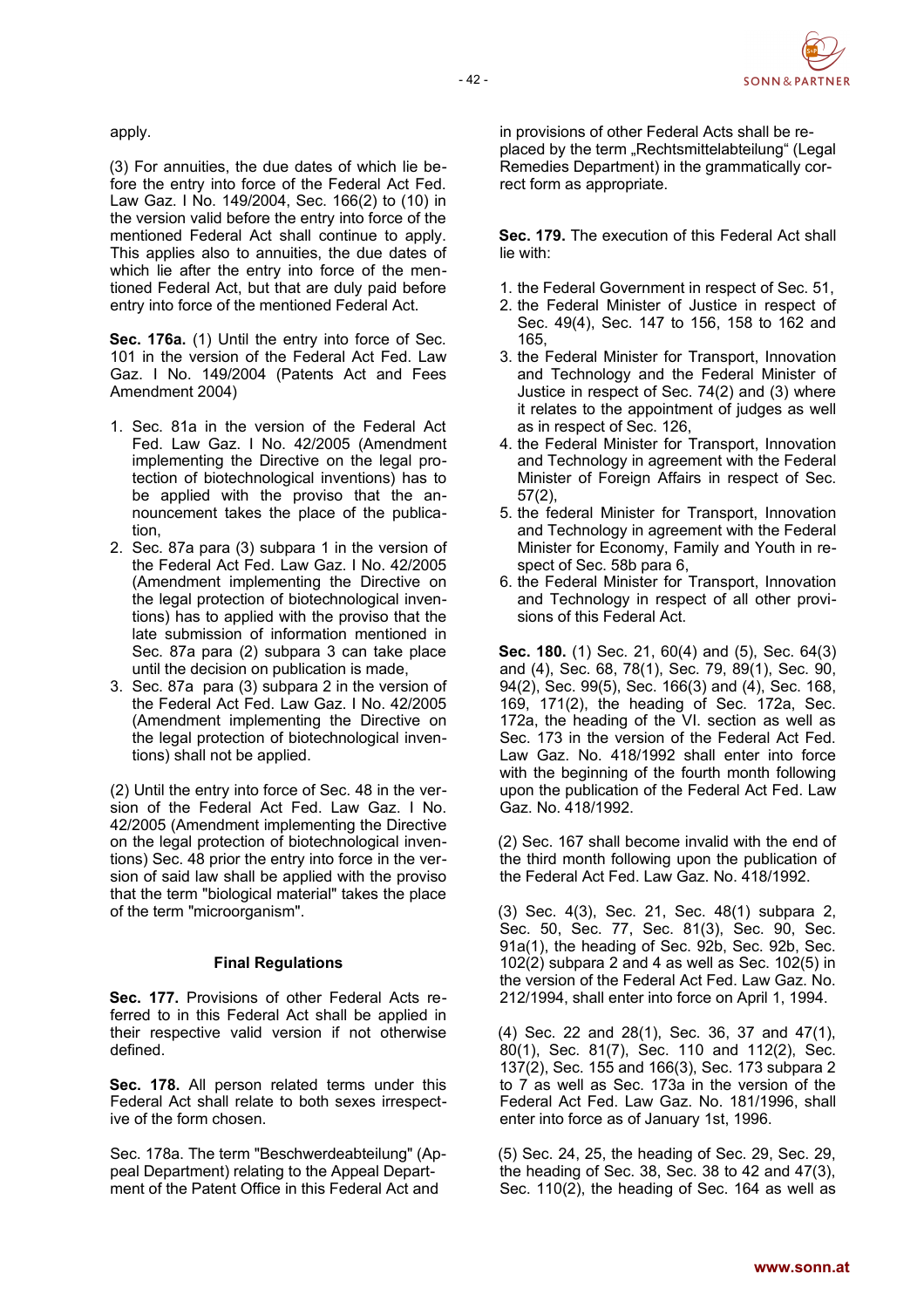

Sec. 164, 172 and Sec. 173 subpara 3 shall become ineffective with the end of December 31st, 1995.

(6) Sec. 3(2), Sec. 58(2), Sec. 58a and 60 (3) lit.d, Sec. 61(6), Sec. 62(4) subpara 3 to 5, Sec. 64 (3) to (5), Sec. 70 (5), Sec. 81 (4), Sec. 93a, 93b and 94(1), Sec. 95(1), Sec. 166 (1), Sec. 172b and 172c as well as Sec. 173 subpara 2 in the version of Federal Act Fed. Law Gaz. I No. 175/1998 shall enter into force with the beginning of the second month following upon the publication of the Federal Act Fed. Law Gaz. I No. 175/1998. Simultaneously, Sec. 62(4) subpara 3 in the version valid up to now and Sec. 110 with its heading shall become ineffective.

(7) Sec. 36(4) in the version of Federal Act Fed. Law Gaz. I No. 175/1998 shall enter into force on January 1, 1996.

(8) Sec. 78(1), Sec. 82(2), Sec. 83, 120(5), Sec. 166(1), (3) and (4) and Sec. 168 (1), (3) and (4) in the version of Federal Act Fed. Law Gaz. I No. 143/2001 shall enter into force on January 1, 2002.

(9) Sec. 3(4), Sec. 5(1), Sec. 7(1), Sec. 20 (3) and (5), Sec. 21(1) and (2), Sec. 22 (3) to (5), Sec. 22a, 28(2), Sec. 31, 32, 43(5), Sec. 45(1), Sec. 48 (1) subpara 1, 3 and 4, Sec. 48(3), Sec. 49(5) to (7), Sec. 50, 52(1), Sec. 57(1), Sec. 57b, 58b(3), Sec. 60(3), Sec. 62(3) and (4), Sec. 62a, 63(2), Sec. 64(2), (4) and (5), Sec. 68, 69, 70(2) and (5), the heading of Sec. 71, Sec. 71, 72(2), Sec. 73(4), (8) and (9), Sec. 74(1), (4), (10) and (11), Sec. 76 (2) to (4), Sec. 78 (2) and (3), Sec. 79(1), Sec. 80(1) and (2), Sec. 81(2) and (3), Sec. 81a, 82(2) and (5), Sec. 83, 84(1), Sec. 87(1), Sec. 87a(2) and (3), Sec. 91(3), Sec. 91a, 92a, 92b, 93(1), Sec. 94, 95(2), the heading of Sec. 99, Sec. 99, 100, the heading of Sec. 101, Sec. 101, 101a, the heading of Sec. 101b, Sec. 101b, the heading of Sec. 101c, Sec. 101c, the heading of Sec. 101d, Sec. 101d, 102, 103(2) to (6), Sec. 104, 105, the heading of Sec. 107, Sec. 107, the heading of Sec. 108, Sec. 108, 112(2), Sec. 114(3), Sec. 115(2), the heading of Sec. 115a, Sec. 115a, 120(4) and (5), Sec. 122(1), Sec. 125, 127(1) and (4), Sec. 128, the heading of Sec. 128a, Sec. 128a, 129(2) subpara 2, Sec. 129(3), Sec. 137(2), Sec. 138(2), Sec. 139(2) and (3), Sec. 141, 142(1) subpara 1, the heading of Sec. 145a, Sec. 145a, the heading of Sec. 145b, Sec. 145b, 148, 150(3) and (4), the heading of Sec. 151a, Sec. 151a, 152(2) and (3), Sec. 154, 156(3) to (6), the heading of Sec. 157, Sec. 157, the heading of Sec. 158, Sec. 158, 159, 160, 161, the heading of the VI. section, the heading of Sec. 173, Sec. 173 to 176, the heading of Sec. 177 and Sec. 177 to 179 in the version of the Federal Act Fed. Law Gaz I. No.

149/2004 shall enter into force with the beginning of the seventh month following upon the publication of the mentioned Federal Act. Simultaneously, Sec. 4(3), Sec. 49(6), Sec. 76(5), Sec. 90, the heading of Sec. 106, Sec. 106, the heading of Sec. 109, Sec. 109, the heading of Sec. 111, Sec. 111, Sec. 129(2) subpara 3, Sec. 132, the V. section, Sec. 172b, 172c and 173a in the version valid up to now shall become ineffective.

(10) Sec. 21(4) and (5), Sec. 58, 58a(4), Sec. 60(1) and (2), Sec. 61, 72(1), Sec. 74(3), Sec. 75(1), Sec. 115(1), Sec. 119(3) and Sec. 181 in the version of the Federal Act Fed. Law Gaz. I No. 149/2004 shall enter into force with the beginning of the day following upon the publication of the mentioned Federal Act. Simultaneously, Sec. 59 and 60(4) and (5) in the version valid up to now shall become ineffective.

(11) Sec. 1 para (2) to (4), Sec. 2, 3 para (3), Sec. 22b, 22c, 36 para (2) to (5), Sec. 37, the heading of Sec. 38, Sec. 38, 47 para (1), the heading of Sec. 81a, Sec. 81a, 87a para (2) and (3), Sec. 89a, 102 para (2) subpara 4 and Sec. 182 in the version of the Federal Act Fed. Law Gaz. I No. 42/2005 (Amendment implementing the Directive on the legal protection of biotechnological inventions) shall enter into force with the beginning of the day following upon the announcement of the mentioned Federal Act. Simultaneously, Sec. 36 para (4) to (7) and the heading of Sec. 37 in the version valid up to now as well as Sec. 81a, Sec. 87a para  $(2)$  and  $(3)$ and Sec. 102 para (2) subpara (4) in the version of the Federal Act Fed. Law Gaz. I No. 149/2004 (Patents Act and Fees Amendment 2004) shall become ineffective.

(12) Sec. 48 para (1) subpara 4 and Sec. 48 para (3) in the version of the Federal Act Fed. Law Gaz. I No. 42/2005 (Amendment implementing the Directive on the legal protection of biotechnological inventions) shall enter into force with the entry into force of Sec. 101 in the version of the Federal Act Fed. Law Gaz. I No. 149/2004 (Patents Act and Fees Amendment 2004). Simultaneously, Sec. 48 para (1) subpara 4 and Sec. 48 para (3) in the version of the Federal Act, Fed. Law Gaz. I No. 149/2004 (Patents Act and Fees Amendment 2004), shall become ineffective.

(13) Sec. 159 (3) in the version of the Federal Act Fed. Law Gaz. No. 151/2005 is coming into force per 1 January 2006.

**Sec. 180a.** (1) Sec. 22 (1), Sec. 57a, 60 (3), Sec. 61 (3), Sec. 62 (2) and (7), Sec. 81 (4), the heading before Sec. 111a, Sec. 111a (3) and Sec. 181a in the version of the Federal Act, Fed. Law Gaz. I No. 130/2005 are coming into force with